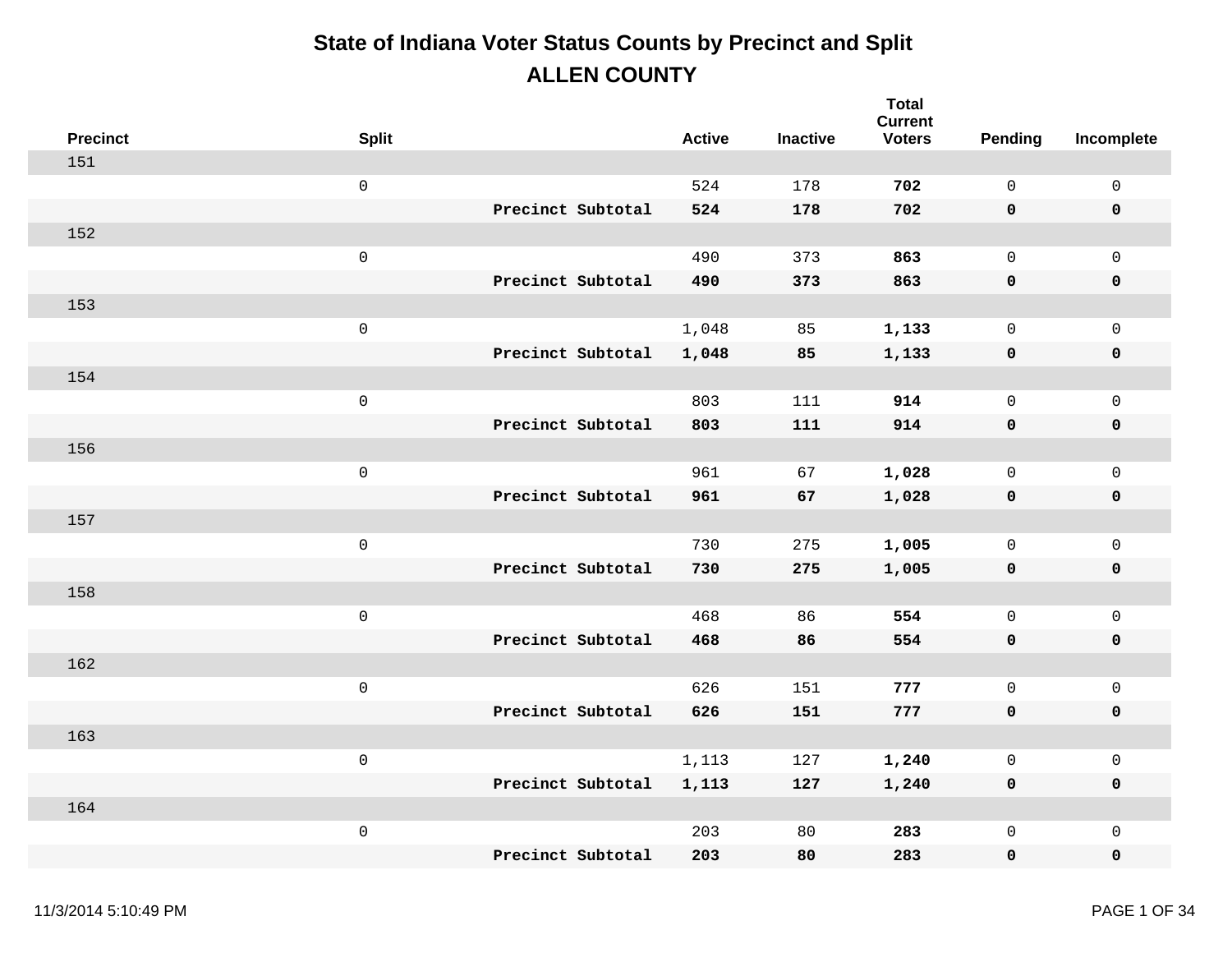|     | <b>Precinct</b> | <b>Split</b>        |                   | <b>Active</b> | <b>Inactive</b> | <b>Total</b><br><b>Current</b><br><b>Voters</b> | Pending      | Incomplete          |
|-----|-----------------|---------------------|-------------------|---------------|-----------------|-------------------------------------------------|--------------|---------------------|
| 166 |                 |                     |                   |               |                 |                                                 |              |                     |
|     |                 | $\mathsf{O}$        |                   | 1,086         | 218             | 1,304                                           | $\mathbf 0$  | $\mathsf{O}\xspace$ |
|     |                 |                     | Precinct Subtotal | 1,086         | 218             | 1,304                                           | $\mathbf 0$  | $\pmb{0}$           |
| 168 |                 |                     |                   |               |                 |                                                 |              |                     |
|     |                 | $\mathsf{O}\xspace$ |                   | 861           | 198             | 1,059                                           | $\mathbf 0$  | $\mathsf{O}\xspace$ |
|     |                 |                     | Precinct Subtotal | 861           | 198             | 1,059                                           | $\mathbf 0$  | $\pmb{0}$           |
| 169 |                 |                     |                   |               |                 |                                                 |              |                     |
|     |                 | $\mathbf 0$         |                   | 921           | 106             | 1,027                                           | $\mathbf 0$  | $\mathsf{O}\xspace$ |
|     |                 |                     | Precinct Subtotal | 921           | 106             | 1,027                                           | $\mathbf 0$  | 0                   |
| 170 |                 |                     |                   |               |                 |                                                 |              |                     |
|     |                 | $\,0\,$             |                   | 909           | 98              | 1,007                                           | $\mathbf 0$  | $\mathsf{O}\xspace$ |
|     |                 |                     | Precinct Subtotal | 909           | 98              | 1,007                                           | $\mathbf 0$  | 0                   |
| 171 |                 |                     |                   |               |                 |                                                 |              |                     |
|     |                 | $\mathbf 0$         |                   | 667           | 134             | 801                                             | $\mathbf 0$  | $\mathsf{O}\xspace$ |
|     |                 |                     | Precinct Subtotal | 667           | 134             | 801                                             | 0            | 0                   |
| 172 |                 |                     |                   |               |                 |                                                 |              |                     |
|     |                 | $\mathsf{O}\xspace$ |                   | 1,000         | 124             | 1,124                                           | $\mathbf 0$  | $\mathsf{O}\xspace$ |
|     |                 |                     | Precinct Subtotal | 1,000         | 124             | 1,124                                           | $\mathbf 0$  | 0                   |
| 174 |                 |                     |                   |               |                 |                                                 |              |                     |
|     |                 | $\mathbf 0$         |                   | 429           | 98              | 527                                             | $\mathbf 0$  | $\mathsf{O}$        |
|     |                 |                     | Precinct Subtotal | 429           | 98              | 527                                             | 0            | 0                   |
| 175 |                 |                     |                   |               |                 |                                                 |              |                     |
|     |                 | $\mathsf{O}\xspace$ |                   | 649           | 130             | 779                                             | $\mathbf 0$  | $\mathsf{O}\xspace$ |
|     |                 |                     | Precinct Subtotal | 649           | 130             | 779                                             | 0            | 0                   |
| 176 |                 |                     |                   |               |                 |                                                 |              |                     |
|     |                 | $\mathbf 0$         |                   | 758           | 161             | 919                                             | $\mathbf 0$  | $\mathsf{O}\xspace$ |
|     |                 |                     | Precinct Subtotal | 758           | 161             | 919                                             | 0            | 0                   |
| 177 |                 |                     |                   |               |                 |                                                 |              |                     |
|     |                 | $\mathbf 0$         |                   | 637           | 159             | 796                                             | $\mathsf{O}$ | $\mathsf{O}$        |
|     |                 |                     | Precinct Subtotal | 637           | 159             | 796                                             | 0            | 0                   |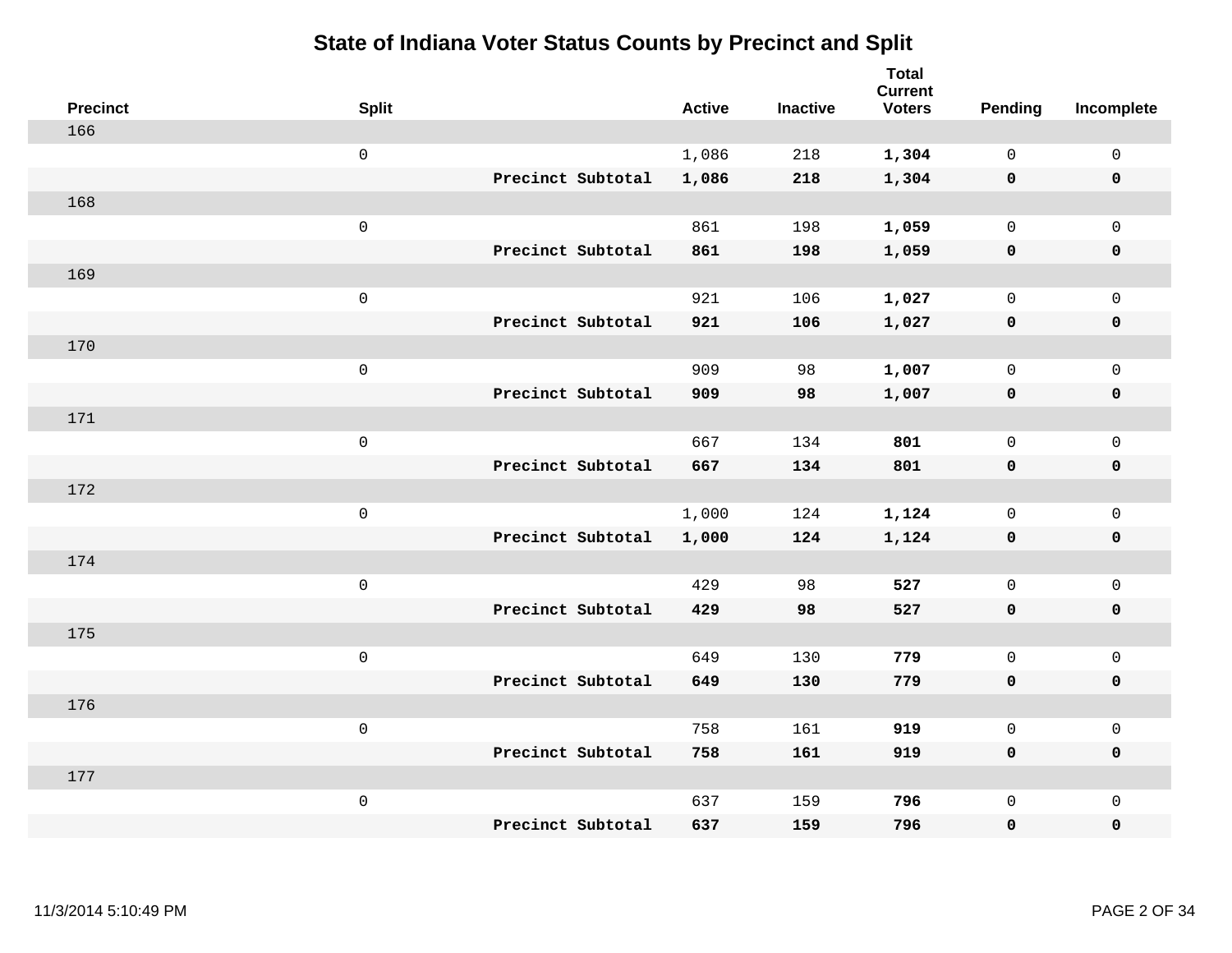| <b>Precinct</b> | <b>Split</b>        |                   | <b>Active</b> | <b>Inactive</b> | <b>Total</b><br><b>Current</b><br><b>Voters</b> | <b>Pending</b> | Incomplete          |
|-----------------|---------------------|-------------------|---------------|-----------------|-------------------------------------------------|----------------|---------------------|
| 178             |                     |                   |               |                 |                                                 |                |                     |
|                 | $\mathsf{O}$        |                   | 996           | 133             | 1,129                                           | $\mathbf{0}$   | 0                   |
|                 |                     | Precinct Subtotal | 996           | 133             | 1,129                                           | $\mathbf 0$    | $\mathbf 0$         |
| 179             |                     |                   |               |                 |                                                 |                |                     |
|                 | $\mathsf 0$         |                   | 870           | 209             | 1,079                                           | $\mathsf{O}$   | $\mathsf{O}$        |
|                 |                     | Precinct Subtotal | 870           | 209             | 1,079                                           | $\mathbf 0$    | $\pmb{0}$           |
| 180             |                     |                   |               |                 |                                                 |                |                     |
|                 | $\mathsf 0$         |                   | 834           | 126             | 960                                             | $\mathbf{0}$   | $\mathsf{O}$        |
|                 |                     | Precinct Subtotal | 834           | 126             | 960                                             | 0              | $\mathbf 0$         |
| 181             |                     |                   |               |                 |                                                 |                |                     |
|                 | $\mathsf{O}\xspace$ |                   | 660           | 110             | 770                                             | $\mathbf{0}$   | $\mathbf 0$         |
|                 |                     | Precinct Subtotal | 660           | 110             | 770                                             | $\mathbf 0$    | $\pmb{0}$           |
| 183             |                     |                   |               |                 |                                                 |                |                     |
|                 | $\mathsf{O}\xspace$ |                   | 770           | 159             | 929                                             | $\mathbf{0}$   | $\mathbf 0$         |
|                 |                     | Precinct Subtotal | 770           | 159             | 929                                             | 0              | $\mathbf 0$         |
| 184             |                     |                   |               |                 |                                                 |                |                     |
|                 | $\mathsf 0$         |                   | 702           | 100             | 802                                             | 0              | $\mathsf{O}$        |
|                 |                     | Precinct Subtotal | 702           | 100             | 802                                             | 0              | $\pmb{0}$           |
| 185             |                     |                   |               |                 |                                                 |                |                     |
|                 | $\mathsf 0$         |                   | 1,080         | 86              | 1,166                                           | $\mathsf{O}$   | $\mathsf{O}\xspace$ |
|                 |                     | Precinct Subtotal | 1,080         | 86              | 1,166                                           | 0              | $\mathbf 0$         |
| 186             |                     |                   |               |                 |                                                 |                |                     |
|                 | $\mathsf{O}\xspace$ |                   | 1,258         | 104             | 1,362                                           | 0              | $\mathsf{O}\xspace$ |
|                 |                     | Precinct Subtotal | 1,258         | 104             | 1,362                                           | $\mathbf 0$    | $\mathbf 0$         |
| 187             |                     |                   |               |                 |                                                 |                |                     |
|                 | $\mathsf 0$         |                   | 705           | 143             | 848                                             | $\mathbf{0}$   | $\mathsf 0$         |
|                 |                     | Precinct Subtotal | 705           | 143             | 848                                             | 0              | $\mathbf 0$         |
| 188             |                     |                   |               |                 |                                                 |                |                     |
|                 | $\mathsf 0$         |                   | 921           | 121             | 1,042                                           | 0              | $\mathsf{O}$        |
|                 |                     | Precinct Subtotal | 921           | 121             | 1,042                                           | 0              | $\mathbf 0$         |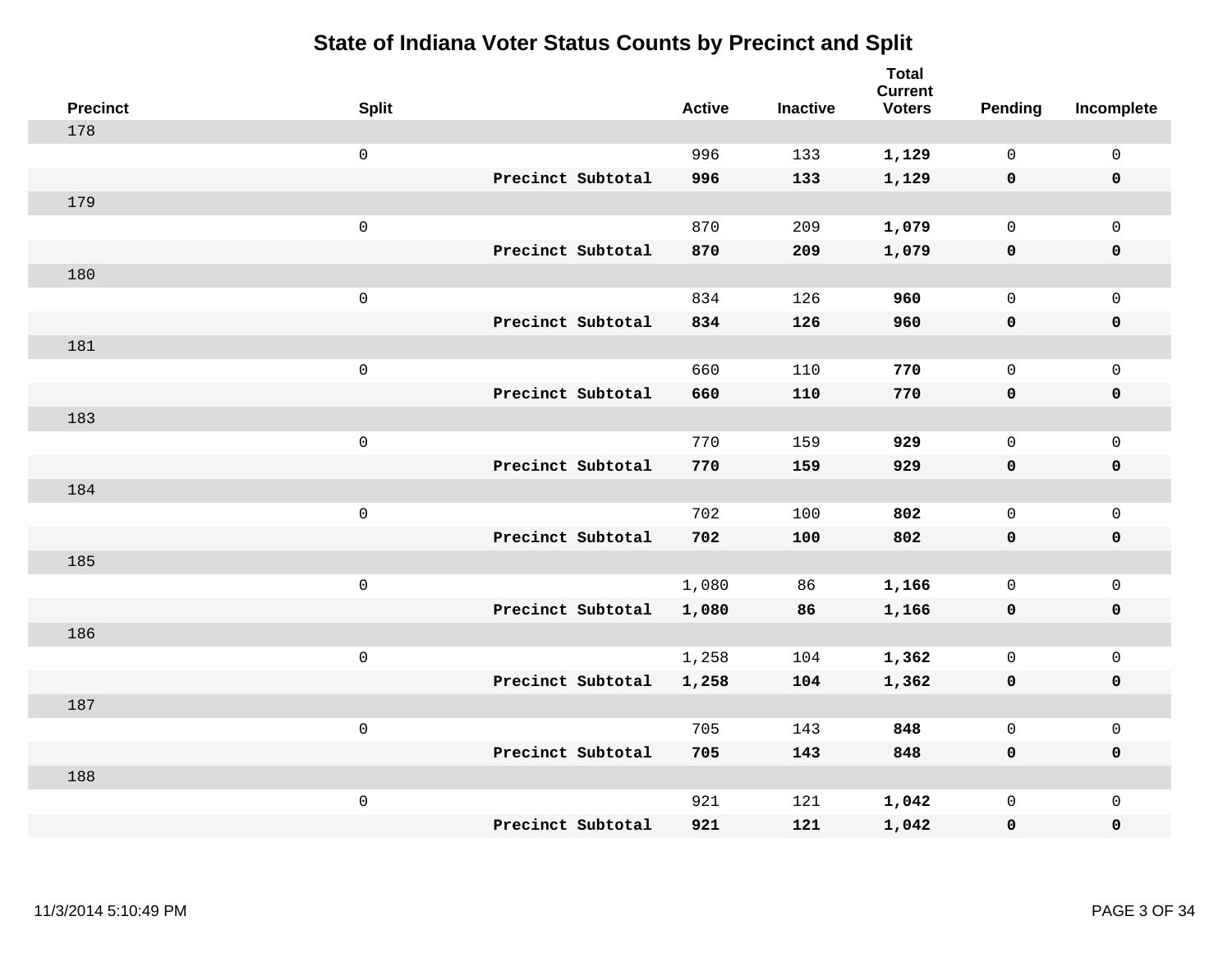| <b>Precinct</b> | <b>Split</b>        |                   | <b>Active</b> | <b>Inactive</b> | <b>Total</b><br><b>Current</b><br><b>Voters</b> | Pending      | Incomplete          |
|-----------------|---------------------|-------------------|---------------|-----------------|-------------------------------------------------|--------------|---------------------|
| 189             |                     |                   |               |                 |                                                 |              |                     |
|                 | $\mathsf{O}$        |                   | 1,066         | 92              | 1,158                                           | $\mathbf 0$  | $\mathsf{O}\xspace$ |
|                 |                     | Precinct Subtotal | 1,066         | 92              | 1,158                                           | $\mathbf 0$  | $\pmb{0}$           |
| 190             |                     |                   |               |                 |                                                 |              |                     |
|                 | $\mathsf{O}\xspace$ |                   | 1,272         | 160             | 1,432                                           | $\mathbf 0$  | $\mathsf{O}\xspace$ |
|                 |                     | Precinct Subtotal | 1,272         | 160             | 1,432                                           | $\mathbf 0$  | $\pmb{0}$           |
| 192             |                     |                   |               |                 |                                                 |              |                     |
|                 | $\mathbf 0$         |                   | 676           | 255             | 931                                             | $\mathsf{O}$ | $\mathsf{O}\xspace$ |
|                 |                     | Precinct Subtotal | 676           | 255             | 931                                             | 0            | 0                   |
| 193             |                     |                   |               |                 |                                                 |              |                     |
|                 | $\mathbf 0$         |                   | 95            | 8               | 103                                             | $\mathbf 0$  | $\mathsf{O}\xspace$ |
|                 |                     | Precinct Subtotal | 95            | 8               | 103                                             | $\mathbf 0$  | 0                   |
| 194             |                     |                   |               |                 |                                                 |              |                     |
|                 | $\mathbf 0$         |                   | 1,059         | 171             | 1,230                                           | $\mathbf 0$  | $\mathsf{O}\xspace$ |
|                 |                     | Precinct Subtotal | 1,059         | 171             | 1,230                                           | 0            | 0                   |
| 195             |                     |                   |               |                 |                                                 |              |                     |
|                 | $\mathsf{O}\xspace$ |                   | 1,087         | 133             | 1,220                                           | $\mathbf 0$  | $\mathsf{O}\xspace$ |
|                 |                     | Precinct Subtotal | 1,087         | 133             | 1,220                                           | 0            | 0                   |
| 196             |                     |                   |               |                 |                                                 |              |                     |
|                 | $\mathbf 0$         |                   | 9             | $\mathbf 1$     | 10                                              | $\mathbf 0$  | $\mathsf{O}$        |
|                 |                     | Precinct Subtotal | 9             | $\mathbf{1}$    | 10                                              | 0            | 0                   |
| 197             |                     |                   |               |                 |                                                 |              |                     |
|                 | $\mathsf{O}\xspace$ |                   | 490           | 40              | 530                                             | $\mathbf 0$  | $\mathsf{O}\xspace$ |
|                 |                     | Precinct Subtotal | 490           | 40              | 530                                             | 0            | 0                   |
| 200             |                     |                   |               |                 |                                                 |              |                     |
|                 | $\mathsf 0$         |                   | 468           | 263             | 731                                             | $\mathsf{O}$ | $\mathsf{O}\xspace$ |
|                 |                     | Precinct Subtotal | 468           | 263             | 731                                             | 0            | 0                   |
| 203             |                     |                   |               |                 |                                                 |              |                     |
|                 | $\mathbf 0$         |                   | 874           | 147             | 1,021                                           | $\mathsf{O}$ | $\mathsf{O}$        |
|                 |                     | Precinct Subtotal | 874           | 147             | 1,021                                           | 0            | $\pmb{0}$           |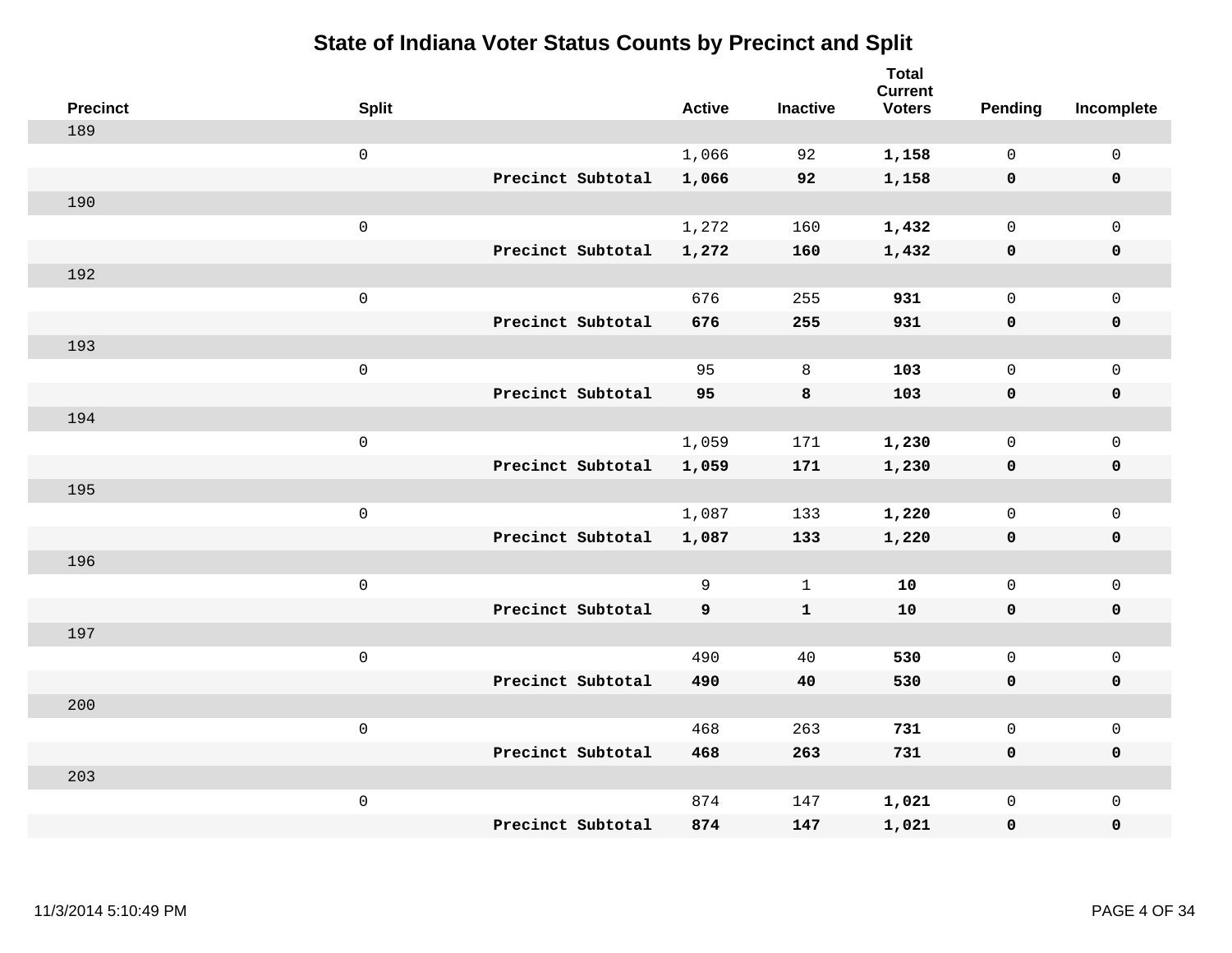| <b>Precinct</b> | <b>Split</b>        | <b>Active</b> | <b>Inactive</b> | <b>Total</b><br><b>Current</b><br><b>Voters</b> | Pending      | Incomplete          |
|-----------------|---------------------|---------------|-----------------|-------------------------------------------------|--------------|---------------------|
| 204             |                     |               |                 |                                                 |              |                     |
|                 | $\mathsf{O}\xspace$ | 967           | 155             | 1,122                                           | $\mathbf 0$  | $\mathsf{O}\xspace$ |
|                 | Precinct Subtotal   | 967           | 155             | 1,122                                           | $\mathbf 0$  | $\pmb{0}$           |
| 205             |                     |               |                 |                                                 |              |                     |
|                 | $\mathsf{O}\xspace$ | 718           | 68              | 786                                             | $\mathbf 0$  | $\mathbf{0}$        |
|                 | Precinct Subtotal   | 718           | 68              | 786                                             | $\mathbf 0$  | $\pmb{0}$           |
| 207             |                     |               |                 |                                                 |              |                     |
|                 | $\mathsf{O}\xspace$ | 1,175         | 177             | 1,352                                           | 0            | $\mathsf{O}$        |
|                 | Precinct Subtotal   | 1,175         | 177             | 1,352                                           | $\mathbf 0$  | 0                   |
| 209             |                     |               |                 |                                                 |              |                     |
|                 | $\mathsf{O}\xspace$ | 467           | 144             | 611                                             | $\mathbf 0$  | $\mathsf{O}$        |
|                 | Precinct Subtotal   | 467           | 144             | 611                                             | $\mathbf 0$  | 0                   |
| 210             |                     |               |                 |                                                 |              |                     |
|                 | $\mathsf{O}\xspace$ | 773           | 202             | 975                                             | $\mathbf 0$  | $\mathsf{O}\xspace$ |
|                 | Precinct Subtotal   | 773           | 202             | 975                                             | 0            | 0                   |
| 211             |                     |               |                 |                                                 |              |                     |
|                 | $\mathsf{O}\xspace$ | 522           | 154             | 676                                             | $\mathbf 0$  | $\mathsf{O}\xspace$ |
|                 | Precinct Subtotal   | 522           | 154             | 676                                             | $\mathbf 0$  | 0                   |
| 212             |                     |               |                 |                                                 |              |                     |
|                 | $\mathsf{O}\xspace$ | 508           | 134             | 642                                             | $\mathbf 0$  | $\mathsf{O}$        |
|                 | Precinct Subtotal   | 508           | 134             | 642                                             | 0            | 0                   |
| 213             |                     |               |                 |                                                 |              |                     |
|                 | $\mathsf{O}\xspace$ | 989           | 406             | 1,395                                           | $\mathsf{O}$ | $\mathsf{O}$        |
|                 | Precinct Subtotal   | 989           | 406             | 1,395                                           | 0            | 0                   |
| 214             |                     |               |                 |                                                 |              |                     |
|                 | $\mathsf{O}\xspace$ | 309           | 308             | 617                                             | $\mathsf{O}$ | $\mathsf{O}$        |
|                 | Precinct Subtotal   | 309           | 308             | 617                                             | $\mathbf 0$  | 0                   |
| 216             |                     |               |                 |                                                 |              |                     |
|                 | $\mathsf{O}\xspace$ | 179           | 296             | 475                                             | $\mathsf{O}$ | $\mathsf{O}$        |
|                 | Precinct Subtotal   | 179           | 296             | 475                                             | 0            | 0                   |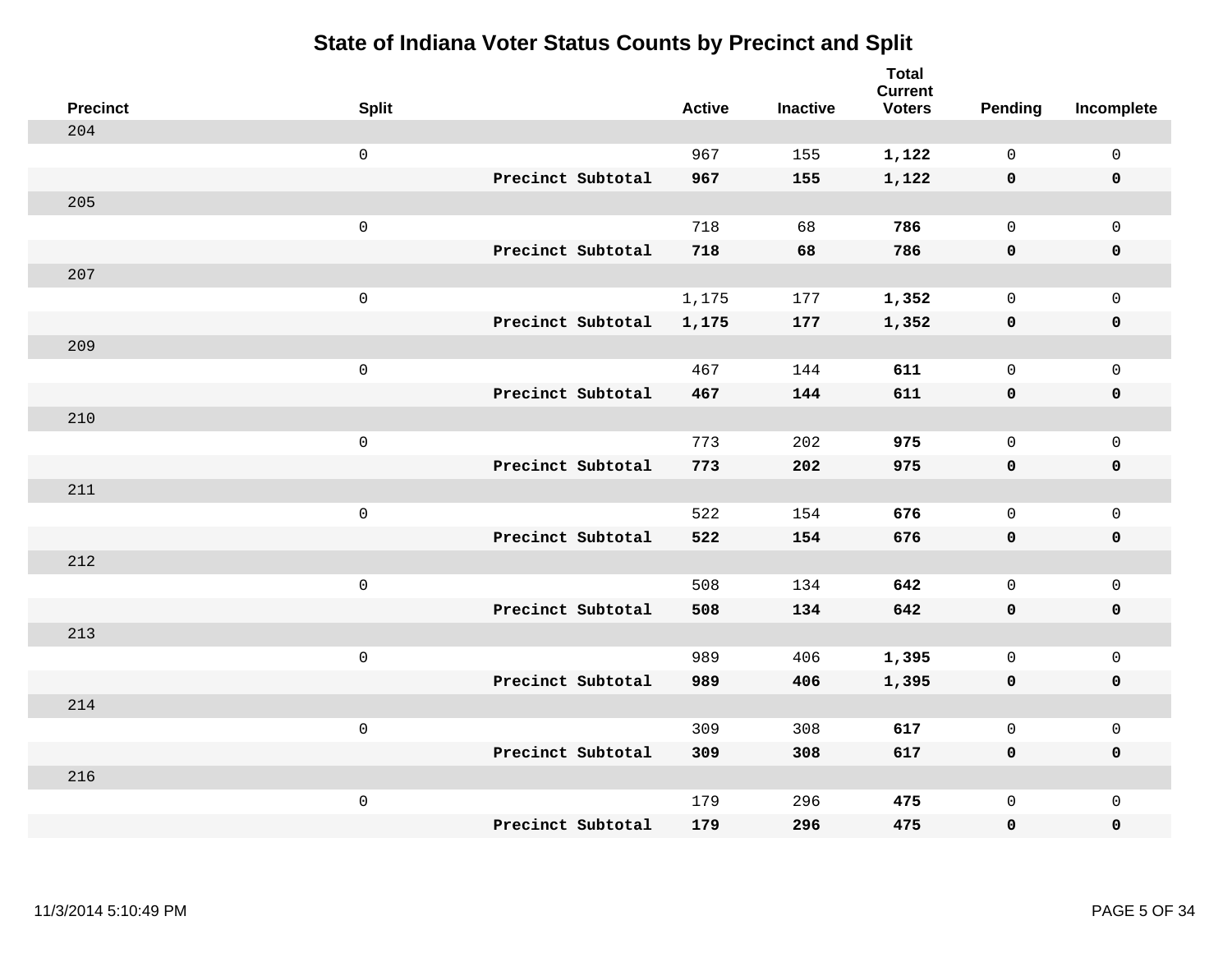| <b>Precinct</b> | <b>Split</b>        |                   | <b>Active</b> | <b>Inactive</b> | <b>Total</b><br><b>Current</b><br><b>Voters</b> | <b>Pending</b> | Incomplete          |
|-----------------|---------------------|-------------------|---------------|-----------------|-------------------------------------------------|----------------|---------------------|
| 217             |                     |                   |               |                 |                                                 |                |                     |
|                 | $\mathsf{O}\xspace$ |                   | 690           | 122             | 812                                             | $\mathbf 0$    | $\mathsf{O}\xspace$ |
|                 |                     | Precinct Subtotal | 690           | 122             | 812                                             | $\mathbf 0$    | $\mathbf 0$         |
| 218             |                     |                   |               |                 |                                                 |                |                     |
|                 | $\mathsf{O}\xspace$ |                   | 809           | 220             | 1,029                                           | $\mathbf 0$    | $\mathsf{O}$        |
|                 |                     | Precinct Subtotal | 809           | 220             | 1,029                                           | $\mathbf 0$    | 0                   |
| 250             |                     |                   |               |                 |                                                 |                |                     |
|                 | $\mathsf{O}\xspace$ |                   | 638           | 43              | 681                                             | $\mathbf 0$    | $\mathsf{O}\xspace$ |
|                 |                     | Precinct Subtotal | 638           | 43              | 681                                             | $\mathbf 0$    | $\pmb{0}$           |
| 255             |                     |                   |               |                 |                                                 |                |                     |
|                 | $\mathsf{O}\xspace$ |                   | 939           | 87              | 1,026                                           | $\mathbf 0$    | $\mathsf{O}$        |
|                 |                     | Precinct Subtotal | 939           | 87              | 1,026                                           | $\mathbf 0$    | 0                   |
| 256             |                     |                   |               |                 |                                                 |                |                     |
|                 | $\mathsf{O}\xspace$ |                   | 846           | 198             | 1,044                                           | $\mathbf 0$    | $\mathsf{O}\xspace$ |
|                 |                     | Precinct Subtotal | 846           | 198             | 1,044                                           | 0              | 0                   |
| 257             |                     |                   |               |                 |                                                 |                |                     |
|                 | $\mathsf 0$         |                   | 740           | 116             | 856                                             | $\mathbf 0$    | $\mathsf{O}\xspace$ |
|                 |                     | Precinct Subtotal | 740           | 116             | 856                                             | 0              | 0                   |
| 258             |                     |                   |               |                 |                                                 |                |                     |
|                 | $\mathsf{O}\xspace$ |                   | 663           | 103             | 766                                             | $\mathsf{O}$   | $\mathsf{O}$        |
|                 |                     | Precinct Subtotal | 663           | 103             | 766                                             | 0              | 0                   |
| 259             |                     |                   |               |                 |                                                 |                |                     |
|                 | $\mathsf{O}\xspace$ |                   | 551           | 121             | 672                                             | $\mathsf{O}$   | $\mathsf{O}$        |
|                 |                     | Precinct Subtotal | 551           | 121             | 672                                             | $\mathbf 0$    | 0                   |
| 260             |                     |                   |               |                 |                                                 |                |                     |
|                 | $\mathsf 0$         |                   | 790           | 354             | 1,144                                           | 0              | $\mathsf{O}$        |
|                 |                     | Precinct Subtotal | 790           | 354             | 1,144                                           | 0              | 0                   |
| 261             |                     |                   |               |                 |                                                 |                |                     |
|                 | $\mathsf{O}\xspace$ |                   | 720           | 28              | 748                                             | $\mathsf{O}$   | $\mathsf{O}$        |
|                 |                     | Precinct Subtotal | 720           | 28              | 748                                             | 0              | 0                   |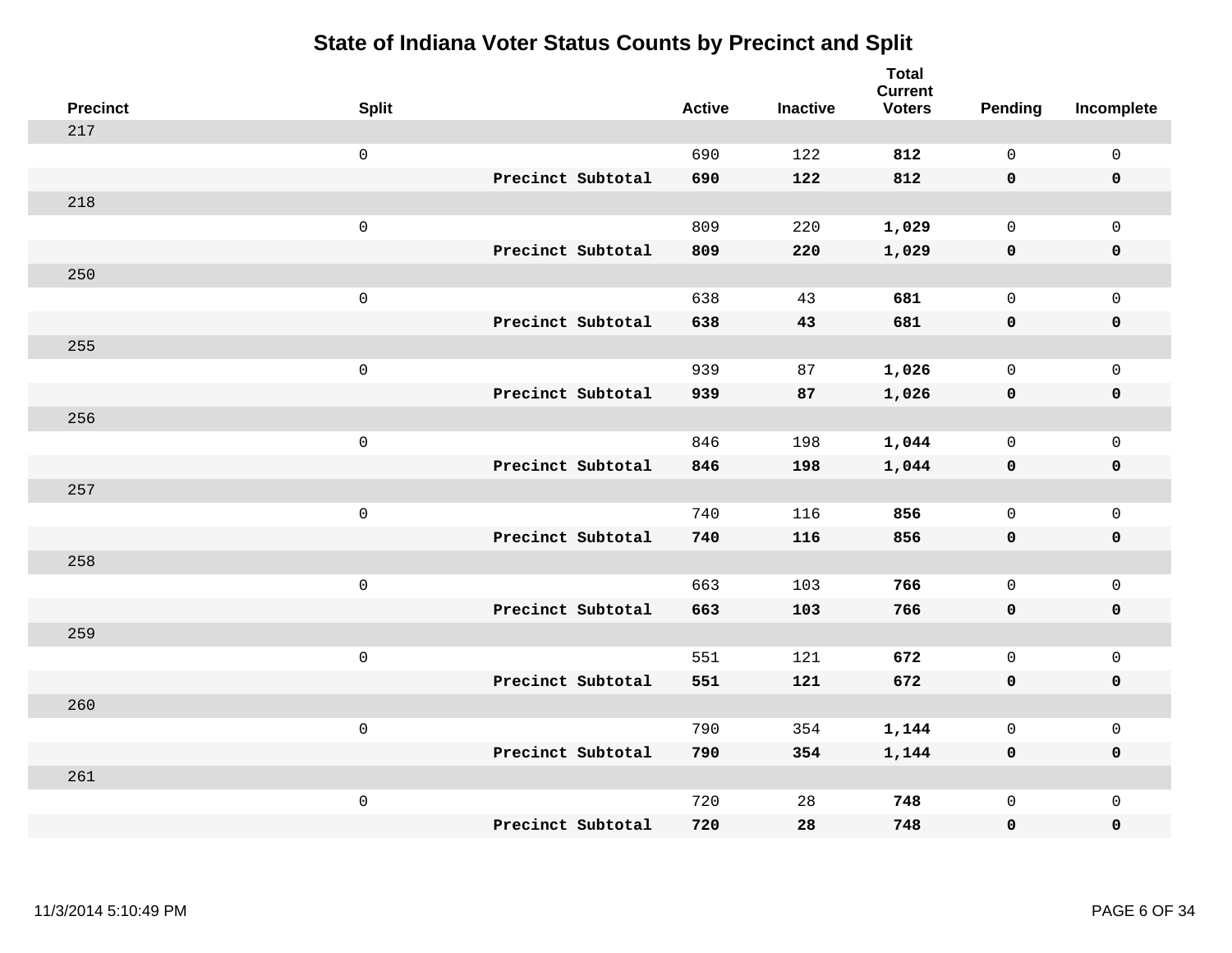| <b>Precinct</b> | <b>Split</b>        |                   | <b>Active</b> | <b>Inactive</b> | <b>Total</b><br><b>Current</b><br><b>Voters</b> | <b>Pending</b> | Incomplete          |
|-----------------|---------------------|-------------------|---------------|-----------------|-------------------------------------------------|----------------|---------------------|
| 262             |                     |                   |               |                 |                                                 |                |                     |
|                 | $\mathsf{O}\xspace$ |                   | 169           | 47              | 216                                             | $\mathbf 0$    | $\mathsf{O}\xspace$ |
|                 |                     | Precinct Subtotal | 169           | 47              | 216                                             | $\mathbf 0$    | $\mathbf 0$         |
| 263             |                     |                   |               |                 |                                                 |                |                     |
|                 | $\mathsf{O}\xspace$ |                   | 395           | 95              | 490                                             | $\mathbf 0$    | $\mathsf{O}$        |
|                 |                     | Precinct Subtotal | 395           | 95              | 490                                             | $\mathbf 0$    | 0                   |
| 270             |                     |                   |               |                 |                                                 |                |                     |
|                 | $\mathsf{O}\xspace$ |                   | 513           | 146             | 659                                             | $\mathbf 0$    | $\mathsf{O}\xspace$ |
|                 |                     | Precinct Subtotal | 513           | 146             | 659                                             | $\mathbf 0$    | $\pmb{0}$           |
| 285             |                     |                   |               |                 |                                                 |                |                     |
|                 | $\mathsf{O}\xspace$ |                   | 619           | 34              | 653                                             | $\mathsf{O}$   | $\mathsf{O}$        |
|                 |                     | Precinct Subtotal | 619           | 34              | 653                                             | 0              | 0                   |
| 286             |                     |                   |               |                 |                                                 |                |                     |
|                 | $\mathsf{O}\xspace$ |                   | 996           | 79              | 1,075                                           | $\mathsf{O}$   | $\mathsf{O}\xspace$ |
|                 |                     | Precinct Subtotal | 996           | 79              | 1,075                                           | 0              | 0                   |
| 287             |                     |                   |               |                 |                                                 |                |                     |
|                 | $\mathsf 0$         |                   | 992           | 140             | 1,132                                           | $\mathbf 0$    | $\mathsf{O}\xspace$ |
|                 |                     | Precinct Subtotal | 992           | 140             | 1,132                                           | $\mathbf 0$    | 0                   |
| 288             |                     |                   |               |                 |                                                 |                |                     |
|                 | $\mathsf{O}\xspace$ |                   | 980           | 47              | 1,027                                           | $\mathsf{O}$   | $\mathsf{O}$        |
|                 |                     | Precinct Subtotal | 980           | 47              | 1,027                                           | 0              | 0                   |
| 289             |                     |                   |               |                 |                                                 |                |                     |
|                 | $\mathsf{O}\xspace$ |                   | 1,239         | 67              | 1,306                                           | $\mathsf{O}$   | $\mathsf{O}$        |
|                 |                     | Precinct Subtotal | 1,239         | 67              | 1,306                                           | 0              | 0                   |
| 290             |                     |                   |               |                 |                                                 |                |                     |
|                 | $\mathsf 0$         |                   | 496           | 268             | 764                                             | $\mathbf 0$    | $\mathsf{O}$        |
|                 |                     | Precinct Subtotal | 496           | 268             | 764                                             | 0              | 0                   |
| 291             |                     |                   |               |                 |                                                 |                |                     |
|                 | $\mathsf 0$         |                   | 586           | 60              | 646                                             | $\mathsf{O}$   | $\mathsf{O}$        |
|                 |                     | Precinct Subtotal | 586           | 60              | 646                                             | 0              | 0                   |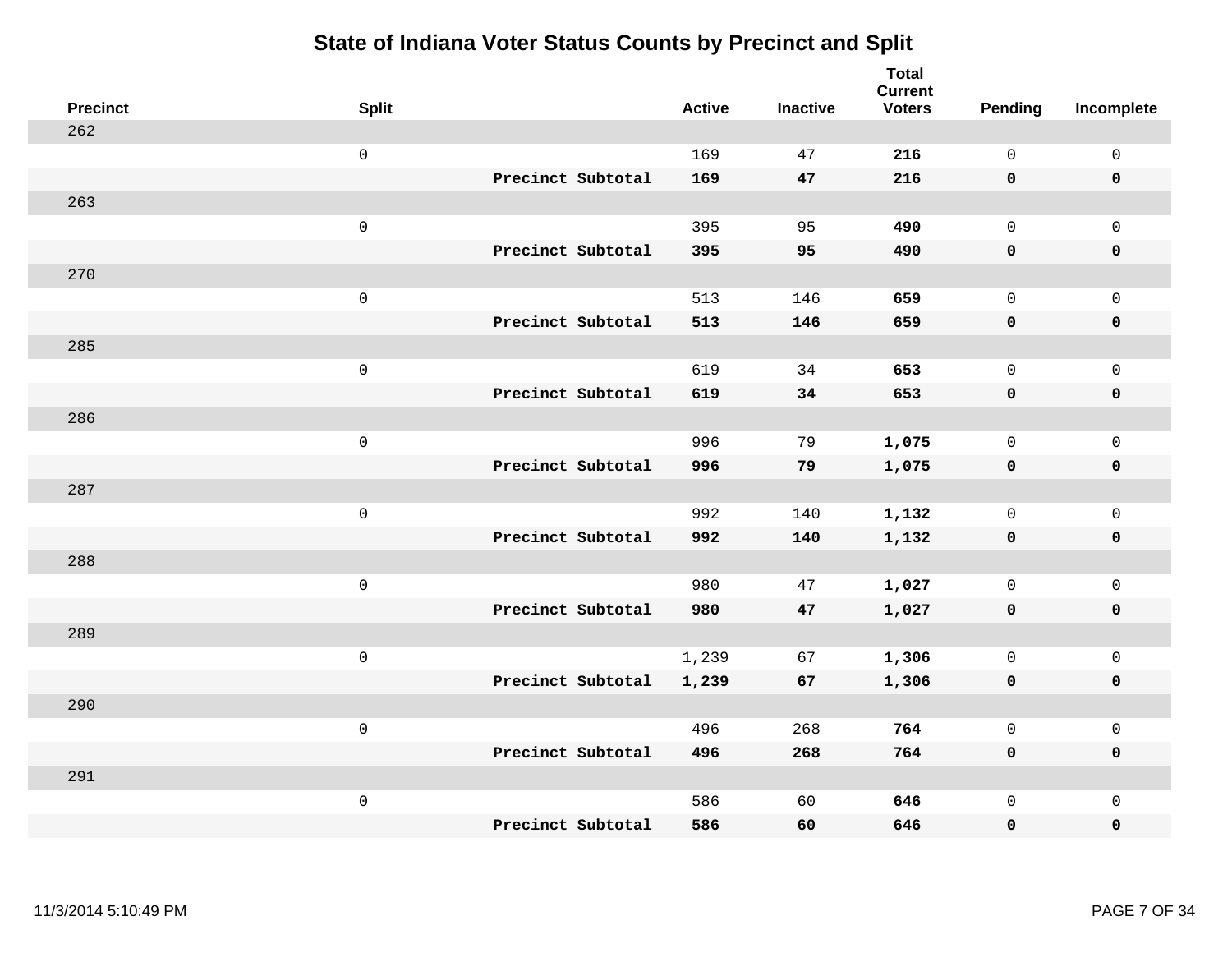| <b>Precinct</b> | <b>Split</b>        |                   | <b>Active</b> | <b>Inactive</b> | <b>Total</b><br><b>Current</b><br><b>Voters</b> | Pending      | Incomplete   |
|-----------------|---------------------|-------------------|---------------|-----------------|-------------------------------------------------|--------------|--------------|
| 292             |                     |                   |               |                 |                                                 |              |              |
|                 | $\mathsf 0$         |                   | 392           | 378             | 770                                             | $\mathsf{O}$ | $\mathbf 0$  |
|                 |                     | Precinct Subtotal | 392           | 378             | 770                                             | $\mathbf 0$  | $\mathbf 0$  |
| 293             |                     |                   |               |                 |                                                 |              |              |
|                 | $\mathsf{O}\xspace$ |                   | 999           | 144             | 1,143                                           | $\mathbf{0}$ | $\mathbf 0$  |
|                 |                     | Precinct Subtotal | 999           | 144             | 1,143                                           | $\mathbf 0$  | $\pmb{0}$    |
| 294             |                     |                   |               |                 |                                                 |              |              |
|                 | $\mathsf{O}\xspace$ |                   | 310           | 86              | 396                                             | $\mathbf{0}$ | $\mathbf{0}$ |
|                 |                     | Precinct Subtotal | 310           | 86              | 396                                             | $\mathbf 0$  | $\pmb{0}$    |
| 296             |                     |                   |               |                 |                                                 |              |              |
|                 | $\mathsf 0$         |                   | 556           | 289             | 845                                             | 0            | $\mathsf{O}$ |
|                 |                     | Precinct Subtotal | 556           | 289             | 845                                             | $\mathbf 0$  | $\pmb{0}$    |
| 297             |                     |                   |               |                 |                                                 |              |              |
|                 | $\mathsf 0$         |                   | 722           | 246             | 968                                             | $\mathbf{0}$ | $\mathbf 0$  |
|                 |                     | Precinct Subtotal | 722           | 246             | 968                                             | 0            | $\mathbf 0$  |
| 298             |                     |                   |               |                 |                                                 |              |              |
|                 | $\mathsf{O}\xspace$ |                   | 479           | 136             | 615                                             | $\mathbf 0$  | $\mathbf 0$  |
|                 |                     | Precinct Subtotal | 479           | 136             | 615                                             | $\mathbf 0$  | $\mathbf 0$  |
| 303             |                     |                   |               |                 |                                                 |              |              |
|                 | $\mathsf 0$         |                   | 284           | 119             | 403                                             | 0            | $\mathbf 0$  |
|                 |                     | Precinct Subtotal | 284           | 119             | 403                                             | 0            | $\mathbf 0$  |
| 304             |                     |                   |               |                 |                                                 |              |              |
|                 | $\mathsf{O}\xspace$ |                   | 529           | 290             | 819                                             | 0            | $\mathsf{O}$ |
|                 |                     | Precinct Subtotal | 529           | 290             | 819                                             | 0            | $\mathbf 0$  |
| 305             |                     |                   |               |                 |                                                 |              |              |
|                 | $\mathsf 0$         |                   | 499           | 97              | 596                                             | $\mathbf{0}$ | $\mathsf{O}$ |
|                 |                     | Precinct Subtotal | 499           | 97              | 596                                             | 0            | $\mathbf 0$  |
| 306             |                     |                   |               |                 |                                                 |              |              |
|                 | $\mathbf 0$         |                   | 712           | 160             | 872                                             | 0            | $\mathbf 0$  |
|                 |                     | Precinct Subtotal | 712           | 160             | 872                                             | 0            | $\mathbf 0$  |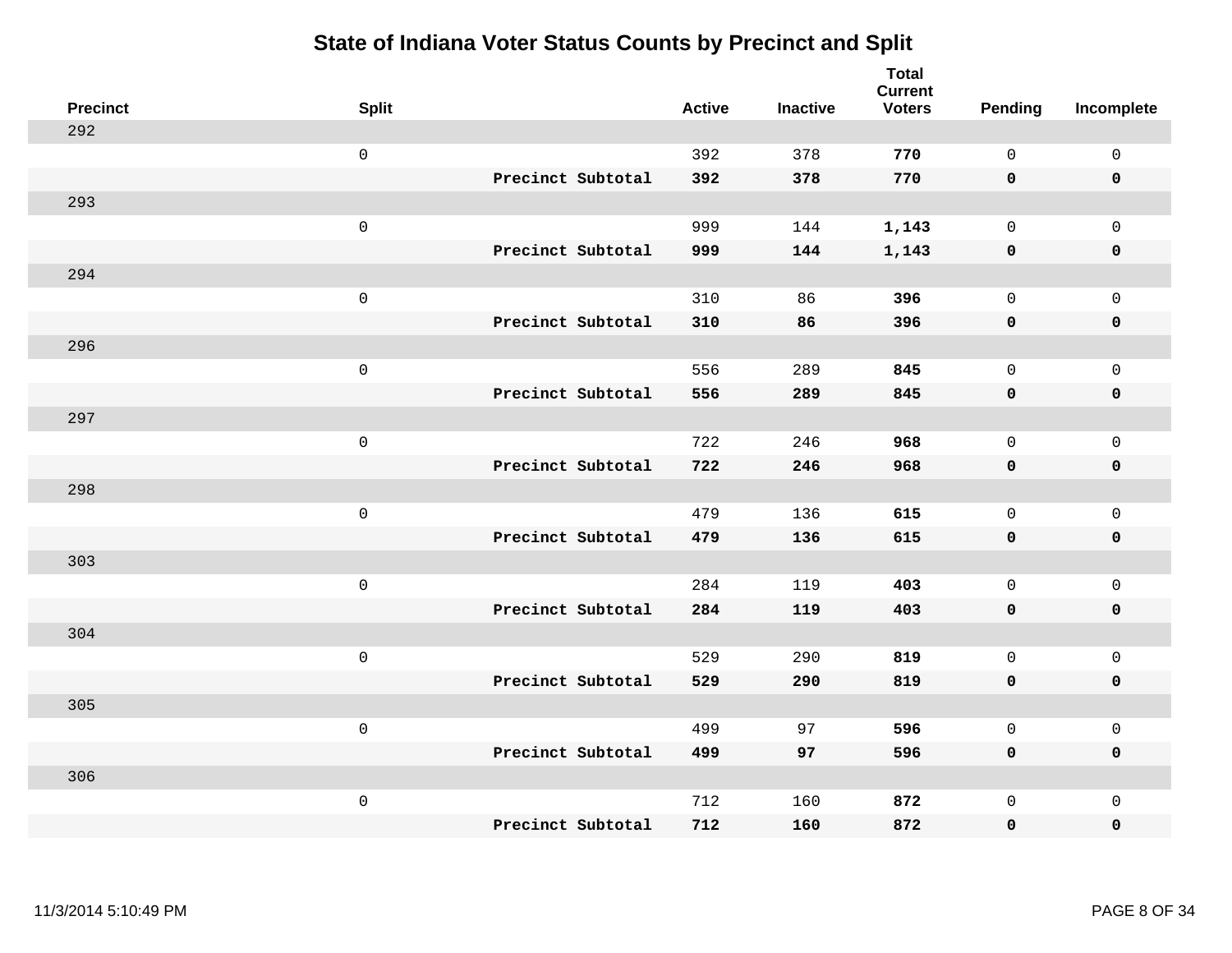| <b>Precinct</b> | <b>Split</b>        | <b>Active</b> | <b>Inactive</b> | <b>Total</b><br><b>Current</b><br><b>Voters</b> | Pending      | Incomplete          |
|-----------------|---------------------|---------------|-----------------|-------------------------------------------------|--------------|---------------------|
| 307             |                     |               |                 |                                                 |              |                     |
|                 | $\mathsf{O}\xspace$ | 789           | 110             | 899                                             | $\mathsf{O}$ | $\mathsf 0$         |
|                 | Precinct Subtotal   | 789           | 110             | 899                                             | $\mathbf 0$  | $\mathbf 0$         |
| 308             |                     |               |                 |                                                 |              |                     |
|                 | $\mathsf 0$         | 700           | 61              | 761                                             | $\mathbf 0$  | $\mathbf 0$         |
|                 | Precinct Subtotal   | 700           | 61              | 761                                             | $\mathbf 0$  | $\mathbf 0$         |
| 309             |                     |               |                 |                                                 |              |                     |
|                 | $\mathsf{O}\xspace$ | 846           | 310             | 1,156                                           | $\mathbf 0$  | $\mathsf{O}\xspace$ |
|                 | Precinct Subtotal   | 846           | 310             | 1,156                                           | $\mathbf 0$  | $\mathbf 0$         |
| 310             |                     |               |                 |                                                 |              |                     |
|                 | $\mathsf 0$         | 646           | 340             | 986                                             | $\mathsf{O}$ | $\mathbf 0$         |
|                 | Precinct Subtotal   | 646           | 340             | 986                                             | $\mathbf 0$  | $\mathbf 0$         |
| 311             |                     |               |                 |                                                 |              |                     |
|                 | $\mathbf 0$         | 907           | 200             | 1,107                                           | $\mathbf 0$  | $\mathsf{O}\xspace$ |
|                 | Precinct Subtotal   | 907           | 200             | 1,107                                           | 0            | $\mathbf 0$         |
| 312             |                     |               |                 |                                                 |              |                     |
|                 | $\mathbf 0$         | 906           | 261             | 1,167                                           | $\mathbf 0$  | $\mathsf{O}\xspace$ |
|                 | Precinct Subtotal   | 906           | 261             | 1,167                                           | $\mathbf 0$  | $\mathbf 0$         |
| 313             |                     |               |                 |                                                 |              |                     |
|                 | $\mathbf 0$         | 542           | 188             | 730                                             | $\mathsf{O}$ | $\mathbf 0$         |
|                 | Precinct Subtotal   | 542           | 188             | 730                                             | 0            | 0                   |
| 314             |                     |               |                 |                                                 |              |                     |
|                 | $\mathbf 0$         | 892           | 387             | 1,279                                           | $\mathsf{O}$ | $\mathbf 0$         |
|                 | Precinct Subtotal   | 892           | 387             | 1,279                                           | $\mathbf 0$  | $\pmb{0}$           |
| 315             |                     |               |                 |                                                 |              |                     |
|                 | $\mathbf 0$         | 717           | 337             | 1,054                                           | $\mathbf 0$  | $\mathbf 0$         |
|                 | Precinct Subtotal   | 717           | 337             | 1,054                                           | 0            | $\mathbf 0$         |
| 316             |                     |               |                 |                                                 |              |                     |
|                 | $\mathbf 0$         | 867           | 148             | 1,015                                           | $\mathsf{O}$ | $\mathbf 0$         |
|                 | Precinct Subtotal   | 867           | 148             | 1,015                                           | 0            | 0                   |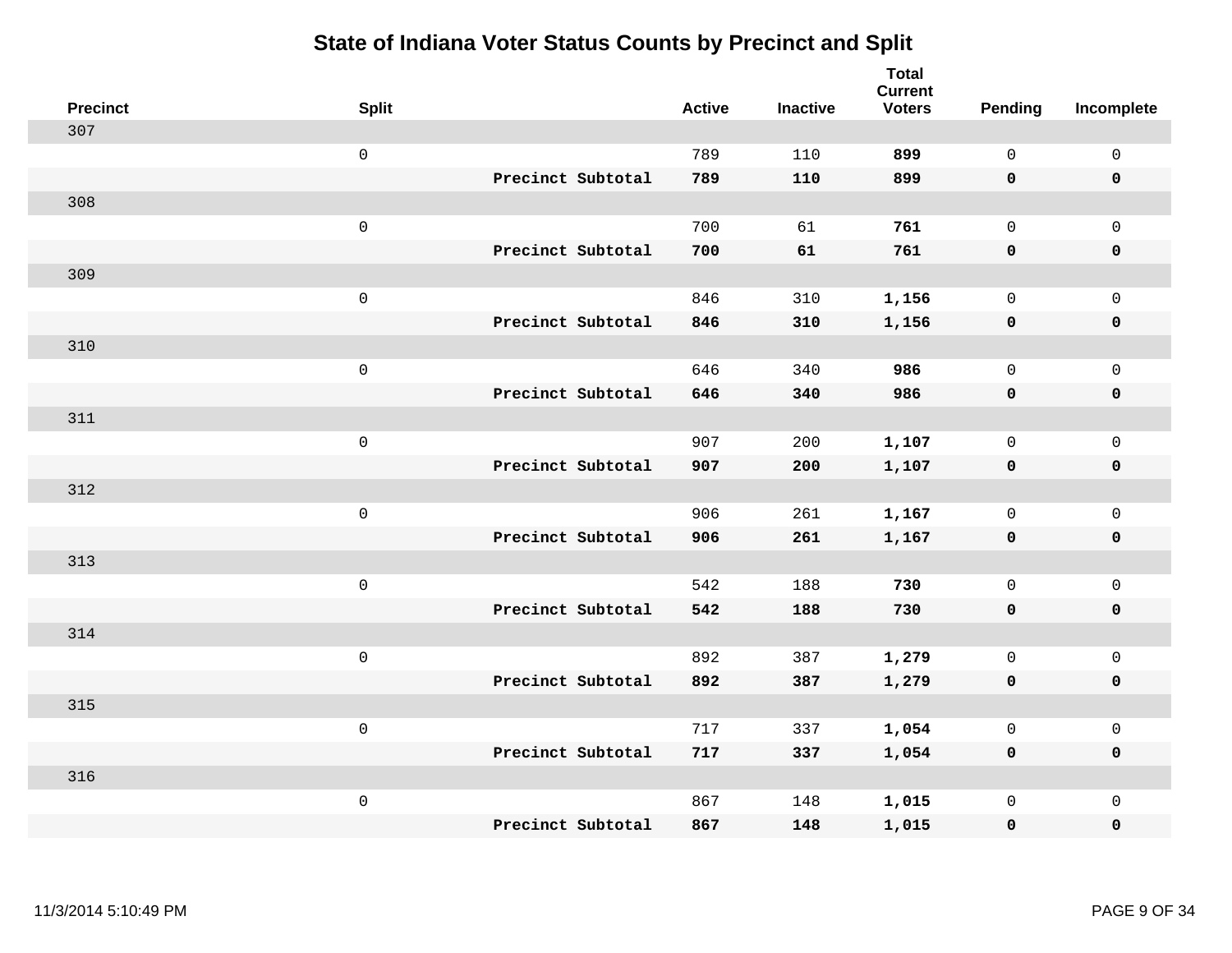| <b>Precinct</b> | <b>Split</b>        |                   | <b>Active</b> | <b>Inactive</b> | <b>Total</b><br><b>Current</b><br><b>Voters</b> | Pending      | Incomplete          |
|-----------------|---------------------|-------------------|---------------|-----------------|-------------------------------------------------|--------------|---------------------|
| 317             |                     |                   |               |                 |                                                 |              |                     |
|                 | $\mathsf 0$         |                   | 163           | 230             | 393                                             | $\mathbf{0}$ | $\mathsf{O}\xspace$ |
|                 |                     | Precinct Subtotal | 163           | 230             | 393                                             | $\mathbf 0$  | $\mathbf 0$         |
| 318             |                     |                   |               |                 |                                                 |              |                     |
|                 | $\mathsf 0$         |                   | 922           | 113             | 1,035                                           | $\mathbf 0$  | $\mathsf{O}$        |
|                 |                     | Precinct Subtotal | 922           | 113             | 1,035                                           | 0            | 0                   |
| 319             |                     |                   |               |                 |                                                 |              |                     |
|                 | $\mathsf 0$         |                   | 312           | 31              | 343                                             | $\mathbf 0$  | $\mathsf{O}$        |
|                 |                     | Precinct Subtotal | 312           | 31              | 343                                             | $\mathbf 0$  | $\pmb{0}$           |
| 320             |                     |                   |               |                 |                                                 |              |                     |
|                 | $\mathsf 0$         |                   | 857           | 166             | 1,023                                           | $\mathbf 0$  | $\mathsf{O}\xspace$ |
|                 |                     | Precinct Subtotal | 857           | 166             | 1,023                                           | $\mathbf 0$  | $\pmb{0}$           |
| 321             |                     |                   |               |                 |                                                 |              |                     |
|                 | $\mathbf 0$         |                   | 736           | 63              | 799                                             | $\mathbf 0$  | $\mathsf{O}\xspace$ |
|                 |                     | Precinct Subtotal | 736           | 63              | 799                                             | 0            | $\pmb{0}$           |
| 322             |                     |                   |               |                 |                                                 |              |                     |
|                 | $\,0\,$             |                   | 883           | 158             | 1,041                                           | $\mathsf{O}$ | $\mathsf{O}$        |
|                 |                     | Precinct Subtotal | 883           | 158             | 1,041                                           | 0            | 0                   |
| 323             |                     |                   |               |                 |                                                 |              |                     |
|                 | $\mathbf 0$         |                   | 743           | 449             | 1,192                                           | $\mathsf{O}$ | $\mathsf{O}\xspace$ |
|                 |                     | Precinct Subtotal | 743           | 449             | 1,192                                           | 0            | 0                   |
| 324             |                     |                   |               |                 |                                                 |              |                     |
|                 | $\mathsf{O}\xspace$ |                   | 609           | 340             | 949                                             | $\mathbf 0$  | $\mathsf{O}\xspace$ |
|                 |                     | Precinct Subtotal | 609           | 340             | 949                                             | 0            | 0                   |
| 325             |                     |                   |               |                 |                                                 |              |                     |
|                 | $\mathbf 0$         |                   | 480           | 96              | 576                                             | $\mathsf{O}$ | $\mathsf{O}\xspace$ |
|                 |                     | Precinct Subtotal | 480           | 96              | 576                                             | 0            | 0                   |
| 326             |                     |                   |               |                 |                                                 |              |                     |
|                 | $\mathbf 0$         |                   | 556           | 195             | 751                                             | $\mathsf{O}$ | $\mathsf{O}$        |
|                 |                     | Precinct Subtotal | 556           | 195             | 751                                             | 0            | 0                   |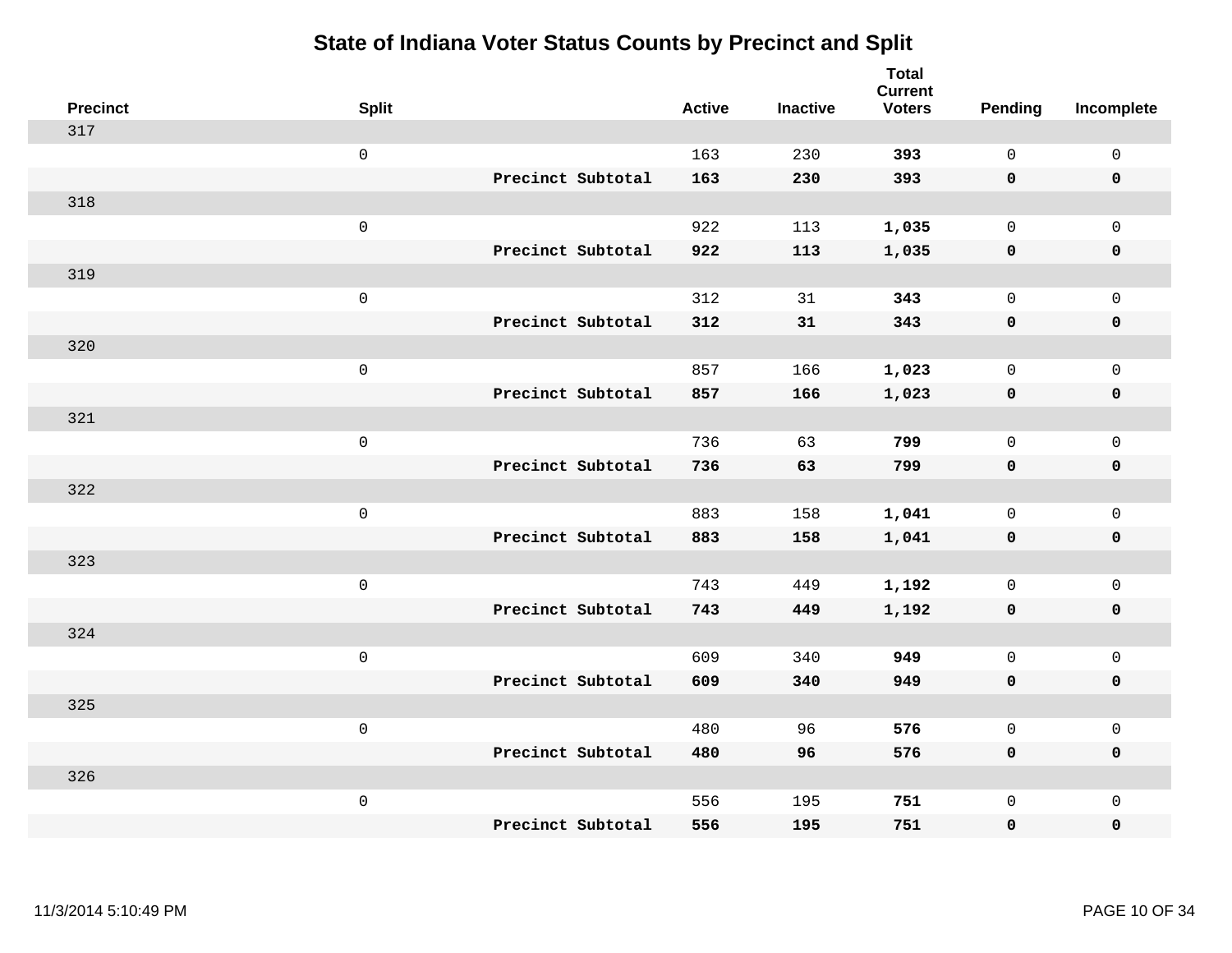| <b>Precinct</b> | <b>Split</b>        |                   | <b>Active</b> | <b>Inactive</b> | <b>Total</b><br><b>Current</b><br><b>Voters</b> | Pending      | Incomplete          |
|-----------------|---------------------|-------------------|---------------|-----------------|-------------------------------------------------|--------------|---------------------|
| 327             |                     |                   |               |                 |                                                 |              |                     |
|                 | $\mathsf 0$         |                   | 503           | 264             | 767                                             | $\mathbf{0}$ | $\mathsf{O}\xspace$ |
|                 |                     | Precinct Subtotal | 503           | 264             | 767                                             | $\mathbf 0$  | $\mathbf 0$         |
| 360             |                     |                   |               |                 |                                                 |              |                     |
|                 | $\mathsf 0$         |                   | 1,033         | 116             | 1,149                                           | $\mathsf{O}$ | $\mathsf{O}$        |
|                 |                     | Precinct Subtotal | 1,033         | 116             | 1,149                                           | 0            | 0                   |
| 364             |                     |                   |               |                 |                                                 |              |                     |
|                 | $\mathsf 0$         |                   | 627           | 37              | 664                                             | $\mathbf 0$  | $\mathsf{O}$        |
|                 |                     | Precinct Subtotal | 627           | 37              | 664                                             | $\mathbf 0$  | $\pmb{0}$           |
| 366             |                     |                   |               |                 |                                                 |              |                     |
|                 | $\mathsf 0$         |                   | 857           | 150             | 1,007                                           | $\mathbf 0$  | $\mathsf{O}\xspace$ |
|                 |                     | Precinct Subtotal | 857           | 150             | 1,007                                           | $\mathbf 0$  | $\pmb{0}$           |
| 367             |                     |                   |               |                 |                                                 |              |                     |
|                 | $\mathbf 0$         |                   | 706           | 143             | 849                                             | $\mathbf 0$  | $\mathsf{O}\xspace$ |
|                 |                     | Precinct Subtotal | 706           | 143             | 849                                             | 0            | $\pmb{0}$           |
| 368             |                     |                   |               |                 |                                                 |              |                     |
|                 | $\,0\,$             |                   | 1,004         | 200             | 1,204                                           | $\mathsf{O}$ | $\mathsf{O}$        |
|                 |                     | Precinct Subtotal | 1,004         | 200             | 1,204                                           | 0            | 0                   |
| 370             |                     |                   |               |                 |                                                 |              |                     |
|                 | $\mathbf 0$         |                   | 942           | 223             | 1,165                                           | $\mathsf{O}$ | $\mathsf{O}\xspace$ |
|                 |                     | Precinct Subtotal | 942           | 223             | 1,165                                           | 0            | 0                   |
| 371             |                     |                   |               |                 |                                                 |              |                     |
|                 | $\mathsf{O}\xspace$ |                   | 1,083         | 186             | 1,269                                           | $\mathbf 0$  | $\mathsf{O}\xspace$ |
|                 |                     | Precinct Subtotal | 1,083         | 186             | 1,269                                           | $\mathbf 0$  | 0                   |
| 372             |                     |                   |               |                 |                                                 |              |                     |
|                 | $\mathbf 0$         |                   | 456           | 91              | 547                                             | $\mathsf{O}$ | $\mathsf{O}\xspace$ |
|                 |                     | Precinct Subtotal | 456           | 91              | 547                                             | 0            | 0                   |
| 373             |                     |                   |               |                 |                                                 |              |                     |
|                 | $\mathbf 0$         |                   | 44            | $\mathbf{3}$    | 47                                              | $\mathsf{O}$ | $\mathsf{O}$        |
|                 |                     | Precinct Subtotal | 44            | 3               | 47                                              | 0            | 0                   |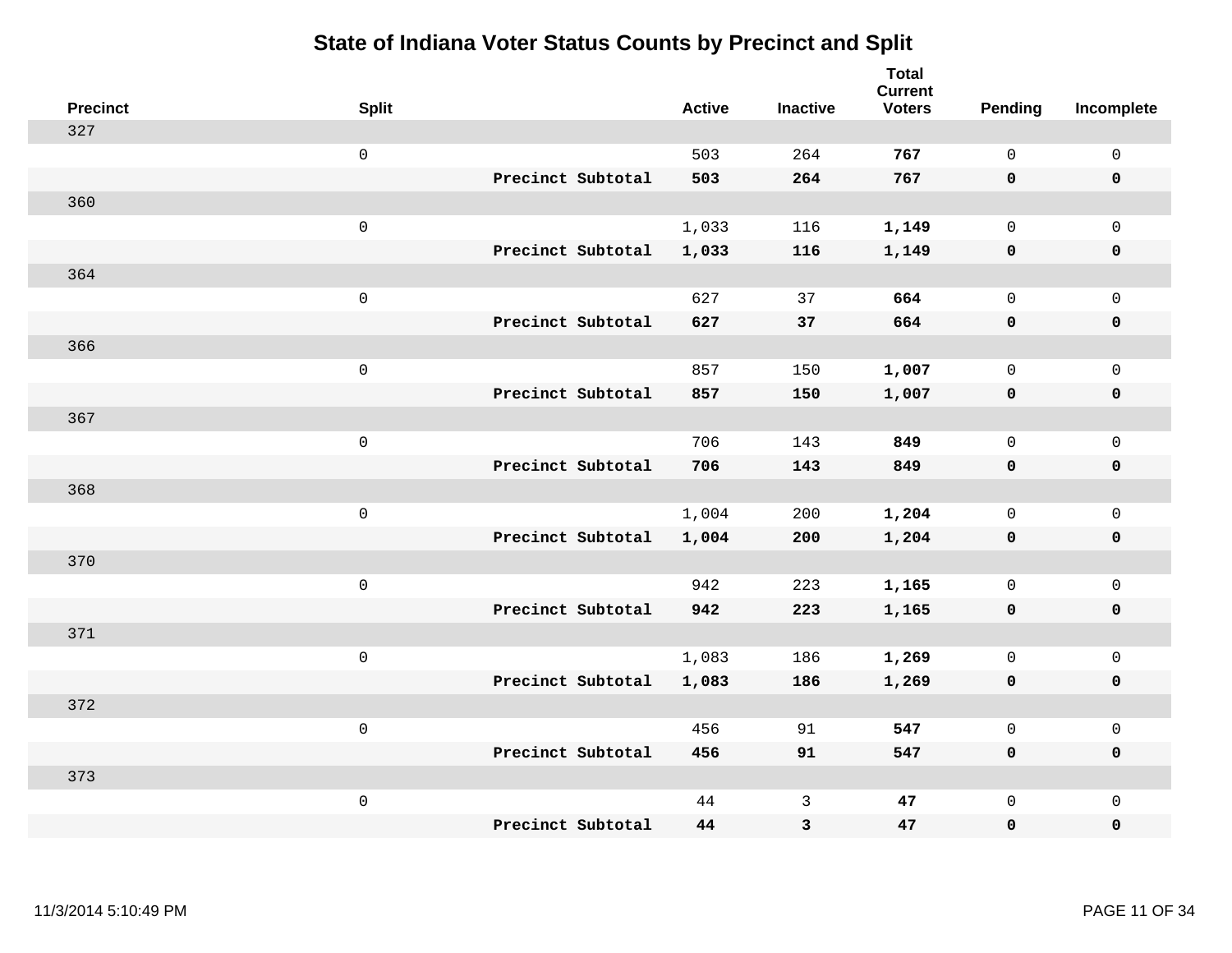| <b>Precinct</b> | <b>Split</b>        | <b>Active</b> | <b>Inactive</b> | <b>Total</b><br><b>Current</b><br><b>Voters</b> | Pending      | Incomplete          |
|-----------------|---------------------|---------------|-----------------|-------------------------------------------------|--------------|---------------------|
| 399             |                     |               |                 |                                                 |              |                     |
|                 | $\mathsf{O}\xspace$ | 472           | 66              | 538                                             | $\mathbf 0$  | $\mathsf{O}\xspace$ |
|                 | Precinct Subtotal   | 472           | 66              | 538                                             | $\mathbf 0$  | $\mathbf 0$         |
| 410             |                     |               |                 |                                                 |              |                     |
|                 | $\mathsf{O}\xspace$ | 724           | 398             | 1,122                                           | $\mathsf{O}$ | $\mathsf{O}$        |
|                 | Precinct Subtotal   | 724           | 398             | 1,122                                           | 0            | 0                   |
| 411             |                     |               |                 |                                                 |              |                     |
|                 | $\mathsf{O}\xspace$ | 706           | 313             | 1,019                                           | $\mathbf 0$  | $\mathsf{O}$        |
|                 | Precinct Subtotal   | 706           | 313             | 1,019                                           | $\mathbf 0$  | 0                   |
| 415             |                     |               |                 |                                                 |              |                     |
|                 | $\mathsf{O}\xspace$ | 751           | 314             | 1,065                                           | $\mathbf 0$  | $\mathsf{O}\xspace$ |
|                 | Precinct Subtotal   | 751           | 314             | 1,065                                           | $\mathbf 0$  | $\pmb{0}$           |
| 418             |                     |               |                 |                                                 |              |                     |
|                 | $\mathsf{O}\xspace$ | 635           | 103             | 738                                             | $\Omega$     | $\mathbf 0$         |
|                 | Precinct Subtotal   | 635           | 103             | 738                                             | 0            | $\mathbf 0$         |
| 452             |                     |               |                 |                                                 |              |                     |
|                 | $\mathsf{O}\xspace$ | 1,041         | 122             | 1,163                                           | $\mathsf{O}$ | $\mathsf{O}$        |
|                 | Precinct Subtotal   | 1,041         | 122             | 1,163                                           | $\mathbf 0$  | 0                   |
| 453             |                     |               |                 |                                                 |              |                     |
|                 | $\mathsf{O}\xspace$ | 595           | 75              | 670                                             | $\mathbf 0$  | $\mathsf{O}\xspace$ |
|                 | Precinct Subtotal   | 595           | 75              | 670                                             | 0            | 0                   |
| 454             |                     |               |                 |                                                 |              |                     |
|                 | $\mathsf 0$         | 697           | 143             | 840                                             | $\mathbf 0$  | $\mathsf{O}\xspace$ |
|                 | Precinct Subtotal   | 697           | 143             | 840                                             | 0            | 0                   |
| 455             |                     |               |                 |                                                 |              |                     |
|                 | $\mathsf{O}\xspace$ | 584           | 256             | 840                                             | $\mathsf{O}$ | $\mathsf{O}$        |
|                 | Precinct Subtotal   | 584           | 256             | 840                                             | $\mathbf 0$  | 0                   |
| 456             |                     |               |                 |                                                 |              |                     |
|                 | $\mathsf 0$         | 574           | 385             | 959                                             | $\mathsf{O}$ | $\mathsf{O}$        |
|                 | Precinct Subtotal   | 574           | 385             | 959                                             | 0            | 0                   |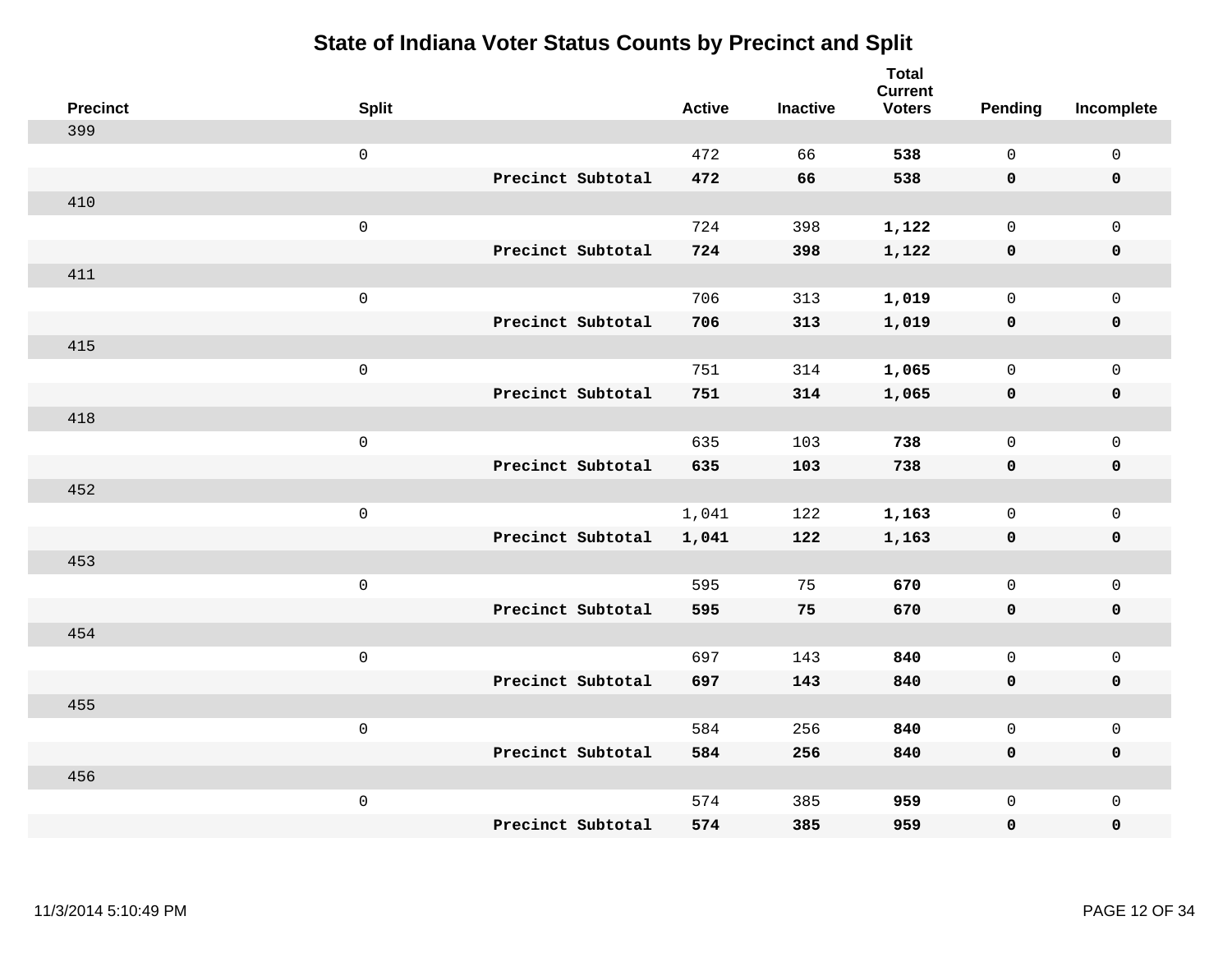| <b>Precinct</b> | <b>Split</b>        |                   | <b>Active</b> | <b>Inactive</b> | <b>Total</b><br><b>Current</b><br><b>Voters</b> | Pending      | Incomplete          |
|-----------------|---------------------|-------------------|---------------|-----------------|-------------------------------------------------|--------------|---------------------|
| 457             |                     |                   |               |                 |                                                 |              |                     |
|                 | $\mathsf{O}\xspace$ |                   | 666           | 118             | 784                                             | $\mathbf 0$  | $\mathsf{O}\xspace$ |
|                 |                     | Precinct Subtotal | 666           | 118             | 784                                             | $\mathbf 0$  | $\mathbf 0$         |
| 458             |                     |                   |               |                 |                                                 |              |                     |
|                 | $\mathsf{O}\xspace$ |                   | 571           | 225             | 796                                             | $\mathsf{O}$ | $\mathsf{O}$        |
|                 |                     | Precinct Subtotal | 571           | 225             | 796                                             | $\mathbf 0$  | 0                   |
| 459             |                     |                   |               |                 |                                                 |              |                     |
|                 | $\mathsf{O}\xspace$ |                   | 800           | 40              | 840                                             | $\mathbf 0$  | $\mathsf{O}$        |
|                 |                     | Precinct Subtotal | 800           | 40              | 840                                             | $\mathbf 0$  | $\pmb{0}$           |
| 460             |                     |                   |               |                 |                                                 |              |                     |
|                 | $\mathsf{O}\xspace$ |                   | 836           | 180             | 1,016                                           | $\mathbf 0$  | $\mathsf{O}\xspace$ |
|                 |                     | Precinct Subtotal | 836           | 180             | 1,016                                           | $\mathbf 0$  | $\pmb{0}$           |
| 461             |                     |                   |               |                 |                                                 |              |                     |
|                 | $\mathsf{O}\xspace$ |                   | 30            | $\mathbf{1}$    | 31                                              | $\mathbf 0$  | $\mathsf{O}\xspace$ |
|                 |                     | Precinct Subtotal | 30            | $\mathbf{1}$    | 31                                              | 0            | $\mathbf 0$         |
| 468             |                     |                   |               |                 |                                                 |              |                     |
|                 | $\mathsf{O}\xspace$ |                   | 850           | 183             | 1,033                                           | $\mathbf 0$  | $\mathsf{O}$        |
|                 |                     | Precinct Subtotal | 850           | 183             | 1,033                                           | $\mathbf 0$  | 0                   |
| 469             |                     |                   |               |                 |                                                 |              |                     |
|                 | $\mathsf{O}\xspace$ |                   | 571           | 147             | 718                                             | $\mathbf 0$  | $\mathsf{O}\xspace$ |
|                 |                     | Precinct Subtotal | 571           | 147             | 718                                             | 0            | 0                   |
| 470             |                     |                   |               |                 |                                                 |              |                     |
|                 | $\mathsf 0$         |                   | 810           | 203             | 1,013                                           | $\mathbf 0$  | $\mathsf{O}\xspace$ |
|                 |                     | Precinct Subtotal | 810           | 203             | 1,013                                           | $\mathbf 0$  | 0                   |
| 471             |                     |                   |               |                 |                                                 |              |                     |
|                 | $\mathsf{O}\xspace$ |                   | 596           | 327             | 923                                             | $\mathsf{O}$ | $\mathsf{O}\xspace$ |
|                 |                     | Precinct Subtotal | 596           | 327             | 923                                             | 0            | 0                   |
| 472             |                     |                   |               |                 |                                                 |              |                     |
|                 | $\mathsf{O}\xspace$ |                   | 786           | 243             | 1,029                                           | $\mathsf{O}$ | $\mathsf{O}$        |
|                 |                     | Precinct Subtotal | 786           | 243             | 1,029                                           | 0            | 0                   |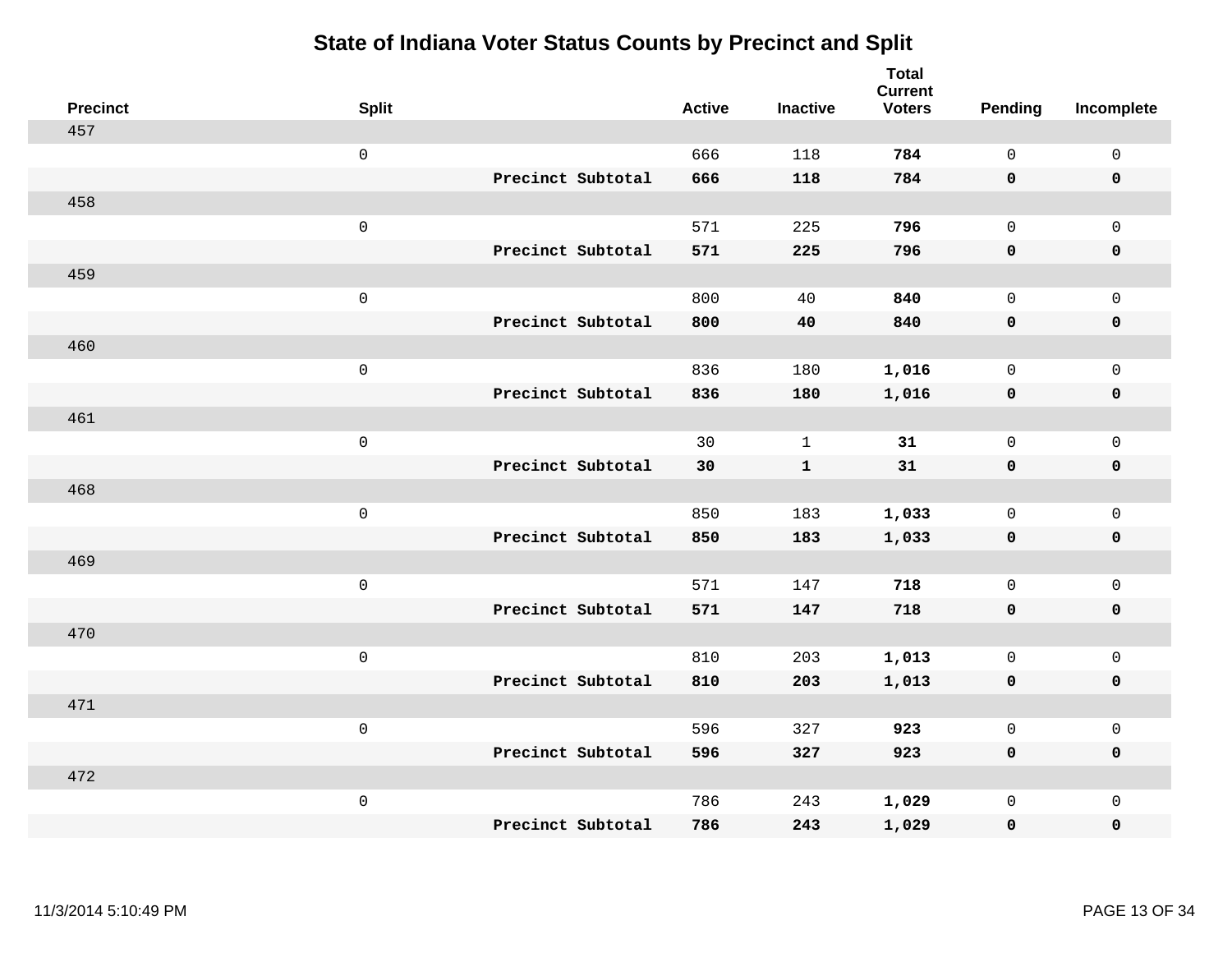| <b>Precinct</b> | <b>Split</b>        |                   | <b>Active</b> | <b>Inactive</b> | <b>Total</b><br><b>Current</b><br><b>Voters</b> | Pending      | Incomplete          |
|-----------------|---------------------|-------------------|---------------|-----------------|-------------------------------------------------|--------------|---------------------|
| 473             |                     |                   |               |                 |                                                 |              |                     |
|                 | $\mathsf{O}$        |                   | 997           | 166             | 1,163                                           | $\mathbf 0$  | $\mathsf{O}$        |
|                 |                     | Precinct Subtotal | 997           | 166             | 1,163                                           | $\mathbf 0$  | $\mathbf 0$         |
| 474             |                     |                   |               |                 |                                                 |              |                     |
|                 | $\mathsf{O}\xspace$ |                   | 1,105         | 354             | 1,459                                           | $\mathsf{O}$ | $\mathsf{O}$        |
|                 |                     | Precinct Subtotal | 1,105         | 354             | 1,459                                           | $\mathbf 0$  | 0                   |
| 475             |                     |                   |               |                 |                                                 |              |                     |
|                 | $\mathsf{O}\xspace$ |                   | 633           | 139             | 772                                             | $\mathbf 0$  | $\mathsf{O}\xspace$ |
|                 |                     | Precinct Subtotal | 633           | 139             | 772                                             | 0            | 0                   |
| 476             |                     |                   |               |                 |                                                 |              |                     |
|                 | $\mathsf{O}\xspace$ |                   | 579           | 86              | 665                                             | $\mathbf 0$  | $\mathsf{O}\xspace$ |
|                 |                     | Precinct Subtotal | 579           | 86              | 665                                             | $\mathbf 0$  | 0                   |
| 477             |                     |                   |               |                 |                                                 |              |                     |
|                 | $\mathsf{O}\xspace$ |                   | 944           | 111             | 1,055                                           | $\mathbf 0$  | $\mathsf{O}$        |
|                 |                     | Precinct Subtotal | 944           | 111             | 1,055                                           | 0            | 0                   |
| 478             |                     |                   |               |                 |                                                 |              |                     |
|                 | $\mathsf 0$         |                   | 672           | 100             | 772                                             | $\mathsf{O}$ | $\mathsf{O}$        |
|                 |                     | Precinct Subtotal | 672           | 100             | 772                                             | 0            | 0                   |
| 479             |                     |                   |               |                 |                                                 |              |                     |
|                 | $\mathsf 0$         |                   | 868           | 107             | 975                                             | $\mathsf{O}$ | $\mathsf{O}$        |
|                 |                     | Precinct Subtotal | 868           | 107             | 975                                             | 0            | 0                   |
| 480             |                     |                   |               |                 |                                                 |              |                     |
|                 | $\mathsf 0$         |                   | 847           | 113             | 960                                             | $\mathbf 0$  | $\mathsf{O}\xspace$ |
|                 |                     | Precinct Subtotal | 847           | 113             | 960                                             | 0            | 0                   |
| 481             |                     |                   |               |                 |                                                 |              |                     |
|                 | $\mathsf 0$         |                   | 876           | 70              | 946                                             | $\mathbf 0$  | $\mathsf{O}\xspace$ |
|                 |                     | Precinct Subtotal | 876           | 70              | 946                                             | 0            | 0                   |
| 482             |                     |                   |               |                 |                                                 |              |                     |
|                 | $\mathsf 0$         |                   | 867           | 216             | 1,083                                           | $\mathsf{O}$ | $\mathsf{O}$        |
|                 |                     | Precinct Subtotal | 867           | 216             | 1,083                                           | 0            | 0                   |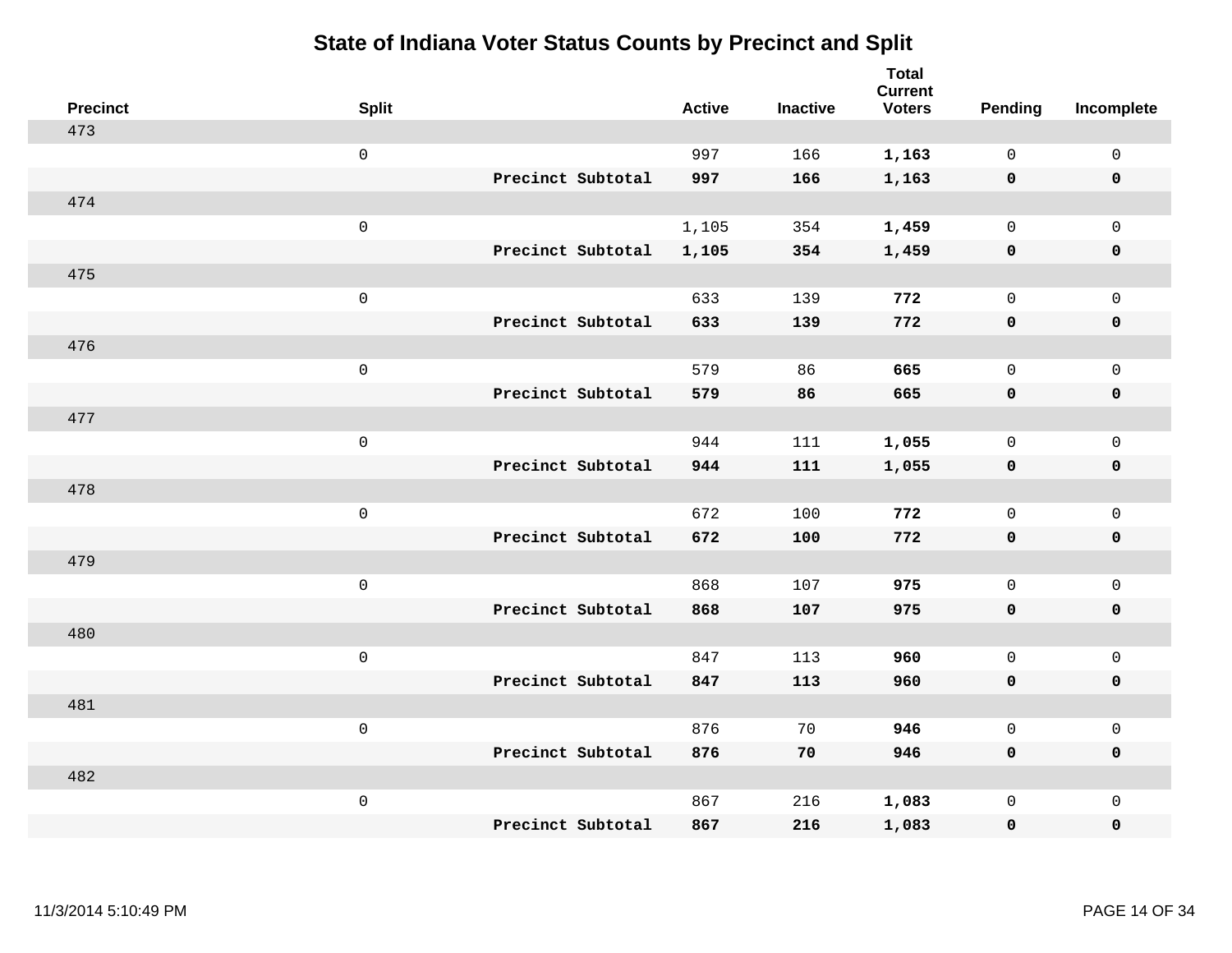| <b>Precinct</b> | <b>Split</b>        |                   | <b>Active</b> | <b>Inactive</b> | <b>Total</b><br><b>Current</b><br><b>Voters</b> | Pending      | Incomplete          |
|-----------------|---------------------|-------------------|---------------|-----------------|-------------------------------------------------|--------------|---------------------|
| 483             |                     |                   |               |                 |                                                 |              |                     |
|                 | $\mathsf{O}\xspace$ |                   | 850           | 52              | 902                                             | $\mathbf 0$  | $\mathsf{O}\xspace$ |
|                 |                     | Precinct Subtotal | 850           | 52              | 902                                             | $\mathbf 0$  | $\mathbf 0$         |
| 484             |                     |                   |               |                 |                                                 |              |                     |
|                 | $\mathsf{O}\xspace$ |                   | 770           | 77              | 847                                             | $\mathbf 0$  | $\mathsf{O}$        |
|                 |                     | Precinct Subtotal | 770           | 77              | 847                                             | $\mathbf 0$  | 0                   |
| 485             |                     |                   |               |                 |                                                 |              |                     |
|                 | $\mathsf 0$         |                   | 881           | 181             | 1,062                                           | $\mathbf 0$  | $\mathsf{O}$        |
|                 |                     | Precinct Subtotal | 881           | 181             | 1,062                                           | $\mathbf 0$  | 0                   |
| 486             |                     |                   |               |                 |                                                 |              |                     |
|                 | $\mathsf{O}\xspace$ |                   | 1,122         | 120             | 1,242                                           | $\mathbf 0$  | $\mathsf{O}\xspace$ |
|                 |                     | Precinct Subtotal | 1,122         | 120             | 1,242                                           | $\mathbf 0$  | $\pmb{0}$           |
| 487             |                     |                   |               |                 |                                                 |              |                     |
|                 | $\mathsf 0$         |                   | 946           | 193             | 1,139                                           | $\mathbf 0$  | $\mathsf{O}\xspace$ |
|                 |                     | Precinct Subtotal | 946           | 193             | 1,139                                           | 0            | $\mathbf 0$         |
| 488             |                     |                   |               |                 |                                                 |              |                     |
|                 | $\mathsf{O}\xspace$ |                   | 649           | 300             | 949                                             | $\mathbf{0}$ | $\mathsf{O}\xspace$ |
|                 |                     | Precinct Subtotal | 649           | 300             | 949                                             | $\mathbf 0$  | 0                   |
| 489             |                     |                   |               |                 |                                                 |              |                     |
|                 | $\mathsf{O}\xspace$ |                   | 331           | 75              | 406                                             | $\mathbf 0$  | $\mathsf{O}\xspace$ |
|                 |                     | Precinct Subtotal | 331           | 75              | 406                                             | 0            | 0                   |
| 490             |                     |                   |               |                 |                                                 |              |                     |
|                 | $\mathsf 0$         |                   | 824           | 235             | 1,059                                           | $\mathbf 0$  | $\mathsf{O}\xspace$ |
|                 |                     | Precinct Subtotal | 824           | 235             | 1,059                                           | $\mathbf 0$  | 0                   |
| 502             |                     |                   |               |                 |                                                 |              |                     |
|                 | $\mathsf 0$         |                   | 472           | 216             | 688                                             | $\mathsf{O}$ | $\mathsf{O}\xspace$ |
|                 |                     | Precinct Subtotal | 472           | 216             | 688                                             | $\mathbf 0$  | 0                   |
| 503             |                     |                   |               |                 |                                                 |              |                     |
|                 | $\mathsf 0$         |                   | 782           | 267             | 1,049                                           | $\mathsf{O}$ | $\mathsf{O}$        |
|                 |                     | Precinct Subtotal | 782           | 267             | 1,049                                           | 0            | 0                   |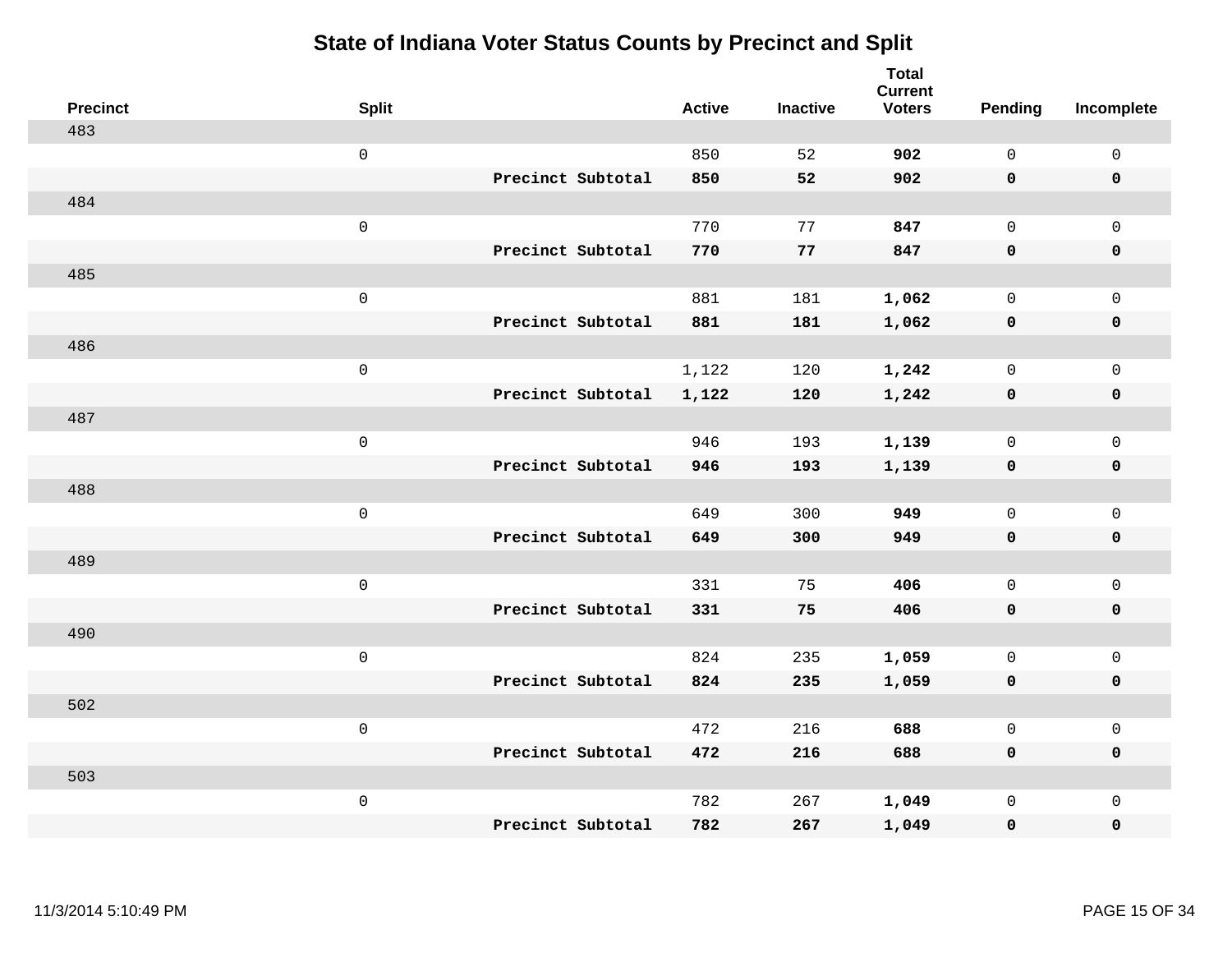| <b>Precinct</b> | <b>Split</b>        |                   | <b>Active</b> | <b>Inactive</b> | <b>Total</b><br><b>Current</b><br><b>Voters</b> | Pending      | Incomplete          |
|-----------------|---------------------|-------------------|---------------|-----------------|-------------------------------------------------|--------------|---------------------|
| 504             |                     |                   |               |                 |                                                 |              |                     |
|                 | $\mathsf{O}\xspace$ |                   | 628           | 199             | 827                                             | $\mathsf{O}$ | $\mathsf 0$         |
|                 |                     | Precinct Subtotal | 628           | 199             | 827                                             | $\mathbf 0$  | $\mathbf 0$         |
| 505             |                     |                   |               |                 |                                                 |              |                     |
|                 | $\mathbf 0$         |                   | 515           | 256             | 771                                             | $\mathbf 0$  | $\mathbf{0}$        |
|                 |                     | Precinct Subtotal | 515           | 256             | 771                                             | $\mathbf 0$  | $\mathbf 0$         |
| 509             |                     |                   |               |                 |                                                 |              |                     |
|                 | $\mathsf 0$         |                   | 652           | 311             | 963                                             | $\Omega$     | $\mathbf 0$         |
|                 |                     | Precinct Subtotal | 652           | 311             | 963                                             | $\mathbf 0$  | $\mathbf 0$         |
| 512             |                     |                   |               |                 |                                                 |              |                     |
|                 | $\mathbf 0$         |                   | 427           | 129             | 556                                             | $\mathbf 0$  | $\mathbf 0$         |
|                 |                     | Precinct Subtotal | 427           | 129             | 556                                             | $\mathbf 0$  | $\mathbf 0$         |
| 516             |                     |                   |               |                 |                                                 |              |                     |
|                 | $\mathbf 0$         |                   | 415           | 157             | 572                                             | $\mathbf 0$  | $\mathsf{O}\xspace$ |
|                 |                     | Precinct Subtotal | 415           | 157             | 572                                             | $\mathbf 0$  | $\mathbf 0$         |
| 518             |                     |                   |               |                 |                                                 |              |                     |
|                 | $\mathbf 0$         |                   | 397           | 196             | 593                                             | $\mathbf 0$  | $\mathbf 0$         |
|                 |                     | Precinct Subtotal | 397           | 196             | 593                                             | $\mathbf 0$  | $\mathbf 0$         |
| 519             |                     |                   |               |                 |                                                 |              |                     |
|                 | $\mathbf 0$         |                   | 696           | 355             | 1,051                                           | $\mathsf{O}$ | $\mathbf 0$         |
|                 |                     | Precinct Subtotal | 696           | 355             | 1,051                                           | 0            | 0                   |
| 553             |                     |                   |               |                 |                                                 |              |                     |
|                 | $\mathbf 0$         |                   | 861           | 224             | 1,085                                           | $\mathbf 0$  | $\mathbf 0$         |
|                 |                     | Precinct Subtotal | 861           | 224             | 1,085                                           | 0            | $\pmb{0}$           |
| 554             |                     |                   |               |                 |                                                 |              |                     |
|                 | $\mathbf 0$         |                   | 938           | 217             | 1,155                                           | $\mathbf 0$  | $\mathbf 0$         |
|                 |                     | Precinct Subtotal | 938           | 217             | 1,155                                           | $\mathbf 0$  | $\pmb{0}$           |
| 555             |                     |                   |               |                 |                                                 |              |                     |
|                 | $\mathbf 0$         |                   | 637           | 144             | 781                                             | $\mathsf{O}$ | $\mathbf 0$         |
|                 |                     | Precinct Subtotal | 637           | 144             | 781                                             | 0            | 0                   |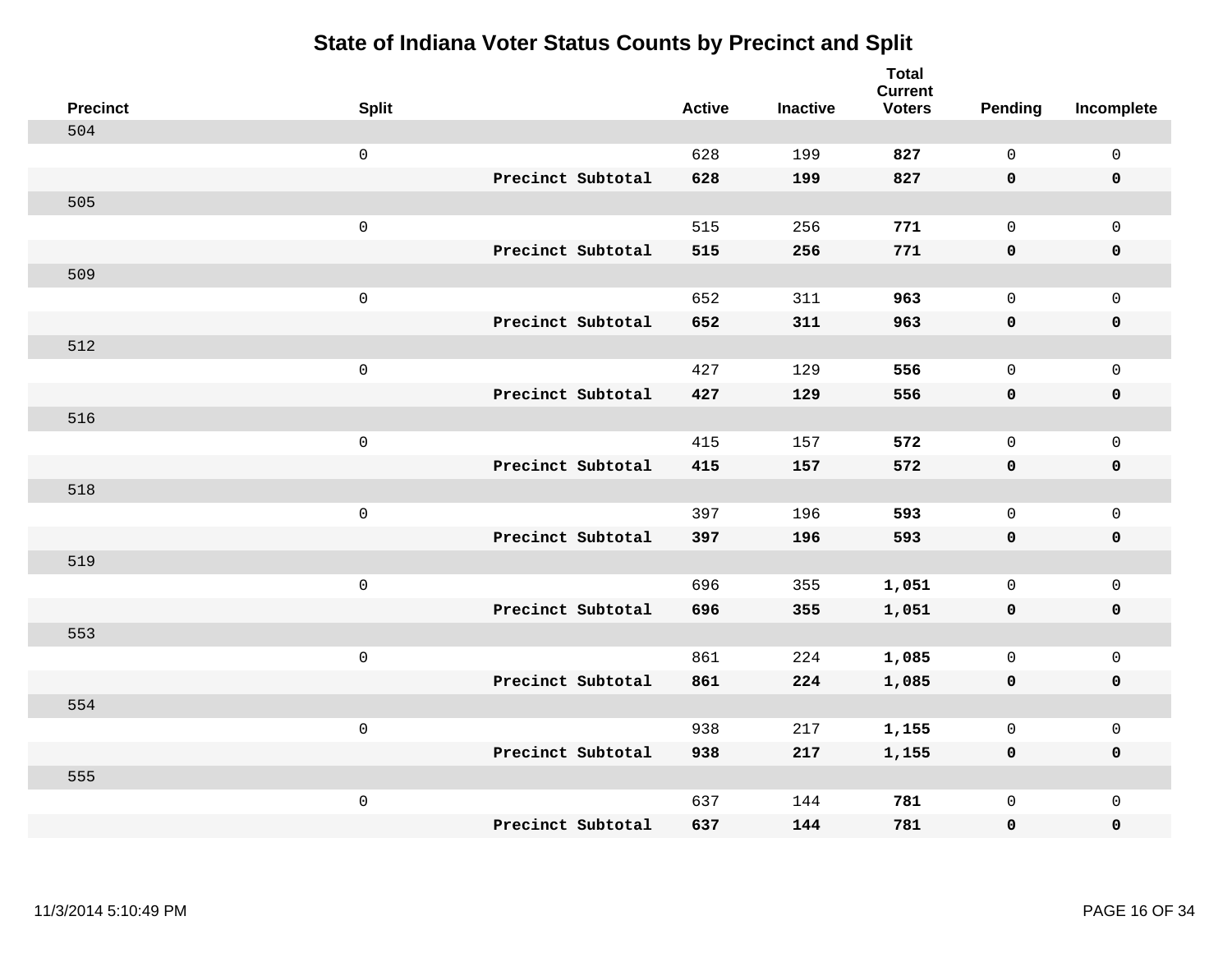| <b>Precinct</b> | <b>Split</b>        |                   | <b>Active</b> | <b>Inactive</b> | <b>Total</b><br><b>Current</b><br><b>Voters</b> | Pending      | Incomplete          |
|-----------------|---------------------|-------------------|---------------|-----------------|-------------------------------------------------|--------------|---------------------|
| 557             |                     |                   |               |                 |                                                 |              |                     |
|                 | $\mathbf 0$         |                   | 585           | 420             | 1,005                                           | $\mathbf 0$  | $\mathsf{O}$        |
|                 |                     | Precinct Subtotal | 585           | 420             | 1,005                                           | $\mathbf 0$  | $\pmb{0}$           |
| 561             |                     |                   |               |                 |                                                 |              |                     |
|                 | $\mathsf{O}\xspace$ |                   | 545           | 66              | 611                                             | $\mathsf{O}$ | $\mathsf{O}$        |
|                 |                     | Precinct Subtotal | 545           | 66              | 611                                             | 0            | 0                   |
| 565             |                     |                   |               |                 |                                                 |              |                     |
|                 | $\mathbf 0$         |                   | 230           | 176             | 406                                             | $\mathbf 0$  | $\mathsf{O}\xspace$ |
|                 |                     | Precinct Subtotal | 230           | 176             | 406                                             | 0            | 0                   |
| 566             |                     |                   |               |                 |                                                 |              |                     |
|                 | $\mathsf{O}\xspace$ |                   | 428           | 188             | 616                                             | $\mathbf 0$  | $\mathsf{O}\xspace$ |
|                 |                     | Precinct Subtotal | 428           | 188             | 616                                             | $\mathbf 0$  | 0                   |
| 567             |                     |                   |               |                 |                                                 |              |                     |
|                 | $\mathbf 0$         |                   | 801           | 211             | 1,012                                           | $\mathbf 0$  | $\mathsf{O}$        |
|                 |                     | Precinct Subtotal | 801           | 211             | 1,012                                           | $\mathbf 0$  | 0                   |
| 569             |                     |                   |               |                 |                                                 |              |                     |
|                 | $\mathbf 0$         |                   | 469           | 287             | 756                                             | $\mathbf 0$  | $\mathsf{O}$        |
|                 |                     | Precinct Subtotal | 469           | 287             | 756                                             | 0            | 0                   |
| 570             |                     |                   |               |                 |                                                 |              |                     |
|                 | $\mathbf 0$         |                   | 351           | 60              | 411                                             | $\mathsf{O}$ | $\mathsf{O}$        |
|                 |                     | Precinct Subtotal | 351           | 60              | 411                                             | 0            | 0                   |
| 575             |                     |                   |               |                 |                                                 |              |                     |
|                 | $\mathbf 0$         |                   | 1,006         | 284             | 1,290                                           | $\mathbf 0$  | $\mathsf{O}\xspace$ |
|                 |                     | Precinct Subtotal | 1,006         | 284             | 1,290                                           | 0            | 0                   |
| 576             |                     |                   |               |                 |                                                 |              |                     |
|                 | $\mathbf 0$         |                   | 826           | 164             | 990                                             | $\mathbf 0$  | $\mathsf 0$         |
|                 |                     | Precinct Subtotal | 826           | 164             | 990                                             | 0            | 0                   |
| 577             |                     |                   |               |                 |                                                 |              |                     |
|                 | $\mathbf 0$         | Precinct Subtotal | 370           | 144             | 514                                             | $\mathsf{O}$ | $\mathsf{O}$        |
|                 |                     |                   | 370           | 144             | 514                                             | 0            | 0                   |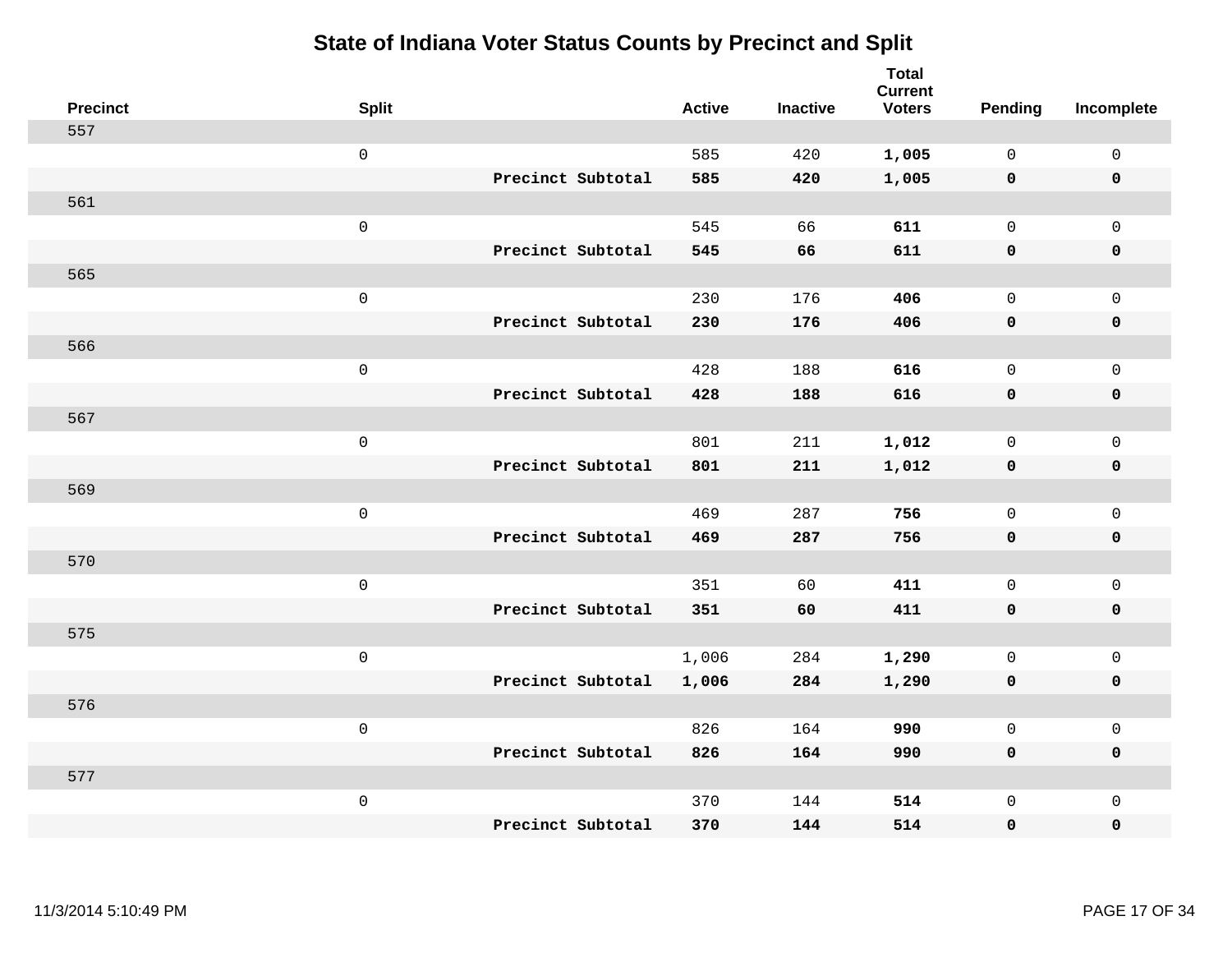| <b>Precinct</b> | <b>Split</b>        | <b>Active</b> | <b>Inactive</b> | <b>Total</b><br><b>Current</b><br><b>Voters</b> | Pending      | Incomplete  |
|-----------------|---------------------|---------------|-----------------|-------------------------------------------------|--------------|-------------|
| 578             |                     |               |                 |                                                 |              |             |
|                 | $\mathsf{O}\xspace$ | 568           | 148             | 716                                             | $\Omega$     | $\mathsf 0$ |
|                 | Precinct Subtotal   | 568           | 148             | 716                                             | $\mathbf 0$  | $\mathbf 0$ |
| 579             |                     |               |                 |                                                 |              |             |
|                 | $\mathbf 0$         | 741           | 252             | 993                                             | $\mathbf 0$  | $\mathbf 0$ |
|                 | Precinct Subtotal   | 741           | 252             | 993                                             | $\mathbf 0$  | $\mathbf 0$ |
| 580             |                     |               |                 |                                                 |              |             |
|                 | $\mathsf 0$         | 155           | 28              | 183                                             | $\Omega$     | $\mathbf 0$ |
|                 | Precinct Subtotal   | 155           | 28              | 183                                             | $\mathbf 0$  | $\mathbf 0$ |
| 581             |                     |               |                 |                                                 |              |             |
|                 | $\mathbf 0$         | 661           | 385             | 1,046                                           | $\mathbf 0$  | $\mathbf 0$ |
|                 | Precinct Subtotal   | 661           | 385             | 1,046                                           | $\mathbf 0$  | $\mathbf 0$ |
| 582             |                     |               |                 |                                                 |              |             |
|                 | $\mathbf 0$         | 777           | 173             | 950                                             | $\mathbf 0$  | $\mathsf 0$ |
|                 | Precinct Subtotal   | 777           | 173             | 950                                             | $\mathbf 0$  | $\mathbf 0$ |
| 583             |                     |               |                 |                                                 |              |             |
|                 | $\mathbf 0$         | 816           | 679             | 1,495                                           | $\mathbf 0$  | $\mathbf 0$ |
|                 | Precinct Subtotal   | 816           | 679             | 1,495                                           | $\mathbf 0$  | $\mathbf 0$ |
| 585             |                     |               |                 |                                                 |              |             |
|                 | $\mathbf 0$         | 746           | 44              | 790                                             | $\mathbf 0$  | $\mathbf 0$ |
|                 | Precinct Subtotal   | 746           | 44              | 790                                             | $\mathbf 0$  | 0           |
| 590             |                     |               |                 |                                                 |              |             |
|                 | $\mathbf 0$         | 485           | 196             | 681                                             | $\mathbf 0$  | $\mathbf 0$ |
|                 | Precinct Subtotal   | 485           | 196             | 681                                             | 0            | $\pmb{0}$   |
| 591             |                     |               |                 |                                                 |              |             |
|                 | $\mathbf 0$         | 528           | 145             | 673                                             | $\mathbf 0$  | $\mathbf 0$ |
|                 | Precinct Subtotal   | 528           | 145             | 673                                             | $\mathbf 0$  | $\mathbf 0$ |
| 592             |                     |               |                 |                                                 |              |             |
|                 | $\mathbf 0$         | 708           | 144             | 852                                             | $\mathsf{O}$ | $\mathbf 0$ |
|                 | Precinct Subtotal   | 708           | 144             | 852                                             | 0            | 0           |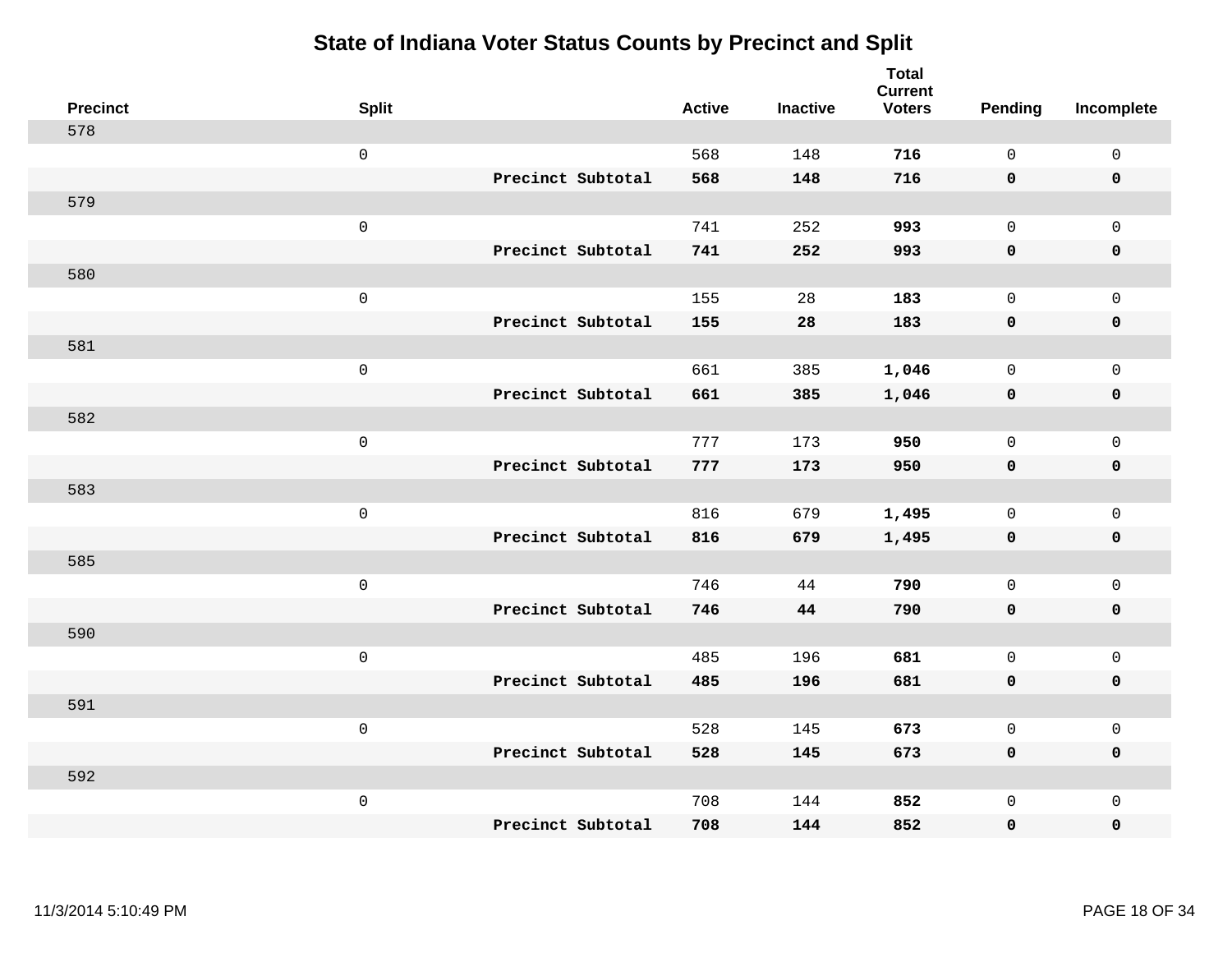| <b>Precinct</b> | <b>Split</b> |                   | <b>Active</b> | <b>Inactive</b> | <b>Total</b><br><b>Current</b><br><b>Voters</b> | <b>Pending</b> | Incomplete  |
|-----------------|--------------|-------------------|---------------|-----------------|-------------------------------------------------|----------------|-------------|
| 594             |              |                   |               |                 |                                                 |                |             |
|                 | $\mathsf 0$  |                   | 727           | 121             | 848                                             | $\mathbf 0$    | $\mathsf 0$ |
|                 |              | Precinct Subtotal | 727           | 121             | 848                                             | $\mathbf 0$    | $\mathbf 0$ |
| 596             |              |                   |               |                 |                                                 |                |             |
|                 | $\mathsf 0$  |                   | 549           | 168             | 717                                             | $\mathsf{O}$   | $\mathbf 0$ |
|                 |              | Precinct Subtotal | 549           | 168             | 717                                             | $\mathbf 0$    | $\mathbf 0$ |
| 602             |              |                   |               |                 |                                                 |                |             |
|                 | $\mathsf 0$  |                   | 604           | 196             | 800                                             | $\mathbf 0$    | $\mathsf 0$ |
|                 |              | Precinct Subtotal | 604           | 196             | 800                                             | $\mathbf 0$    | $\mathbf 0$ |
| 603             |              |                   |               |                 |                                                 |                |             |
|                 | $\mathbf 0$  |                   | 605           | 109             | 714                                             | $\mathbf 0$    | $\mathbf 0$ |
|                 |              | Precinct Subtotal | 605           | 109             | 714                                             | $\mathbf 0$    | $\mathbf 0$ |
| 605             |              |                   |               |                 |                                                 |                |             |
|                 | $\mathsf 0$  |                   | 963           | 185             | 1,148                                           | $\mathbf 0$    | $\mathbf 0$ |
|                 |              | Precinct Subtotal | 963           | 185             | 1,148                                           | 0              | $\mathbf 0$ |
| 607             |              |                   |               |                 |                                                 |                |             |
|                 | $\mathbf 0$  |                   | 843           | 195             | 1,038                                           | $\mathsf{O}$   | $\mathsf 0$ |
|                 |              | Precinct Subtotal | 843           | 195             | 1,038                                           | $\mathbf 0$    | $\mathbf 0$ |
| 608             |              |                   |               |                 |                                                 |                |             |
|                 | $\mathbf 0$  |                   | 719           | 427             | 1,146                                           | $\mathbf 0$    | $\mathsf 0$ |
|                 |              | Precinct Subtotal | 719           | 427             | 1,146                                           | 0              | $\mathbf 0$ |
| 610             |              |                   |               |                 |                                                 |                |             |
|                 | $\mathbf 0$  |                   | 812           | 264             | 1,076                                           | $\mathbf 0$    | $\mathsf 0$ |
|                 |              | Precinct Subtotal | 812           | 264             | 1,076                                           | $\mathbf 0$    | $\mathbf 0$ |
| 611             |              |                   |               |                 |                                                 |                |             |
|                 | $\mathsf 0$  |                   | $\mathbf{1}$  | $\mathsf{O}$    | $\mathbf 1$                                     | $\mathsf{O}$   | $\mathsf 0$ |
|                 |              | Precinct Subtotal | $\mathbf{1}$  | $\mathbf 0$     | $\mathbf{1}$                                    | $\mathbf 0$    | $\mathbf 0$ |
| 612             |              |                   |               |                 |                                                 |                |             |
|                 | $\mathbf 0$  |                   | 6             | 12              | 18                                              | $\mathsf{O}$   | $\mathbf 0$ |
|                 |              | Precinct Subtotal | 6             | 12              | 18                                              | 0              | $\pmb{0}$   |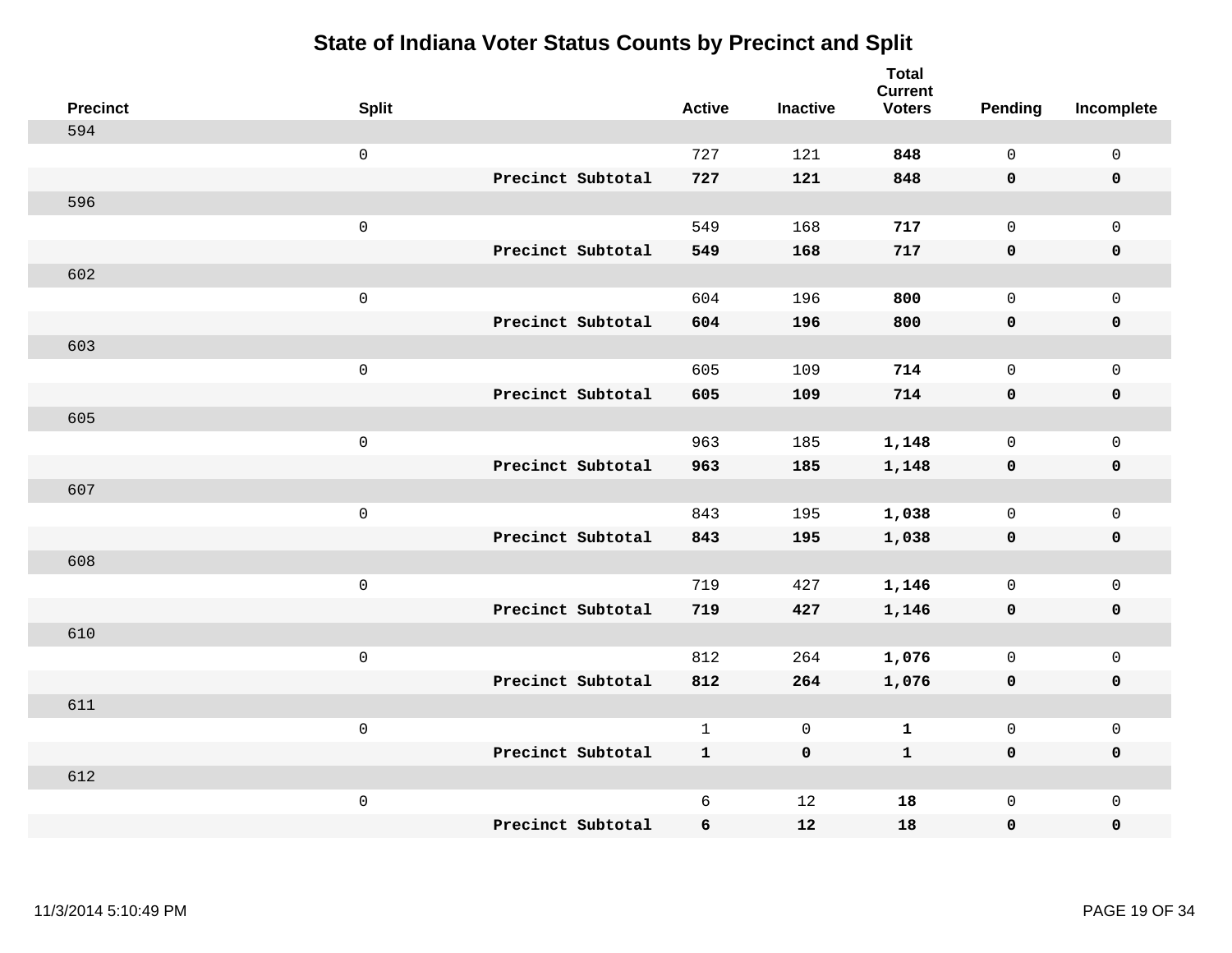| <b>Precinct</b> | <b>Split</b>        |                   | <b>Active</b> | <b>Inactive</b> | <b>Total</b><br><b>Current</b><br><b>Voters</b> | <b>Pending</b> | Incomplete          |
|-----------------|---------------------|-------------------|---------------|-----------------|-------------------------------------------------|----------------|---------------------|
| 651             |                     |                   |               |                 |                                                 |                |                     |
|                 | $\mathsf 0$         |                   | 636           | 266             | 902                                             | $\mathbf 0$    | $\mathsf{O}\xspace$ |
|                 |                     | Precinct Subtotal | 636           | 266             | 902                                             | $\mathbf 0$    | $\mathbf 0$         |
| 652             |                     |                   |               |                 |                                                 |                |                     |
|                 | $\mathsf{O}\xspace$ |                   | 840           | 209             | 1,049                                           | $\mathbf{0}$   | $\mathsf{O}$        |
|                 |                     | Precinct Subtotal | 840           | 209             | 1,049                                           | $\mathbf 0$    | 0                   |
| 653             |                     |                   |               |                 |                                                 |                |                     |
|                 | $\mathsf 0$         |                   | 765           | 217             | 982                                             | $\mathbf 0$    | $\mathsf{O}\xspace$ |
|                 |                     | Precinct Subtotal | 765           | 217             | 982                                             | 0              | $\pmb{0}$           |
| 654             |                     |                   |               |                 |                                                 |                |                     |
|                 | $\mathsf{O}\xspace$ |                   | 603           | 109             | 712                                             | $\mathsf{O}$   | $\mathsf{O}$        |
|                 |                     | Precinct Subtotal | 603           | 109             | 712                                             | 0              | 0                   |
| 655             |                     |                   |               |                 |                                                 |                |                     |
|                 | $\mathbf 0$         |                   | 314           | 213             | 527                                             | $\mathbf 0$    | $\mathsf{O}$        |
|                 |                     | Precinct Subtotal | 314           | 213             | 527                                             | 0              | 0                   |
| 656             |                     |                   |               |                 |                                                 |                |                     |
|                 | $\mathsf{O}\xspace$ |                   | 477           | 256             | 733                                             | $\mathbf 0$    | $\mathsf{O}\xspace$ |
|                 |                     | Precinct Subtotal | 477           | 256             | 733                                             | 0              | 0                   |
| 658             |                     |                   |               |                 |                                                 |                |                     |
|                 | $\mathbf 0$         |                   | 1,018         | 127             | 1,145                                           | $\mathbf 0$    | $\mathsf{O}$        |
|                 |                     | Precinct Subtotal | 1,018         | 127             | 1,145                                           | 0              | 0                   |
| 660             |                     |                   |               |                 |                                                 |                |                     |
|                 | $\mathbf 0$         |                   | 655           | 173             | 828                                             | $\mathsf{O}$   | $\mathsf{O}$        |
|                 |                     | Precinct Subtotal | 655           | 173             | 828                                             | $\mathbf 0$    | 0                   |
| 661             |                     |                   |               |                 |                                                 |                |                     |
|                 | $\mathbf 0$         |                   | 486           | 84              | 570                                             | $\mathbf 0$    | $\mathsf{O}$        |
|                 |                     | Precinct Subtotal | 486           | 84              | 570                                             | 0              | 0                   |
| 662             |                     |                   |               |                 |                                                 |                |                     |
|                 | $\mathbf 0$         |                   | 589           | 401             | 990                                             | $\mathsf{O}$   | $\mathsf{O}$        |
|                 |                     | Precinct Subtotal | 589           | 401             | 990                                             | 0              | 0                   |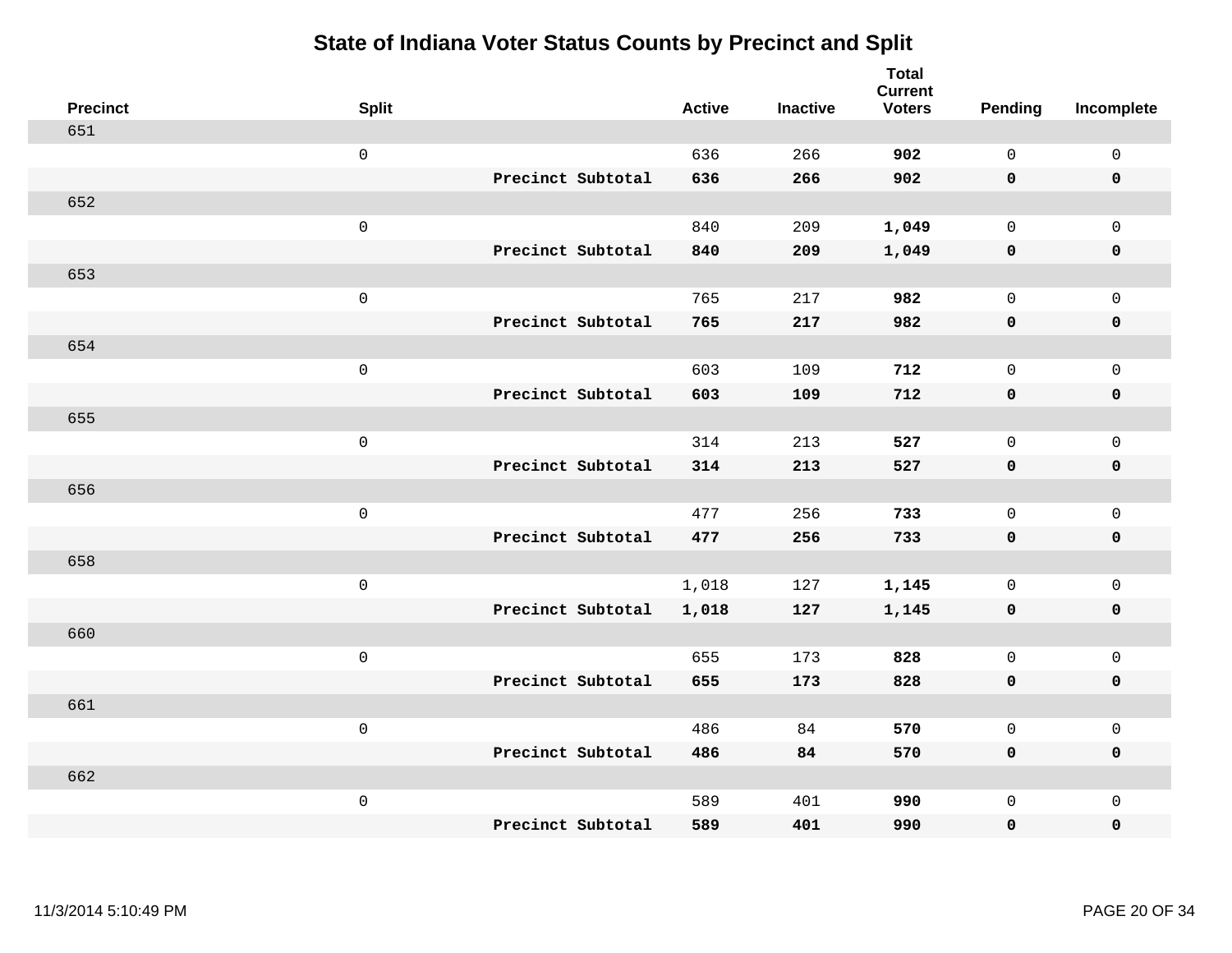| <b>Precinct</b> | <b>Split</b>        |                   | <b>Active</b>  | <b>Inactive</b> | <b>Total</b><br><b>Current</b><br><b>Voters</b> | Pending      | Incomplete          |
|-----------------|---------------------|-------------------|----------------|-----------------|-------------------------------------------------|--------------|---------------------|
| 663             |                     |                   |                |                 |                                                 |              |                     |
|                 | $\mathsf 0$         |                   | 639            | 101             | 740                                             | $\mathbf{0}$ | $\mathsf{O}\xspace$ |
|                 |                     | Precinct Subtotal | 639            | 101             | 740                                             | $\mathbf 0$  | $\mathbf 0$         |
| 665             |                     |                   |                |                 |                                                 |              |                     |
|                 | $\mathsf 0$         |                   | 822            | 264             | 1,086                                           | $\mathbf 0$  | $\mathsf{O}$        |
|                 |                     | Precinct Subtotal | 822            | 264             | 1,086                                           | 0            | 0                   |
| 667             |                     |                   |                |                 |                                                 |              |                     |
|                 | $\mathsf 0$         |                   | 29             | 14              | 43                                              | $\mathbf 0$  | $\mathsf{O}$        |
|                 |                     | Precinct Subtotal | 29             | 14              | 43                                              | $\mathbf 0$  | $\pmb{0}$           |
| 668             |                     |                   |                |                 |                                                 |              |                     |
|                 | $\mathsf 0$         |                   | $\overline{a}$ | 2               | $\overline{\mathbf{4}}$                         | $\mathbf 0$  | $\mathsf{O}\xspace$ |
|                 |                     | Precinct Subtotal | $\mathbf{2}$   | $\mathbf{2}$    | $\overline{\mathbf{4}}$                         | $\mathbf 0$  | $\pmb{0}$           |
| 669             |                     |                   |                |                 |                                                 |              |                     |
|                 | $\mathsf 0$         |                   | 3              | $\mathbf 0$     | $\mathbf{3}$                                    | $\mathbf 0$  | $\mathsf{O}\xspace$ |
|                 |                     | Precinct Subtotal | 3              | $\mathbf 0$     | $\mathbf{3}$                                    | 0            | $\mathbf 0$         |
| 670             |                     |                   |                |                 |                                                 |              |                     |
|                 | $\mathbf 0$         |                   | 604            | 564             | 1,168                                           | $\mathbf 0$  | $\mathsf{O}\xspace$ |
|                 |                     | Precinct Subtotal | 604            | 564             | 1,168                                           | $\mathbf 0$  | 0                   |
| 671             |                     |                   |                |                 |                                                 |              |                     |
|                 | $\mathbf 0$         |                   | 834            | 249             | 1,083                                           | $\mathbf 0$  | $\mathsf{O}\xspace$ |
|                 |                     | Precinct Subtotal | 834            | 249             | 1,083                                           | 0            | 0                   |
| 672             |                     |                   |                |                 |                                                 |              |                     |
|                 | $\mathsf{O}\xspace$ |                   | 373            | 128             | 501                                             | $\mathbf 0$  | $\mathsf{O}\xspace$ |
|                 |                     | Precinct Subtotal | 373            | 128             | 501                                             | 0            | 0                   |
| 673             |                     |                   |                |                 |                                                 |              |                     |
|                 | $\mathsf 0$         |                   | 728            | 224             | 952                                             | $\mathbf 0$  | $\mathsf 0$         |
|                 |                     | Precinct Subtotal | 728            | 224             | 952                                             | 0            | 0                   |
| 674             |                     |                   |                |                 |                                                 |              |                     |
|                 | $\mathbf 0$         |                   | 580            | 402             | 982                                             | $\mathsf{O}$ | $\mathsf{O}$        |
|                 |                     | Precinct Subtotal | 580            | 402             | 982                                             | 0            | 0                   |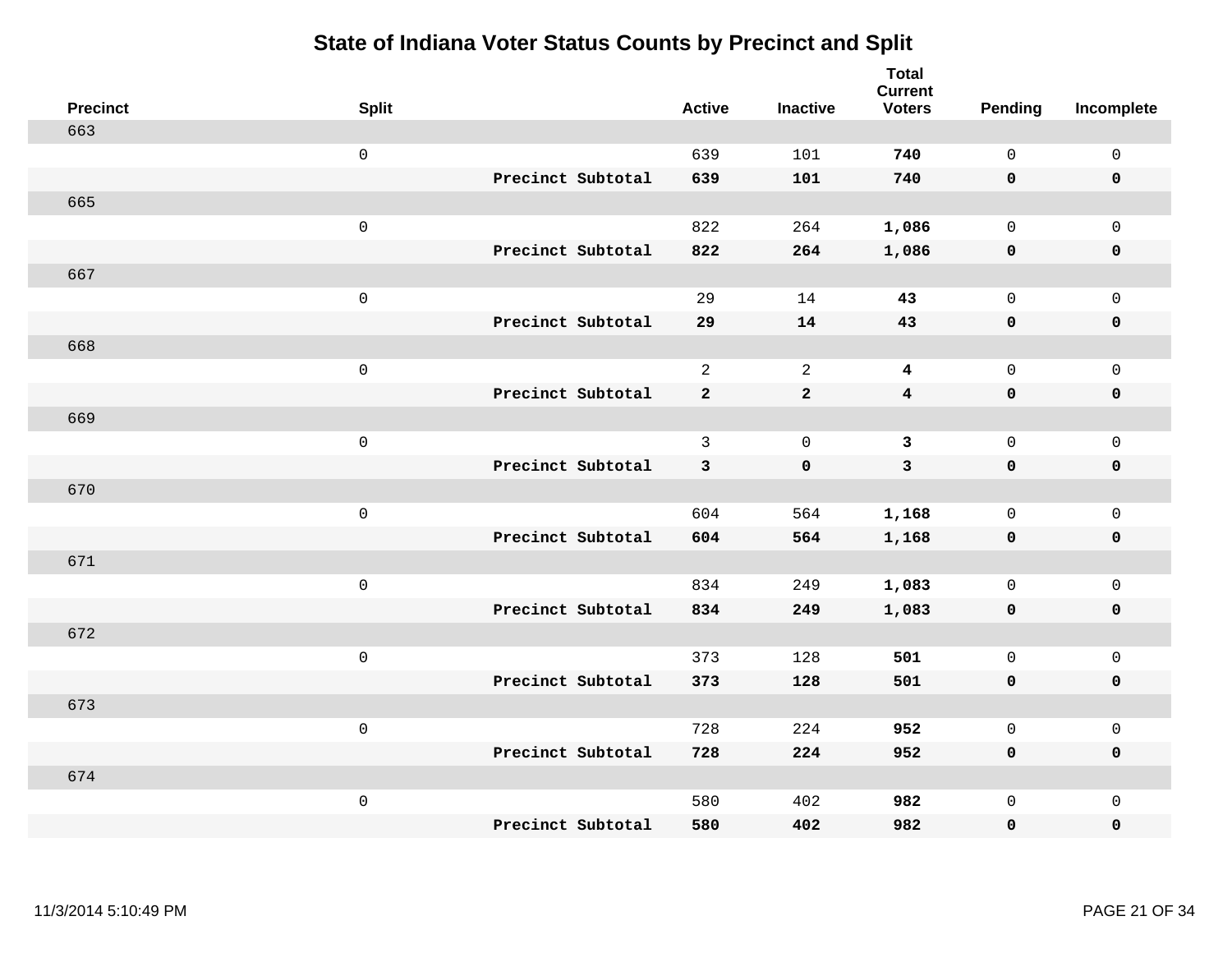| <b>Precinct</b> | <b>Split</b>        |                   | <b>Active</b> | <b>Inactive</b> | <b>Total</b><br><b>Current</b><br><b>Voters</b> | <b>Pending</b>      | Incomplete          |
|-----------------|---------------------|-------------------|---------------|-----------------|-------------------------------------------------|---------------------|---------------------|
| 675             |                     |                   |               |                 |                                                 |                     |                     |
|                 | $\mbox{O}$          |                   | 20            | 6               | 26                                              | $\mathsf{O}$        | $\mathsf 0$         |
|                 |                     | Precinct Subtotal | 20            | 6               | 26                                              | $\mathbf 0$         | $\mathbf 0$         |
| 676             |                     |                   |               |                 |                                                 |                     |                     |
|                 | $\mathsf{O}\xspace$ |                   | $\mathsf{O}$  | 2               | $\mathbf{2}$                                    | $\mathsf{O}\xspace$ | $\mathsf 0$         |
|                 |                     | Precinct Subtotal | $\mathbf 0$   | $\mathbf 2$     | $\mathbf{2}$                                    | $\mathbf 0$         | $\pmb{0}$           |
| 677             |                     |                   |               |                 |                                                 |                     |                     |
|                 | $\mbox{O}$          |                   | 10            | $\sqrt{2}$      | 12                                              | $\mathsf{O}$        | $\mathsf 0$         |
|                 |                     | Precinct Subtotal | 10            | $\mathbf{2}$    | 12                                              | $\mathbf 0$         | $\mathbf 0$         |
| 678             |                     |                   |               |                 |                                                 |                     |                     |
|                 | $\mathsf 0$         |                   | 504           | 159             | 663                                             | $\mathsf{O}$        | $\mathsf 0$         |
|                 |                     | Precinct Subtotal | 504           | 159             | 663                                             | $\mathbf 0$         | $\pmb{0}$           |
| 679             |                     |                   |               |                 |                                                 |                     |                     |
|                 | $\mathsf 0$         |                   | 839           | 286             | 1,125                                           | $\mathsf{O}$        | $\mathsf 0$         |
|                 |                     | Precinct Subtotal | 839           | 286             | 1,125                                           | $\mathbf 0$         | $\mathbf 0$         |
| 680             |                     |                   |               |                 |                                                 |                     |                     |
|                 | $\mathsf 0$         |                   | 428           | 142             | 570                                             | $\mathbf 0$         | $\mathsf 0$         |
|                 |                     | Precinct Subtotal | 428           | 142             | 570                                             | $\mathbf 0$         | $\mathbf 0$         |
| 682             |                     |                   |               |                 |                                                 |                     |                     |
|                 | $\mathsf 0$         |                   | 953           | 242             | 1,195                                           | $\mathbf 0$         | $\mathsf 0$         |
|                 |                     | Precinct Subtotal | 953           | 242             | 1,195                                           | $\mathbf 0$         | $\mathbf 0$         |
| 683             |                     |                   |               |                 |                                                 |                     |                     |
|                 | $\mathsf 0$         |                   | 548           | 106             | 654                                             | $\mathsf{O}$        | $\mathsf 0$         |
|                 |                     | Precinct Subtotal | 548           | 106             | 654                                             | $\mathbf 0$         | $\mathbf 0$         |
| 684             |                     |                   |               |                 |                                                 |                     |                     |
|                 | $\mathsf{O}\xspace$ |                   | 424           | 129             | 553                                             | $\mathbf 0$         | $\mathsf{O}\xspace$ |
|                 |                     | Precinct Subtotal | 424           | 129             | 553                                             | $\mathbf 0$         | $\mathbf 0$         |
| 690             |                     |                   |               |                 |                                                 |                     |                     |
|                 | $\mathbf 0$         |                   | 569           | 61              | 630                                             | $\mathsf{O}$        | $\mathbf 0$         |
|                 |                     | Precinct Subtotal | 569           | 61              | 630                                             | 0                   | $\pmb{0}$           |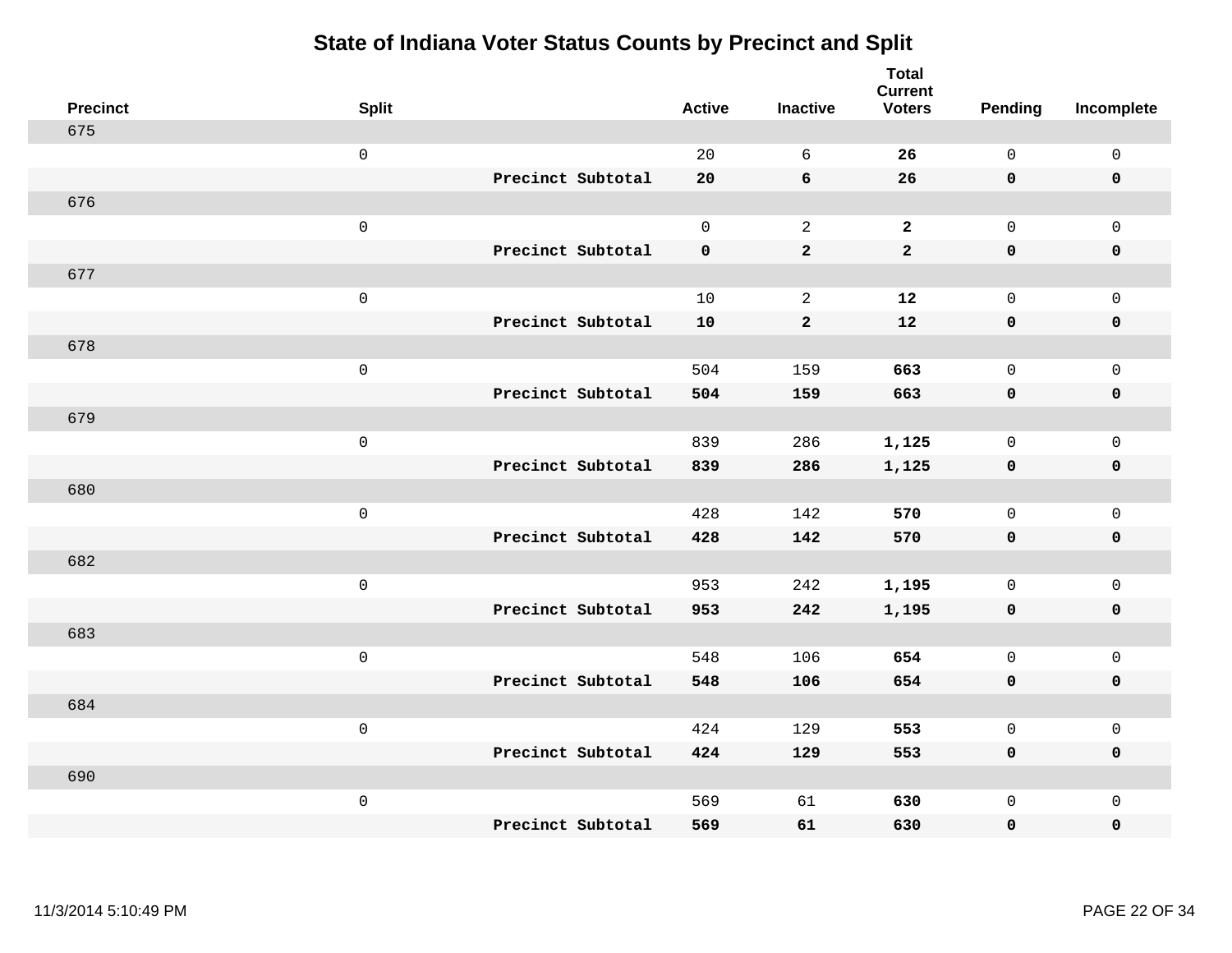| <b>Precinct</b> | <b>Split</b> |                   | <b>Active</b> | <b>Inactive</b> | <b>Total</b><br><b>Current</b><br><b>Voters</b> | Pending      | Incomplete          |
|-----------------|--------------|-------------------|---------------|-----------------|-------------------------------------------------|--------------|---------------------|
| 692             |              |                   |               |                 |                                                 |              |                     |
|                 | $\mathsf 0$  |                   | 504           | 194             | 698                                             | $\mathbf 0$  | $\mathbf 0$         |
|                 |              | Precinct Subtotal | 504           | 194             | 698                                             | $\mathbf 0$  | $\mathbf 0$         |
| 694             |              |                   |               |                 |                                                 |              |                     |
|                 | $\mathsf 0$  |                   | 590           | 207             | 797                                             | $\mathbf 0$  | $\mathbf{0}$        |
|                 |              | Precinct Subtotal | 590           | 207             | 797                                             | $\mathbf 0$  | $\pmb{0}$           |
| ABOITE B        |              |                   |               |                 |                                                 |              |                     |
|                 | $\mathsf 0$  |                   | 814           | 61              | 875                                             | $\mathbf 0$  | $\mathbf 0$         |
|                 |              | Precinct Subtotal | 814           | 61              | 875                                             | 0            | $\mathbf 0$         |
| ABOITE C        |              |                   |               |                 |                                                 |              |                     |
|                 | $\mathsf 0$  |                   | 524           | 90              | 614                                             | $\mathbf 0$  | $\mathbf 0$         |
|                 |              | Precinct Subtotal | 524           | 90              | 614                                             | $\mathbf 0$  | $\mathbf 0$         |
| ABOITE J        |              |                   |               |                 |                                                 |              |                     |
|                 | $\mathsf 0$  |                   | 1,201         | 135             | 1,336                                           | $\mathbf 0$  | $\mathbf 0$         |
|                 |              | Precinct Subtotal | 1,201         | 135             | 1,336                                           | 0            | $\mathbf 0$         |
| ABOITE K        |              |                   |               |                 |                                                 |              |                     |
|                 | $\mathsf 0$  |                   | 512           | 45              | 557                                             | $\mathbf 0$  | $\mathsf{O}\xspace$ |
|                 |              | Precinct Subtotal | 512           | 45              | 557                                             | $\mathbf 0$  | 0                   |
| ABOITE L        |              |                   |               |                 |                                                 |              |                     |
|                 | $\mathsf 0$  |                   | 193           | 62              | 255                                             | $\mathbf 0$  | $\mathsf{O}\xspace$ |
|                 |              | Precinct Subtotal | 193           | 62              | 255                                             | 0            | $\mathbf 0$         |
| ABOITE N        |              |                   |               |                 |                                                 |              |                     |
|                 | $\mathsf 0$  |                   | 911           | 120             | 1,031                                           | $\mathbf 0$  | $\mathbf 0$         |
|                 |              | Precinct Subtotal | 911           | 120             | 1,031                                           | $\mathbf 0$  | $\pmb{0}$           |
| ABOITE S        |              |                   |               |                 |                                                 |              |                     |
|                 | $\mathsf 0$  |                   | 621           | 75              | 696                                             | $\mathsf{O}$ | $\mathbf 0$         |
|                 |              | Precinct Subtotal | 621           | 75              | 696                                             | $\mathbf 0$  | $\mathbf 0$         |
| ABOITE T        |              |                   |               |                 |                                                 |              |                     |
|                 | $\mathsf 0$  |                   | 1,315         | 254             | 1,569                                           | $\mathsf{O}$ | $\mathbf 0$         |
|                 |              | Precinct Subtotal | 1,315         | 254             | 1,569                                           | 0            | 0                   |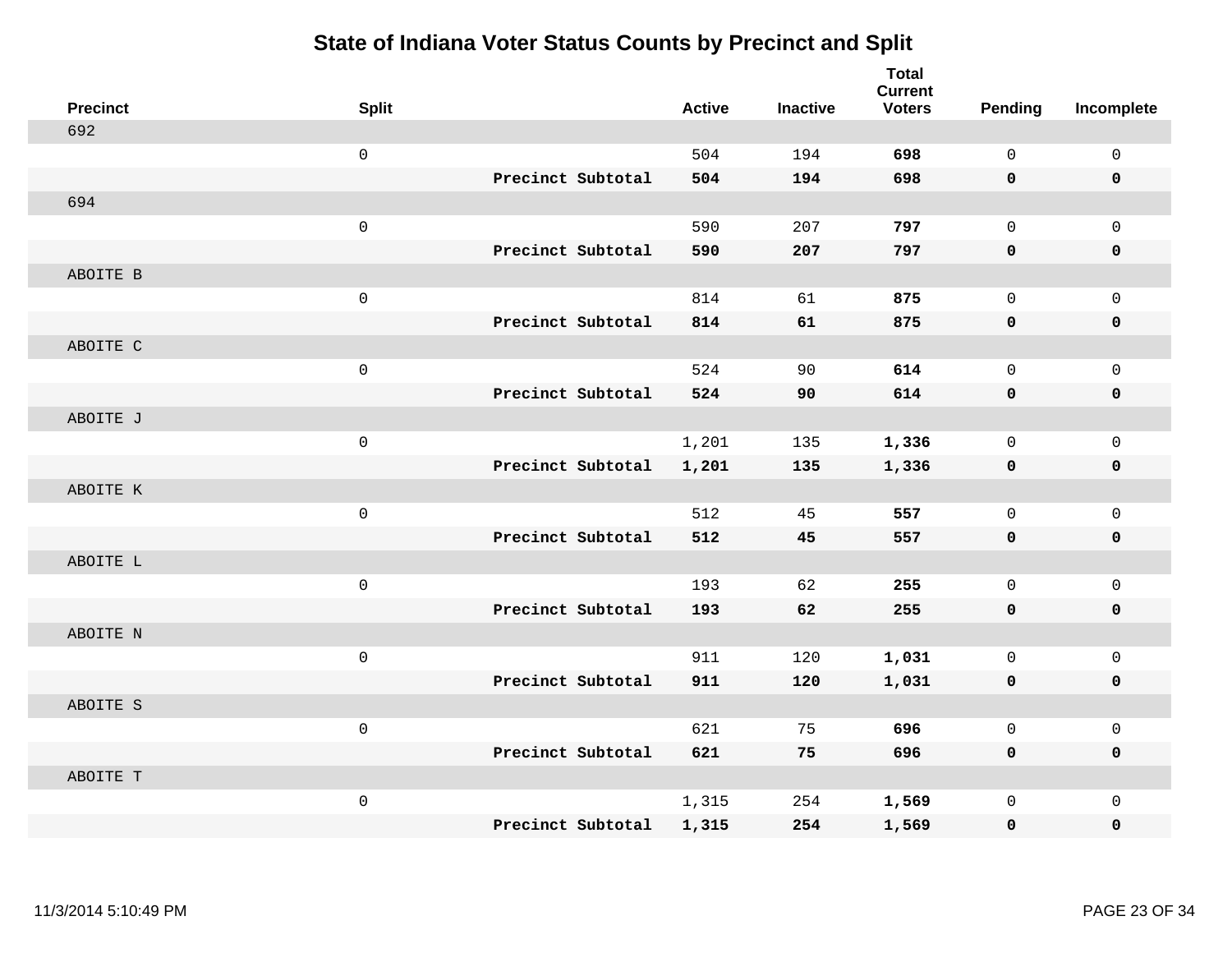| <b>Precinct</b> | <b>Split</b> |                   | <b>Active</b> | <b>Inactive</b>  | <b>Total</b><br><b>Current</b><br><b>Voters</b> | <b>Pending</b>      | Incomplete          |
|-----------------|--------------|-------------------|---------------|------------------|-------------------------------------------------|---------------------|---------------------|
| ABOITE U        |              |                   |               |                  |                                                 |                     |                     |
|                 | $\mathsf 0$  |                   | 858           | 120              | 978                                             | $\mathbf 0$         | $\mathsf{O}$        |
|                 |              | Precinct Subtotal | 858           | 120              | 978                                             | 0                   | 0                   |
| ABOITE Z        |              |                   |               |                  |                                                 |                     |                     |
|                 | $\mathsf 0$  |                   | 376           | 143              | 519                                             | $\mathbf 0$         | $\mathsf{O}$        |
|                 |              | Precinct Subtotal | 376           | 143              | 519                                             | $\mathbf 0$         | 0                   |
| ADAMS B1        |              |                   |               |                  |                                                 |                     |                     |
|                 | $\mathsf 0$  |                   | 108           | 35               | 143                                             | $\mathbf 0$         | $\mathsf{O}$        |
|                 |              | Precinct Subtotal | 108           | 35               | 143                                             | 0                   | 0                   |
| ADAMS B2        |              |                   |               |                  |                                                 |                     |                     |
|                 | $\mathsf 0$  |                   | 19            | 2                | 21                                              | $\mathbf 0$         | $\mathsf{O}$        |
|                 |              | Precinct Subtotal | 19            | $\mathbf{2}$     | 21                                              | 0                   | 0                   |
| ADAMS E         |              |                   |               |                  |                                                 |                     |                     |
|                 | $\mathbf 0$  |                   | 250           | 30               | 280                                             | $\Omega$            | $\mathbf 0$         |
|                 |              | Precinct Subtotal | 250           | 30               | 280                                             | 0                   | $\mathbf 0$         |
| ADAMS F         |              |                   |               |                  |                                                 |                     |                     |
|                 | $\mathsf 0$  |                   | 108           | 9                | 117                                             | $\mathbf 0$         | $\mathsf{O}$        |
|                 |              | Precinct Subtotal | 108           | $\boldsymbol{9}$ | 117                                             | $\mathbf 0$         | 0                   |
| ADAMS G         |              |                   |               |                  |                                                 |                     |                     |
|                 | $\mathsf 0$  |                   | 374           | 42               | 416                                             | $\mathbf 0$         | $\mathbf 0$         |
|                 |              | Precinct Subtotal | 374           | 42               | 416                                             | $\mathbf 0$         | 0                   |
| ADAMS K         |              |                   |               |                  |                                                 |                     |                     |
|                 | $\mathsf 0$  |                   | 340           | 28               | 368                                             | $\mathbf 0$         | $\mathsf{O}$        |
|                 |              | Precinct Subtotal | 340           | 28               | 368                                             | 0                   | 0                   |
| ADAMS M         |              |                   |               |                  |                                                 |                     |                     |
|                 | $\mathsf 0$  |                   | 20            | $\mathbf{1}$     | 21                                              | $\mathsf{O}\xspace$ | $\mathsf{O}\xspace$ |
|                 |              | Precinct Subtotal | 20            | $\mathbf{1}$     | 21                                              | 0                   | 0                   |
| CEDAR CREEK A   |              |                   |               |                  |                                                 |                     |                     |
|                 | $\mathsf 0$  |                   | 859           | 58               | 917                                             | $\mathbf 0$         | $\mathsf{O}$        |
|                 |              | Precinct Subtotal | 859           | 58               | 917                                             | 0                   | $\mathbf 0$         |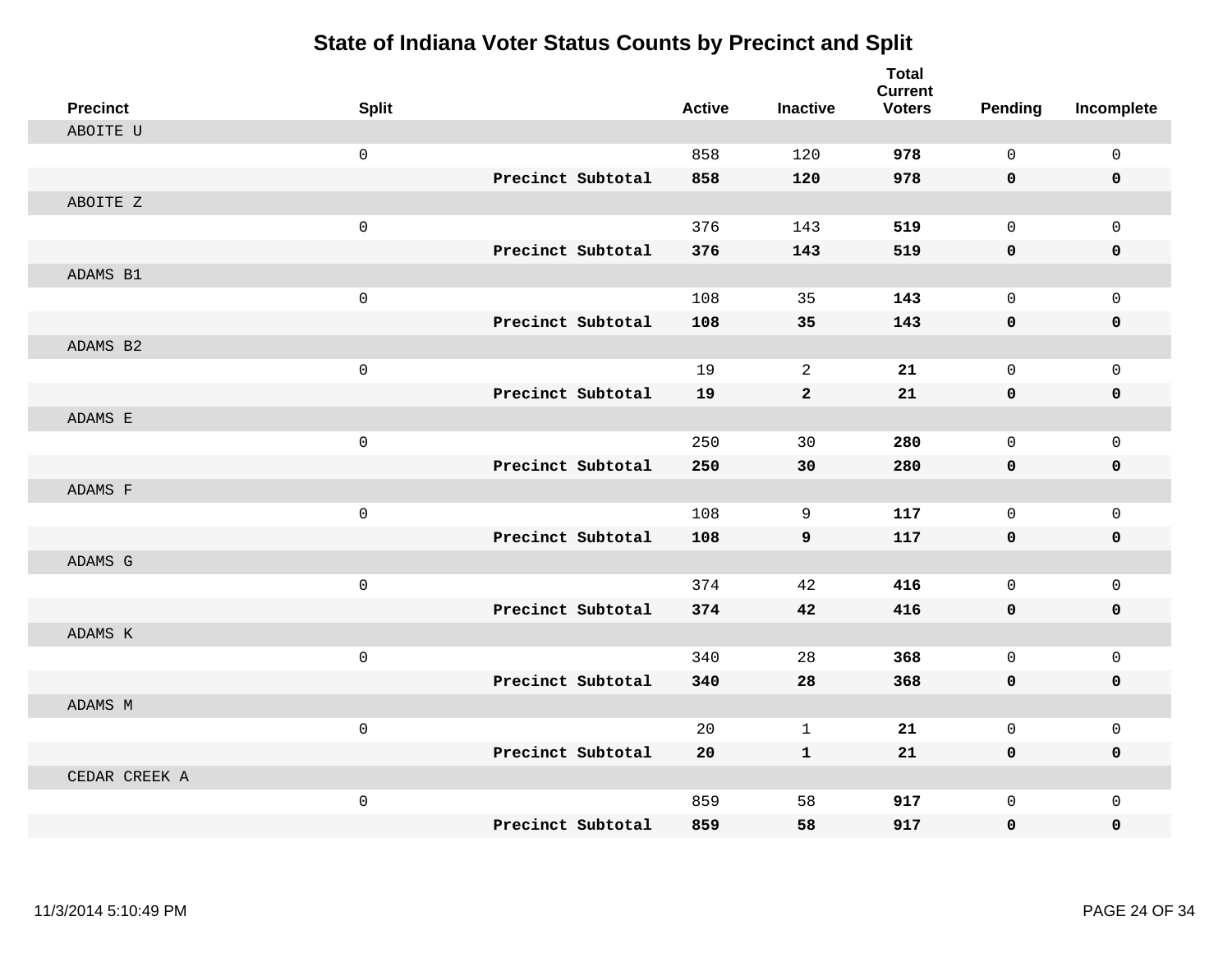| <b>Precinct</b> | <b>Split</b> |                   | <b>Active</b> | <b>Inactive</b> | <b>Total</b><br><b>Current</b><br><b>Voters</b> | <b>Pending</b> | Incomplete   |
|-----------------|--------------|-------------------|---------------|-----------------|-------------------------------------------------|----------------|--------------|
| CEDAR CREEK B   |              |                   |               |                 |                                                 |                |              |
|                 | $\mathbf 0$  |                   | 950           | 68              | 1,018                                           | $\mathbf 0$    | $\mathsf{O}$ |
|                 |              | Precinct Subtotal | 950           | 68              | 1,018                                           | 0              | 0            |
| CEDAR CREEK C   |              |                   |               |                 |                                                 |                |              |
|                 | $\mathbf 0$  |                   | 685           | 64              | 749                                             | $\Omega$       | $\Omega$     |
|                 |              | Precinct Subtotal | 685           | 64              | 749                                             | $\mathbf 0$    | 0            |
| CEDAR CREEK D   |              |                   |               |                 |                                                 |                |              |
|                 | $\mathbf 0$  |                   | 1,042         | 93              | 1,135                                           | $\mathbf 0$    | $\mathbf 0$  |
|                 |              | Precinct Subtotal | 1,042         | 93              | 1,135                                           | $\mathbf 0$    | $\mathbf 0$  |
| CEDAR CREEK E   |              |                   |               |                 |                                                 |                |              |
|                 | $\mathbf 0$  |                   | 1,018         | 143             | 1,161                                           | $\mathbf{0}$   | $\mathbf{0}$ |
|                 |              | Precinct Subtotal | 1,018         | 143             | 1,161                                           | 0              | 0            |
| CEDAR CREEK F   |              |                   |               |                 |                                                 |                |              |
|                 | $\mathbf 0$  |                   | 476           | 43              | 519                                             | $\Omega$       | $\Omega$     |
|                 |              | Precinct Subtotal | 476           | 43              | 519                                             | $\mathbf{0}$   | 0            |
| EEL RIVER A     |              |                   |               |                 |                                                 |                |              |
|                 | $\mathbf 0$  |                   | 837           | 78              | 915                                             | $\mathbf{0}$   | $\mathbf{0}$ |
|                 |              | Precinct Subtotal | 837           | 78              | 915                                             | $\mathbf 0$    | 0            |
| EEL RIVER B     |              |                   |               |                 |                                                 |                |              |
|                 | $\mathbf 0$  |                   | 1,183         | 82              | 1,265                                           | $\Omega$       | $\mathbf 0$  |
|                 |              | Precinct Subtotal | 1,183         | 82              | 1,265                                           | $\mathbf 0$    | $\mathbf 0$  |
| GRABILL         |              |                   |               |                 |                                                 |                |              |
|                 | $\mathbf 0$  |                   | 576           | 109             | 685                                             | $\mathbf 0$    | $\mathbf 0$  |
|                 |              | Precinct Subtotal | 576           | 109             | 685                                             | $\mathbf 0$    | 0            |
| HUNTERTOWN A    |              |                   |               |                 |                                                 |                |              |
|                 | $\mathbf 0$  |                   | 834           | 99              | 933                                             | $\mathbf{0}$   | $\mathbf 0$  |
|                 |              | Precinct Subtotal | 834           | 99              | 933                                             | 0              | $\mathbf 0$  |
| HUNTERTOWN B    |              |                   |               |                 |                                                 |                |              |
|                 | $\mathbf 0$  |                   | 1,282         | 195             | 1,477                                           | 0              | $\mathbf 0$  |
|                 |              | Precinct Subtotal | 1,282         | 195             | 1,477                                           | $\mathbf 0$    | $\mathbf{0}$ |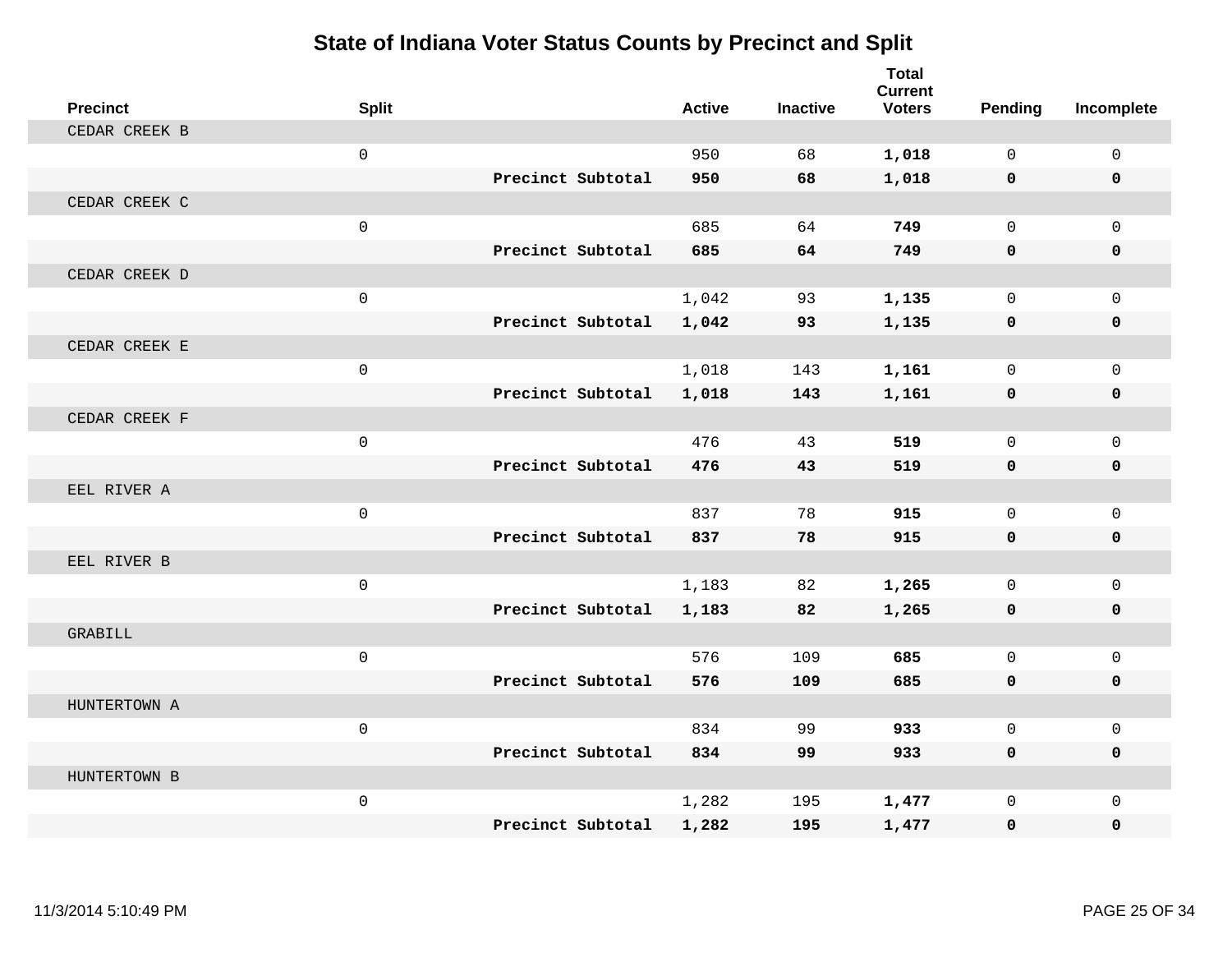| <b>Precinct</b>    | <b>Split</b>        |                   | <b>Active</b> | <b>Inactive</b> | <b>Total</b><br><b>Current</b><br><b>Voters</b> | <b>Pending</b> | Incomplete   |
|--------------------|---------------------|-------------------|---------------|-----------------|-------------------------------------------------|----------------|--------------|
| HUNTERTOWN C       |                     |                   |               |                 |                                                 |                |              |
|                    | $\mathsf{O}\xspace$ |                   | 562           | 72              | 634                                             | $\mathsf{O}$   | $\mathsf{O}$ |
|                    |                     | Precinct Subtotal | 562           | 72              | 634                                             | $\mathbf 0$    | $\mathbf 0$  |
| HUNTERTOWN ER      |                     |                   |               |                 |                                                 |                |              |
|                    | $\mathsf{O}\xspace$ |                   | 527           | 49              | 576                                             | $\mathbf{0}$   | $\mathbf 0$  |
|                    |                     | Precinct Subtotal | 527           | 49              | 576                                             | 0              | 0            |
| <b>JACKSON</b>     |                     |                   |               |                 |                                                 |                |              |
|                    | $\mathsf{O}\xspace$ |                   | 344           | 26              | 370                                             | $\Omega$       | $\mathsf{O}$ |
|                    |                     | Precinct Subtotal | 344           | 26              | 370                                             | $\mathbf 0$    | $\mathbf 0$  |
| <b>JEFFERSON A</b> |                     |                   |               |                 |                                                 |                |              |
|                    | $\mathsf{O}\xspace$ |                   | 587           | 51              | 638                                             | $\mathbf{0}$   | $\mathbf{0}$ |
|                    |                     | Precinct Subtotal | 587           | 51              | 638                                             | $\mathbf 0$    | 0            |
| <b>JEFFERSON B</b> |                     |                   |               |                 |                                                 |                |              |
|                    | $\mathbf 0$         |                   | 559           | 65              | 624                                             | $\mathbf{0}$   | $\mathbf 0$  |
|                    |                     | Precinct Subtotal | 559           | 65              | 624                                             | $\mathbf 0$    | 0            |
| LAFAYETTE A        |                     |                   |               |                 |                                                 |                |              |
|                    | $\mathbf 0$         |                   | 874           | 88              | 962                                             | $\Omega$       | $\mathbf{0}$ |
|                    |                     | Precinct Subtotal | 874           | 88              | 962                                             | $\mathbf 0$    | $\mathbf 0$  |
| LAFAYETTE B        |                     |                   |               |                 |                                                 |                |              |
|                    | $\mathbf 0$         |                   | 779           | 54              | 833                                             | 0              | $\mathsf{O}$ |
|                    |                     | Precinct Subtotal | 779           | 54              | 833                                             | 0              | 0            |
| LAFAYETTE C        |                     |                   |               |                 |                                                 |                |              |
|                    | $\mathsf{O}\xspace$ |                   | 655           | 87              | 742                                             | $\mathbf 0$    | $\mathbf{0}$ |
|                    |                     | Precinct Subtotal | 655           | 87              | 742                                             | $\mathbf 0$    | 0            |
| LAKE A             |                     |                   |               |                 |                                                 |                |              |
|                    | $\mathbf{0}$        |                   | 667           | 73              | 740                                             | $\mathbf 0$    | $\mathbf 0$  |
|                    |                     | Precinct Subtotal | 667           | 73              | 740                                             | $\mathbf 0$    | 0            |
| LAKE B             |                     |                   |               |                 |                                                 |                |              |
|                    | $\mathsf{O}\xspace$ |                   | 970           | 85              | 1,055                                           | 0              | $\mathbf 0$  |
|                    |                     | Precinct Subtotal | 970           | 85              | 1,055                                           | 0              | 0            |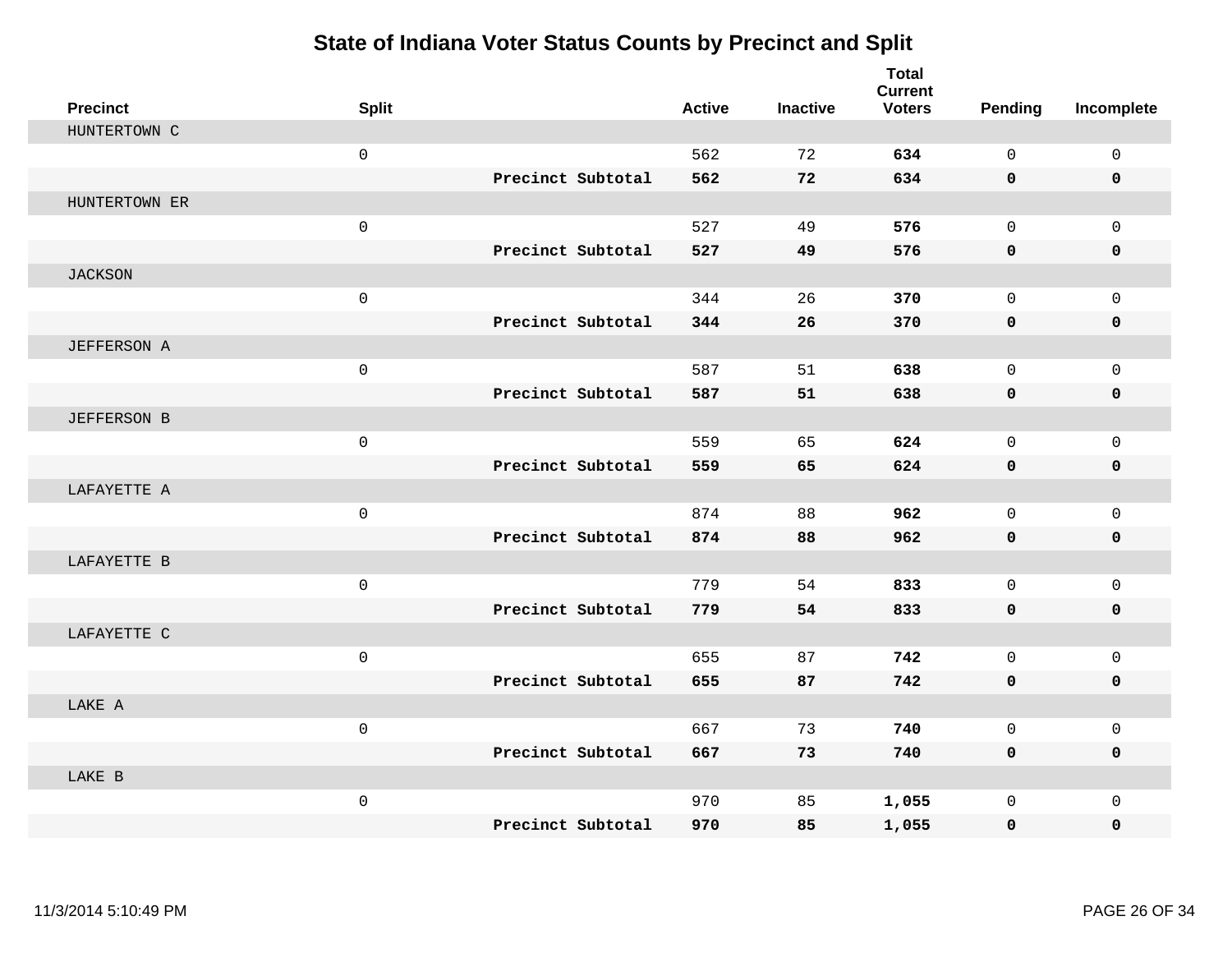| <b>Precinct</b>  | <b>Split</b>        |                   | <b>Active</b> | <b>Inactive</b> | <b>Total</b><br><b>Current</b><br><b>Voters</b> | <b>Pending</b> | Incomplete   |
|------------------|---------------------|-------------------|---------------|-----------------|-------------------------------------------------|----------------|--------------|
| LEO-CEDARVILLE A |                     |                   |               |                 |                                                 |                |              |
|                  | $\mathsf{O}\xspace$ |                   | 995           | 65              | 1,060                                           | $\mathsf{O}$   | $\mathsf 0$  |
|                  |                     | Precinct Subtotal | 995           | 65              | 1,060                                           | 0              | 0            |
| LEO-CEDARVILLE B |                     |                   |               |                 |                                                 |                |              |
|                  | $\mathsf{O}\xspace$ |                   | 1,070         | 60              | 1,130                                           | $\mathbf 0$    | $\mathbf{0}$ |
|                  |                     | Precinct Subtotal | 1,070         | 60              | 1,130                                           | $\mathbf 0$    | 0            |
| LEO-CEDARVILLE C |                     |                   |               |                 |                                                 |                |              |
|                  | $\mathsf{O}\xspace$ |                   | 336           | 31              | 367                                             | $\mathsf{O}$   | $\mathbf 0$  |
|                  |                     | Precinct Subtotal | 336           | 31              | 367                                             | $\mathbf 0$    | $\mathbf 0$  |
| MADISON          |                     |                   |               |                 |                                                 |                |              |
|                  | $\mathsf{O}\xspace$ |                   | 1,185         | 89              | 1,274                                           | $\mathbf 0$    | $\mathbf{0}$ |
|                  |                     | Precinct Subtotal | 1,185         | 89              | 1,274                                           | $\mathbf 0$    | 0            |
| MARION A         |                     |                   |               |                 |                                                 |                |              |
|                  | $\mathbf{0}$        |                   | 805           | 137             | 942                                             | $\Omega$       | $\Omega$     |
|                  |                     | Precinct Subtotal | 805           | 137             | 942                                             | $\mathbf 0$    | 0            |
| MARION B         |                     |                   |               |                 |                                                 |                |              |
|                  | $\mathsf{O}\xspace$ |                   | 784           | 56              | 840                                             | $\mathbf{0}$   | $\mathbf{0}$ |
|                  |                     | Precinct Subtotal | 784           | 56              | 840                                             | 0              | 0            |
| MARION C         |                     |                   |               |                 |                                                 |                |              |
|                  | $\mathbf 0$         |                   | 879           | 146             | 1,025                                           | $\mathbf 0$    | $\mathbf 0$  |
|                  |                     | Precinct Subtotal | 879           | 146             | 1,025                                           | $\mathbf 0$    | 0            |
| MAUMEE           |                     |                   |               |                 |                                                 |                |              |
|                  | $\mathsf{O}\xspace$ |                   | 679           | 77              | 756                                             | $\mathbf 0$    | $\mathbf{0}$ |
|                  |                     | Precinct Subtotal | 679           | 77              | 756                                             | 0              | 0            |
| MILAN A          |                     |                   |               |                 |                                                 |                |              |
|                  | $\mathsf{O}\xspace$ |                   | 794           | 61              | 855                                             | $\mathbf 0$    | $\mathbf{0}$ |
|                  |                     | Precinct Subtotal | 794           | 61              | 855                                             | $\mathbf 0$    | 0            |
| MILAN B          |                     |                   |               |                 |                                                 |                |              |
|                  | $\mathsf{O}\xspace$ |                   | 735           | 71              | 806                                             | $\mathbf 0$    | $\mathbf{0}$ |
|                  |                     | Precinct Subtotal | 735           | 71              | 806                                             | 0              | 0            |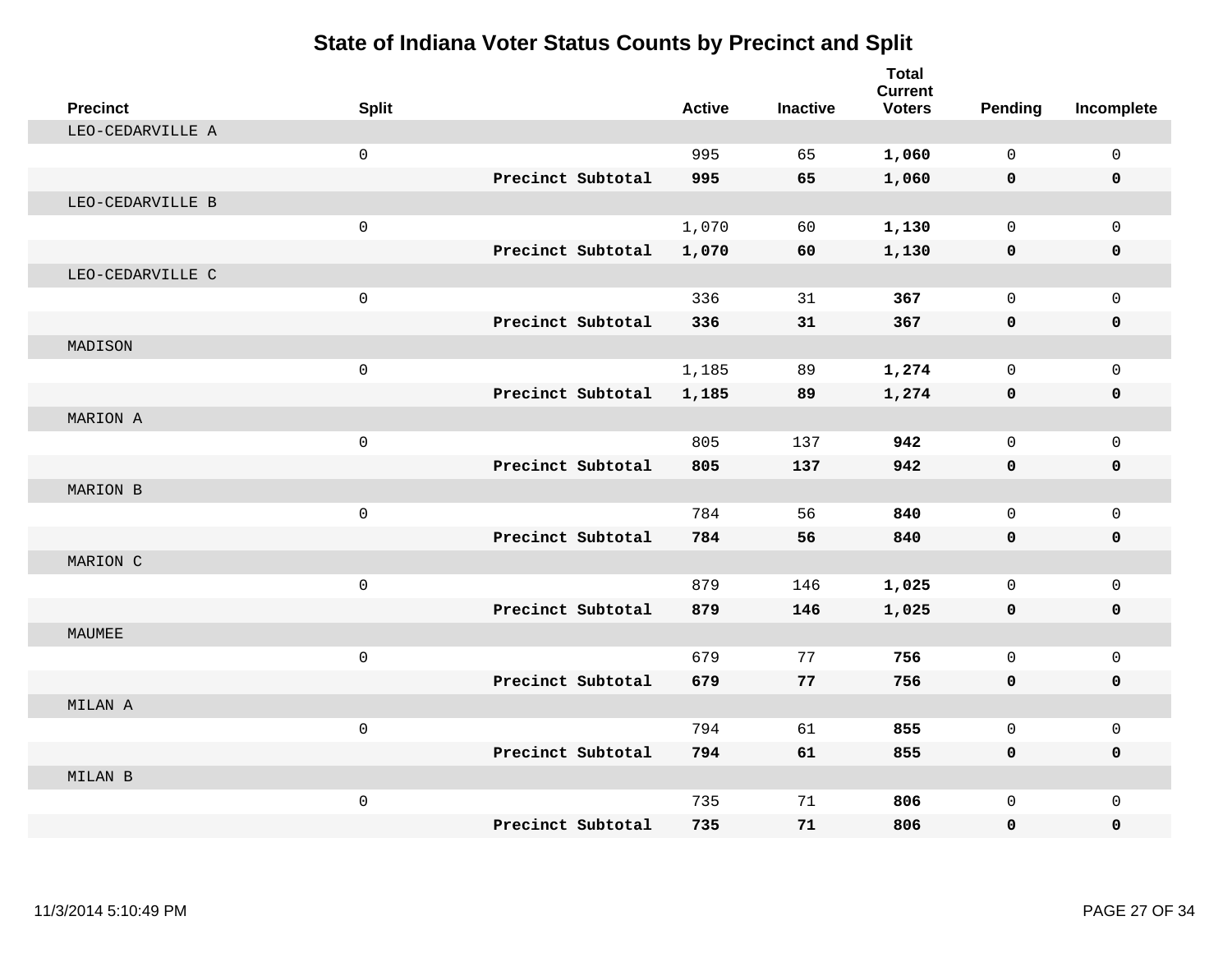| <b>Precinct</b> | <b>Split</b>        |                   | <b>Active</b> | <b>Inactive</b> | <b>Total</b><br><b>Current</b><br><b>Voters</b> | <b>Pending</b> | Incomplete          |
|-----------------|---------------------|-------------------|---------------|-----------------|-------------------------------------------------|----------------|---------------------|
| MONROE          |                     |                   |               |                 |                                                 |                |                     |
|                 | $\mathsf 0$         |                   | 468           | 37              | 505                                             | 0              | $\mathsf{O}\xspace$ |
|                 |                     | Precinct Subtotal | 468           | 37              | 505                                             | 0              | 0                   |
| MONROEVILLE     |                     |                   |               |                 |                                                 |                |                     |
|                 | $\mathsf{O}\xspace$ |                   | 677           | 105             | 782                                             | 0              | $\mathsf{O}$        |
|                 |                     | Precinct Subtotal | 677           | 105             | 782                                             | 0              | 0                   |
| NH 1            |                     |                   |               |                 |                                                 |                |                     |
|                 | $\mathsf{O}\xspace$ |                   | 694           | 123             | 817                                             | 0              | $\mathsf{O}$        |
|                 |                     | Precinct Subtotal | 694           | 123             | 817                                             | 0              | 0                   |
| NH 1A           |                     |                   |               |                 |                                                 |                |                     |
|                 | $\mathsf 0$         |                   | 326           | 50              | 376                                             | 0              | $\mathsf{O}$        |
|                 |                     | Precinct Subtotal | 326           | 50              | 376                                             | 0              | 0                   |
| NH 1B           |                     |                   |               |                 |                                                 |                |                     |
|                 | $\mathsf{O}$        |                   | 161           | 9               | 170                                             | 0              | $\mathsf{O}$        |
|                 |                     | Precinct Subtotal | 161           | 9               | 170                                             | 0              | 0                   |
| NH 1J           |                     |                   |               |                 |                                                 |                |                     |
|                 | $\mathsf{O}\xspace$ |                   | 19            | $\mathbf{3}$    | 22                                              | $\mathbf 0$    | $\mathsf{O}$        |
|                 |                     | Precinct Subtotal | 19            | $\mathbf{3}$    | ${\bf 22}$                                      | $\mathbf 0$    | 0                   |
| NH 1SJ          |                     |                   |               |                 |                                                 |                |                     |
|                 | $\mathsf{O}$        |                   | 618           | 40              | 658                                             | 0              | $\mathsf{O}\xspace$ |
|                 |                     | Precinct Subtotal | 618           | 40              | 658                                             | 0              | $\pmb{0}$           |
| NH 2A           |                     |                   |               |                 |                                                 |                |                     |
|                 | $\mathsf{O}\xspace$ |                   | 483           | 84              | 567                                             | 0              | $\mathsf{O}$        |
|                 |                     | Precinct Subtotal | 483           | 84              | 567                                             | 0              | 0                   |
| NH 2B           |                     |                   |               |                 |                                                 |                |                     |
|                 | $\mathsf{O}\xspace$ |                   | 1,048         | 250             | 1,298                                           | 0              | $\mathsf{O}\xspace$ |
|                 |                     | Precinct Subtotal | 1,048         | 250             | 1,298                                           | 0              | 0                   |
| NH 2C           |                     |                   |               |                 |                                                 |                |                     |
|                 | $\mathsf{O}\xspace$ |                   | 7             | $\mathbf{3}$    | 10                                              | 0              | $\mathsf{O}$        |
|                 |                     | Precinct Subtotal | 7             | 3               | 10                                              | 0              | 0                   |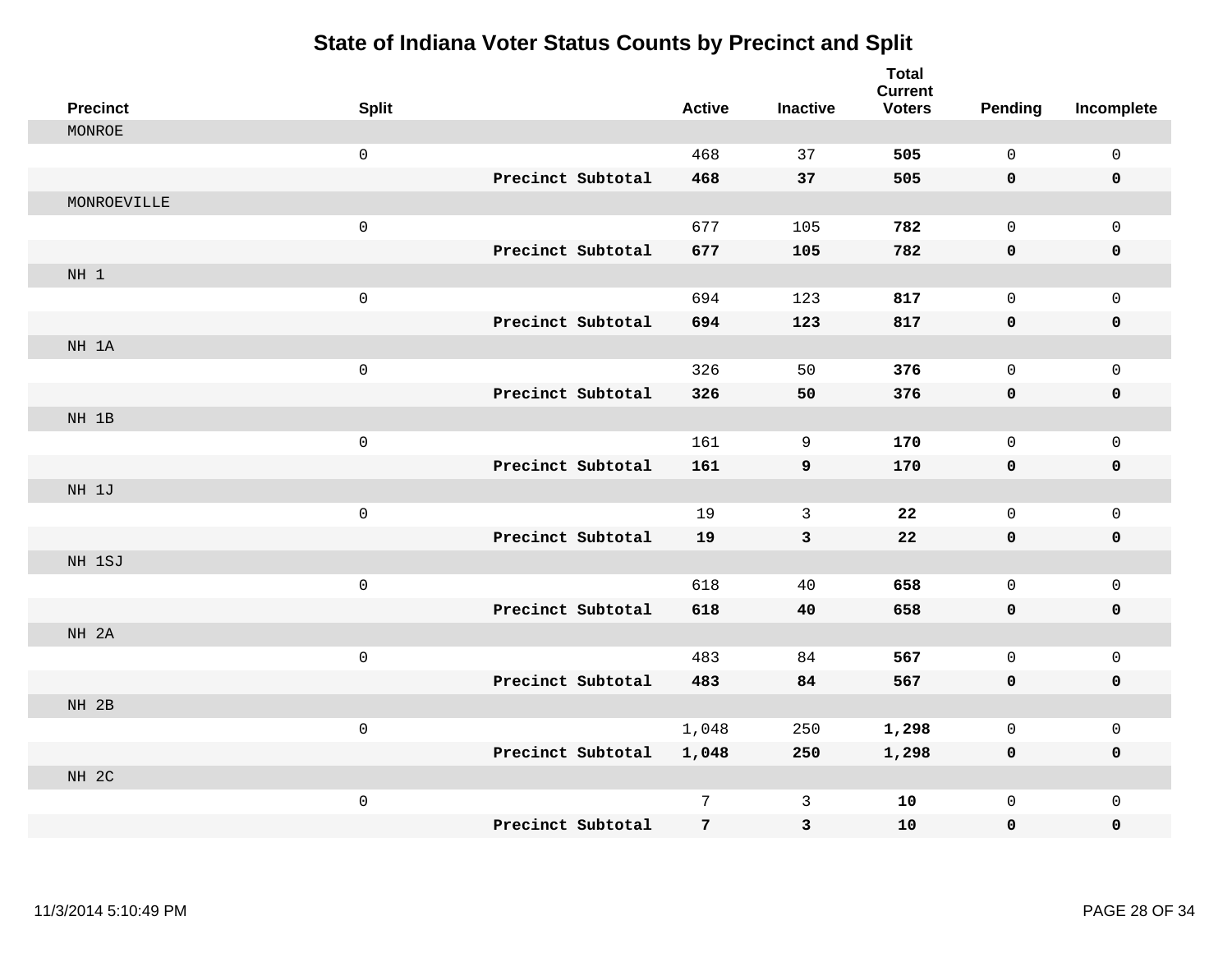| <b>Precinct</b> | <b>Split</b>        |                   | <b>Active</b> | <b>Inactive</b>  | <b>Total</b><br><b>Current</b><br><b>Voters</b> | <b>Pending</b> | Incomplete          |
|-----------------|---------------------|-------------------|---------------|------------------|-------------------------------------------------|----------------|---------------------|
| $NH 2J-1$       |                     |                   |               |                  |                                                 |                |                     |
|                 | $\mathsf 0$         |                   | 27            | $\overline{2}$   | 29                                              | $\mathsf{O}$   | $\mathsf 0$         |
|                 |                     | Precinct Subtotal | 27            | $\mathbf{2}$     | 29                                              | 0              | $\mathbf 0$         |
| NH 2J-2         |                     |                   |               |                  |                                                 |                |                     |
|                 | $\mathsf{O}\xspace$ |                   | 35            | $\mathsf 9$      | 44                                              | $\mathsf{O}$   | $\mathsf 0$         |
|                 |                     | Precinct Subtotal | 35            | $\boldsymbol{9}$ | 44                                              | $\mathbf 0$    | $\pmb{0}$           |
| NH 2J-3         |                     |                   |               |                  |                                                 |                |                     |
|                 | $\mathsf 0$         |                   | $\mathbf{3}$  | $\mathbf{1}$     | $\boldsymbol{4}$                                | $\mathsf{O}$   | $\mathsf 0$         |
|                 |                     | Precinct Subtotal | 3             | $\mathbf{1}$     | $\boldsymbol{4}$                                | $\mathbf 0$    | $\pmb{0}$           |
| NH 3A           |                     |                   |               |                  |                                                 |                |                     |
|                 | $\mathsf{O}\xspace$ |                   | 913           | 206              | 1,119                                           | $\mathsf{O}$   | $\mathsf 0$         |
|                 |                     | Precinct Subtotal | 913           | 206              | 1,119                                           | $\mathbf 0$    | $\pmb{0}$           |
| NH 3B           |                     |                   |               |                  |                                                 |                |                     |
|                 | $\mathsf 0$         |                   | 1,005         | 108              | 1,113                                           | $\mathsf{O}$   | $\mathsf 0$         |
|                 |                     | Precinct Subtotal | 1,005         | 108              | 1,113                                           | $\mathbf 0$    | $\mathbf 0$         |
| NH 3C           |                     |                   |               |                  |                                                 |                |                     |
|                 | $\mathsf 0$         |                   | 83            | 36               | 119                                             | $\mathsf{O}$   | $\mathsf 0$         |
|                 |                     | Precinct Subtotal | 83            | 36               | 119                                             | $\mathbf 0$    | $\mathbf 0$         |
| NH 4A           |                     |                   |               |                  |                                                 |                |                     |
|                 | $\mathsf 0$         |                   | 989           | 114              | 1,103                                           | $\mathbf 0$    | $\mathbf 0$         |
|                 |                     | Precinct Subtotal | 989           | 114              | 1,103                                           | $\mathbf 0$    | $\mathbf 0$         |
| NH 4B           |                     |                   |               |                  |                                                 |                |                     |
|                 | $\mathsf 0$         |                   | 32            | 8                | 40                                              | $\mathsf{O}$   | $\mathsf{O}\xspace$ |
|                 |                     | Precinct Subtotal | 32            | 8                | 40                                              | $\mathbf 0$    | $\mathbf 0$         |
| NH 4D           |                     |                   |               |                  |                                                 |                |                     |
|                 | $\mathsf{O}\xspace$ |                   | 721           | 108              | 829                                             | $\mathbf 0$    | $\mathsf{O}\xspace$ |
|                 |                     | Precinct Subtotal | 721           | 108              | 829                                             | $\mathbf 0$    | $\mathbf 0$         |
| NH 4E           |                     |                   |               |                  |                                                 |                |                     |
|                 | $\mathsf 0$         |                   | 99            | 15               | 114                                             | $\mathsf{O}$   | $\mathbf 0$         |
|                 |                     | Precinct Subtotal | 99            | 15               | 114                                             | 0              | 0                   |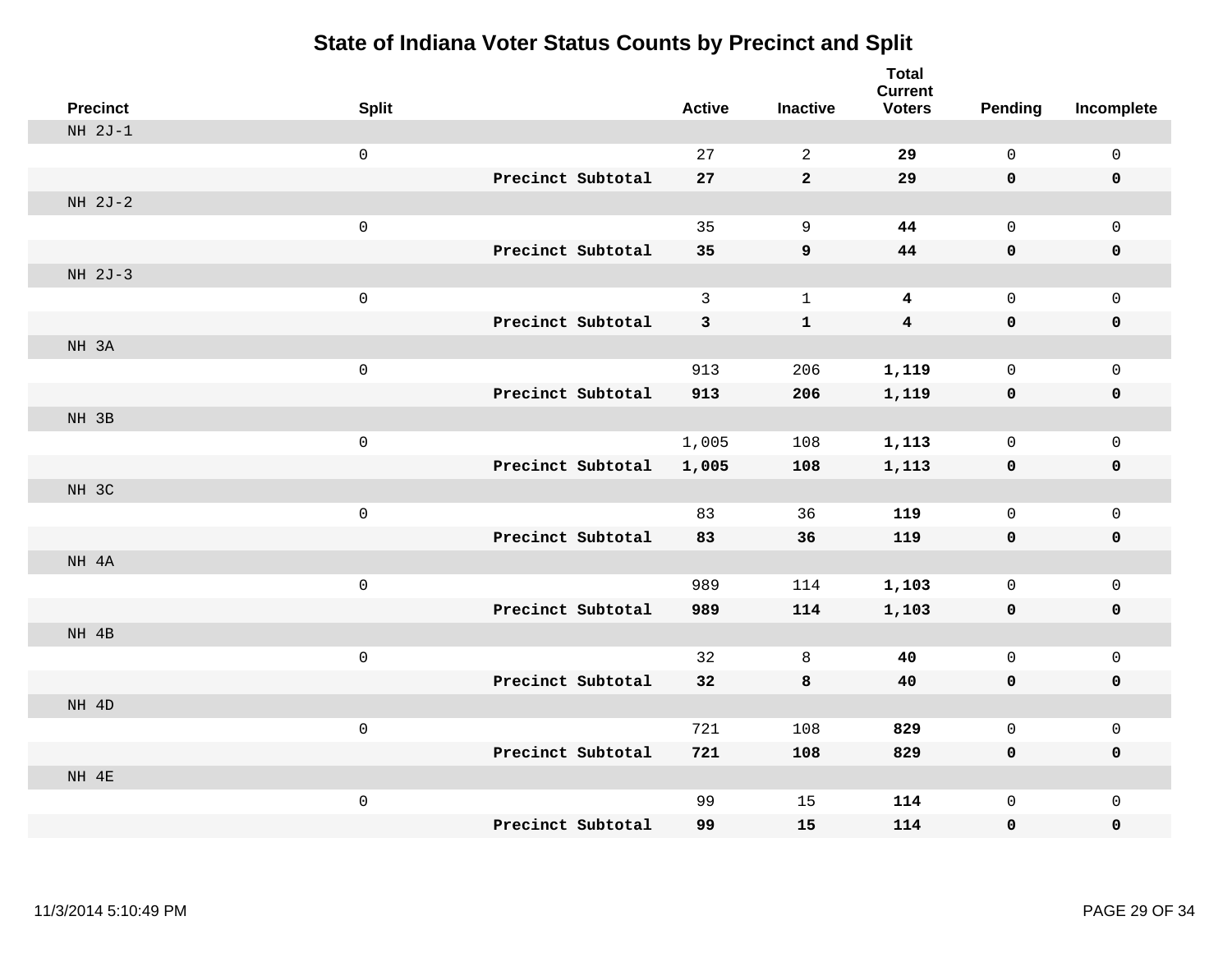| <b>Precinct</b> | <b>Split</b>        |                   | <b>Active</b> | <b>Inactive</b> | <b>Total</b><br><b>Current</b><br><b>Voters</b> | <b>Pending</b> | Incomplete          |
|-----------------|---------------------|-------------------|---------------|-----------------|-------------------------------------------------|----------------|---------------------|
| NH 5A           |                     |                   |               |                 |                                                 |                |                     |
|                 | $\mathsf{O}$        |                   | 51            | 80              | 131                                             | $\mathbf 0$    | 0                   |
|                 |                     | Precinct Subtotal | 51            | 80              | 131                                             | 0              | $\mathbf 0$         |
| NH 5B           |                     |                   |               |                 |                                                 |                |                     |
|                 | $\mathbf 0$         |                   | 476           | 130             | 606                                             | $\mathsf{O}$   | $\mathsf{O}$        |
|                 |                     | Precinct Subtotal | 476           | 130             | 606                                             | 0              | 0                   |
| NH 5C           |                     |                   |               |                 |                                                 |                |                     |
|                 | $\mathsf{O}\xspace$ |                   | 668           | 207             | 875                                             | $\mathbf 0$    | $\mathsf{O}$        |
|                 |                     | Precinct Subtotal | 668           | 207             | 875                                             | $\mathbf 0$    | 0                   |
| NH 5E           |                     |                   |               |                 |                                                 |                |                     |
|                 | $\mathbf 0$         |                   | 60            | $\mathbf 1$     | 61                                              | $\mathsf 0$    | $\mathsf{O}\xspace$ |
|                 |                     | Precinct Subtotal | 60            | $\mathbf{1}$    | 61                                              | 0              | $\pmb{0}$           |
| NH 5F           |                     |                   |               |                 |                                                 |                |                     |
|                 | $\mathsf 0$         |                   | 79            | 12              | 91                                              | $\mathbf 0$    | $\mathbf{0}$        |
|                 |                     | Precinct Subtotal | 79            | 12              | 91                                              | $\mathbf 0$    | 0                   |
| NH 5G           |                     |                   |               |                 |                                                 |                |                     |
|                 | $\mathsf 0$         |                   | 106           | 46              | 152                                             | $\mathbf 0$    | 0                   |
|                 |                     | Precinct Subtotal | 106           | 46              | 152                                             | 0              | 0                   |
| PERRY A         |                     |                   |               |                 |                                                 |                |                     |
|                 | CITY 2              |                   | 932           | 130             | 1,062                                           | $\mathbf 0$    | $\mathsf{O}\xspace$ |
|                 | COUNTY 1            |                   | 131           | 14              | 145                                             | $\mathbf 0$    | $\mathsf{O}$        |
|                 |                     | Precinct Subtotal | 1,063         | 144             | 1,207                                           | 0              | 0                   |
| PERRY B         |                     |                   |               |                 |                                                 |                |                     |
|                 | $\mathbf 0$         |                   | 1,086         | 156             | 1,242                                           | $\mathsf{O}$   | $\mathsf{O}$        |
|                 |                     | Precinct Subtotal | 1,086         | 156             | 1,242                                           | 0              | 0                   |
| PERRY D         |                     |                   |               |                 |                                                 |                |                     |
|                 | $\mathsf 0$         |                   | 605           | 143             | 748                                             | $\mathsf 0$    | 0                   |
|                 |                     | Precinct Subtotal | 605           | 143             | 748                                             | $\mathbf 0$    | 0                   |
| PERRY E         |                     |                   |               |                 |                                                 |                |                     |
|                 | $\mathsf 0$         |                   | 662           | 100             | 762                                             | $\mathbf 0$    | $\mathsf{O}\xspace$ |
|                 |                     | Precinct Subtotal | 662           | 100             | 762                                             | $\mathbf 0$    | 0                   |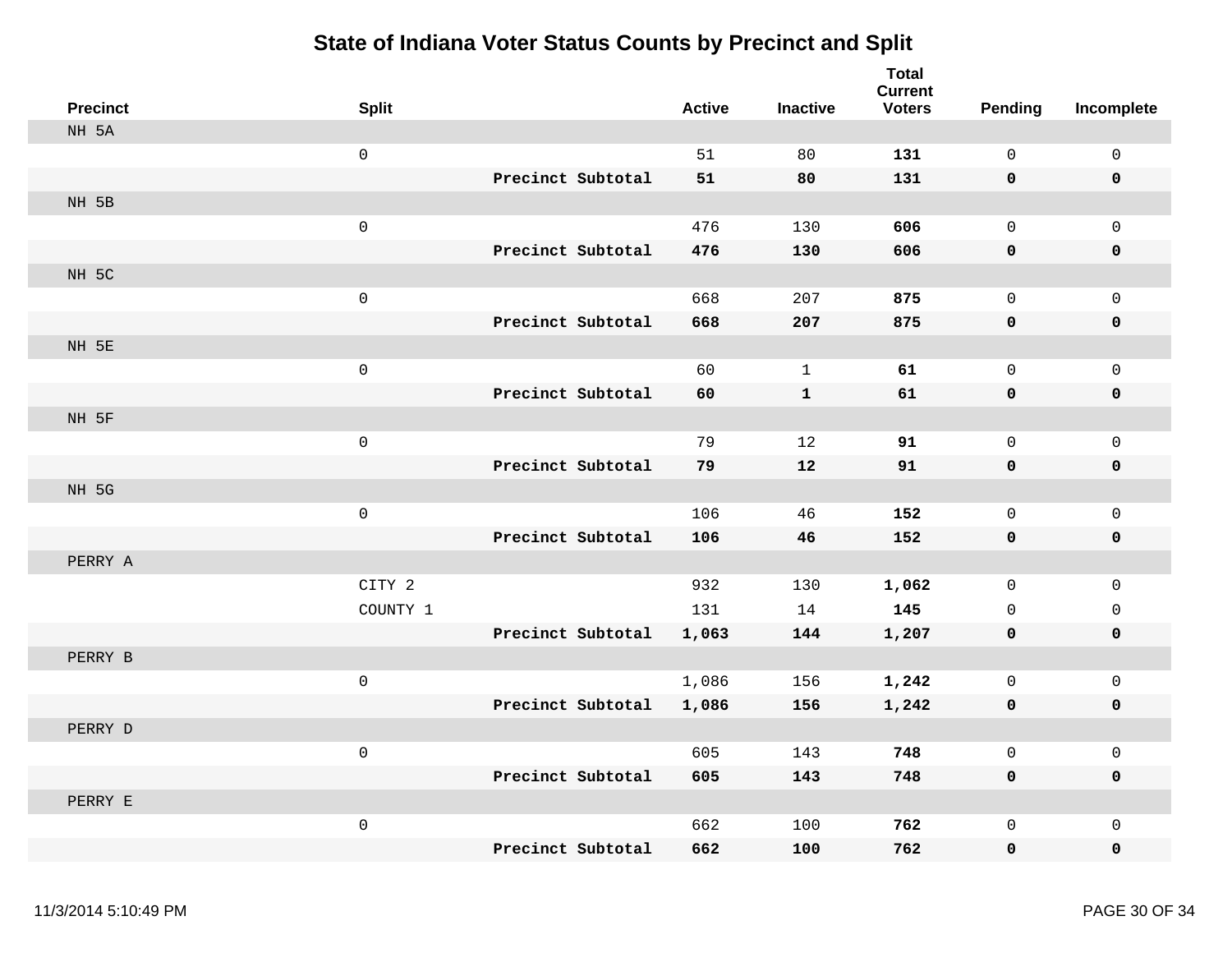| <b>Precinct</b> | <b>Split</b>        |                   |                   | <b>Active</b> | <b>Inactive</b> | <b>Total</b><br><b>Current</b><br><b>Voters</b> | <b>Pending</b> | Incomplete   |
|-----------------|---------------------|-------------------|-------------------|---------------|-----------------|-------------------------------------------------|----------------|--------------|
| PERRY H         |                     |                   |                   |               |                 |                                                 |                |              |
|                 | $\mathbf 0$         |                   |                   | 1,098         | 170             | 1,268                                           | 0              | $\mathbf 0$  |
|                 |                     |                   | Precinct Subtotal | 1,098         | 170             | 1,268                                           | $\mathbf 0$    | $\mathbf 0$  |
| PERRY J         |                     |                   |                   |               |                 |                                                 |                |              |
|                 | $\mathsf{O}\xspace$ |                   |                   | 579           | 85              | 664                                             | 0              | $\mathbf 0$  |
|                 |                     |                   | Precinct Subtotal | 579           | 85              | 664                                             | $\mathbf 0$    | $\mathbf 0$  |
| PERRY K         |                     |                   |                   |               |                 |                                                 |                |              |
|                 | $\mathsf{O}\xspace$ |                   |                   | 719           | 132             | 851                                             | 0              | $\mathbf{0}$ |
|                 |                     | Precinct Subtotal |                   | 719           | 132             | 851                                             | 0              | $\mathbf 0$  |
| PERRY L         |                     |                   |                   |               |                 |                                                 |                |              |
|                 | $\mathsf{O}\xspace$ |                   |                   | 1,196         | 217             | 1,413                                           | 0              | $\mathbf 0$  |
|                 |                     |                   | Precinct Subtotal | 1,196         | 217             | 1,413                                           | $\mathbf 0$    | $\mathbf 0$  |
| PERRY M         |                     |                   |                   |               |                 |                                                 |                |              |
|                 | $\mathbf 0$         |                   |                   | $\mathbf{1}$  | $\mathbf 0$     | $\mathbf{1}$                                    | 0              | $\mathbf 0$  |
|                 |                     | Precinct Subtotal |                   | $\mathbf{1}$  | $\mathbf 0$     | $\mathbf{1}$                                    | $\mathbf 0$    | $\mathbf 0$  |
| PERRY N         |                     |                   |                   |               |                 |                                                 |                |              |
|                 | $\mathsf{O}\xspace$ |                   |                   | 1,103         | 205             | 1,308                                           | 0              | $\mathsf{O}$ |
|                 |                     |                   | Precinct Subtotal | 1,103         | 205             | 1,308                                           | 0              | 0            |
| PERRY O         |                     |                   |                   |               |                 |                                                 |                |              |
|                 | $\mathsf{O}\xspace$ |                   |                   | 783           | 139             | 922                                             | 0              | $\mathsf{O}$ |
|                 |                     |                   | Precinct Subtotal | 783           | 139             | 922                                             | 0              | 0            |
| PERRY R         |                     |                   |                   |               |                 |                                                 |                |              |
|                 | $\mathsf{O}\xspace$ |                   |                   | 543           | 41              | 584                                             | 0              | $\mathbf 0$  |
|                 |                     |                   | Precinct Subtotal | 543           | 41              | 584                                             | $\mathbf 0$    | $\mathbf 0$  |
| PERRY S         |                     |                   |                   |               |                 |                                                 |                |              |
|                 | $\mathsf{O}\xspace$ |                   |                   | 682           | 84              | 766                                             | 0              | $\mathbf 0$  |
|                 |                     |                   | Precinct Subtotal | 682           | 84              | 766                                             | 0              | $\mathbf 0$  |
| PERRY T         |                     |                   |                   |               |                 |                                                 |                |              |
|                 | $\mathsf{O}\xspace$ |                   |                   | 426           | 48              | 474                                             | 0              | $\mathbf 0$  |
|                 |                     | Precinct Subtotal |                   | 426           | 48              | 474                                             | 0              | $\mathbf 0$  |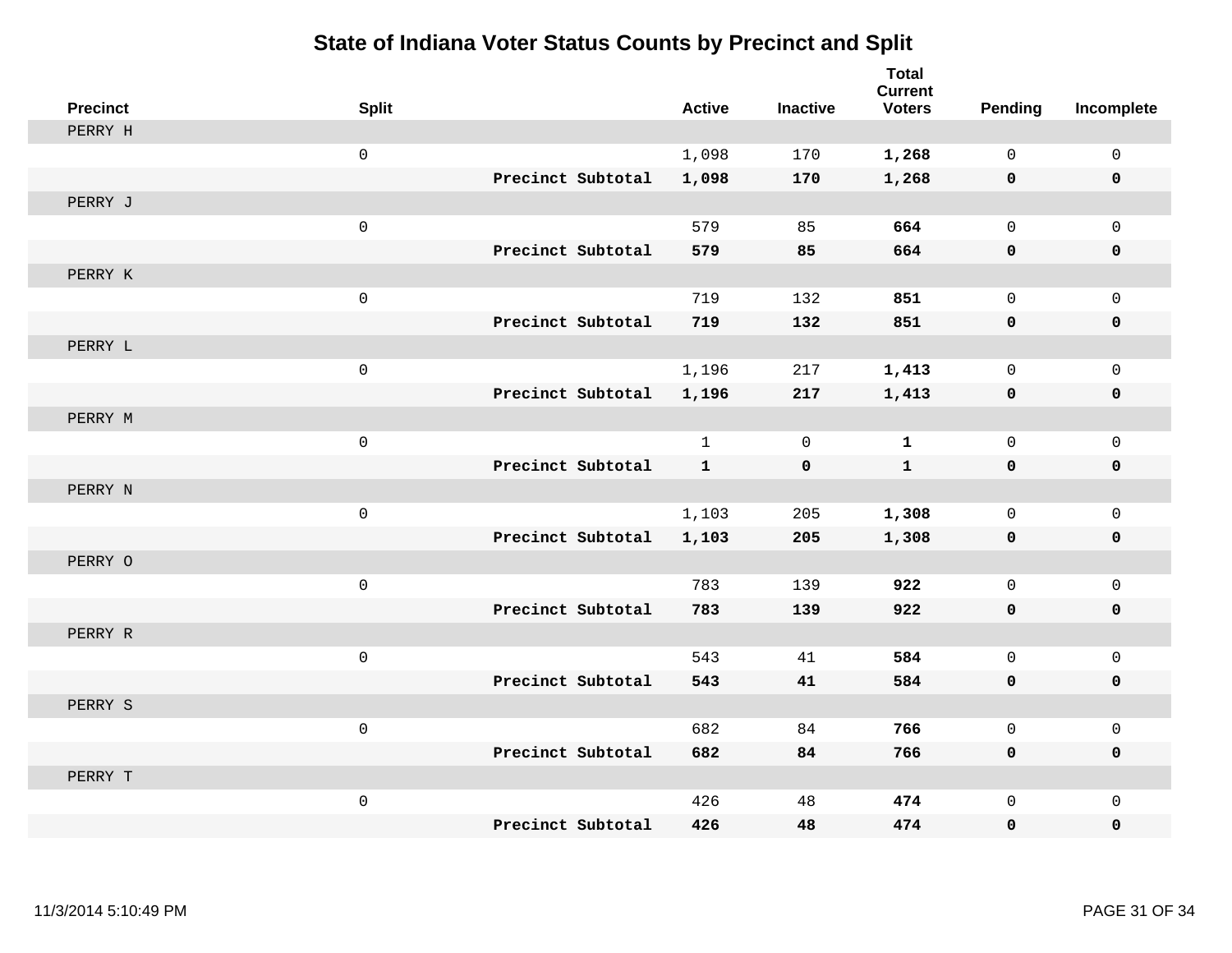| <b>Precinct</b> | <b>Split</b> |                   | <b>Active</b> | <b>Inactive</b> | <b>Total</b><br><b>Current</b><br><b>Voters</b> | <b>Pending</b> | Incomplete   |
|-----------------|--------------|-------------------|---------------|-----------------|-------------------------------------------------|----------------|--------------|
| PLEASANT A      |              |                   |               |                 |                                                 |                |              |
|                 | $\mathsf{O}$ |                   | 403           | 36              | 439                                             | $\mathsf{O}$   | $\mathsf 0$  |
|                 |              | Precinct Subtotal | 403           | 36              | 439                                             | 0              | $\mathbf 0$  |
| PLEASANT B      |              |                   |               |                 |                                                 |                |              |
|                 | $\mathsf{O}$ |                   | 814           | 161             | 975                                             | $\mathsf{O}$   | $\mathbf 0$  |
|                 |              | Precinct Subtotal | 814           | 161             | 975                                             | 0              | 0            |
| PLEASANT C      |              |                   |               |                 |                                                 |                |              |
|                 | $\mathsf{O}$ |                   | 846           | 38              | 884                                             | $\mathsf{O}$   | 0            |
|                 |              | Precinct Subtotal | 846           | 38              | 884                                             | 0              | 0            |
| SCIPIO          |              |                   |               |                 |                                                 |                |              |
|                 | $\mathsf{O}$ |                   | 281           | 41              | 322                                             | $\mathsf{O}$   | $\mathbf{0}$ |
|                 |              | Precinct Subtotal | 281           | 41              | 322                                             | 0              | 0            |
| SPRINGFIELD A   |              |                   |               |                 |                                                 |                |              |
|                 | $\mathsf{O}$ |                   | 823           | 102             | 925                                             | $\mathsf{O}$   | $\mathsf 0$  |
|                 |              | Precinct Subtotal | 823           | 102             | 925                                             | 0              | $\mathbf 0$  |
| SPRINGFIELD B   |              |                   |               |                 |                                                 |                |              |
|                 | $\mathsf{O}$ |                   | 931           | 126             | 1,057                                           | $\mathbf 0$    | $\mathbf{0}$ |
|                 |              | Precinct Subtotal | 931           | 126             | 1,057                                           | $\mathbf 0$    | 0            |
| ST JOE A        |              |                   |               |                 |                                                 |                |              |
|                 | $\mathsf{O}$ |                   | 929           | 38              | 967                                             | $\mathbf 0$    | $\mathbf{0}$ |
|                 |              | Precinct Subtotal | 929           | 38              | 967                                             | $\mathbf 0$    | $\mathbf 0$  |
| ST JOE B1       |              |                   |               |                 |                                                 |                |              |
|                 | $\mathsf{O}$ |                   | 698           | 231             | 929                                             | $\mathbf{0}$   | $\mathbf{0}$ |
|                 |              | Precinct Subtotal | 698           | 231             | 929                                             | 0              | $\mathbf 0$  |
| ST JOE B2       |              |                   |               |                 |                                                 |                |              |
|                 | $\mathsf{O}$ |                   | 440           | 376             | 816                                             | $\mathbf 0$    | $\mathbf 0$  |
|                 |              | Precinct Subtotal | 440           | 376             | 816                                             | 0              | 0            |
| ST JOE C        |              |                   |               |                 |                                                 |                |              |
|                 | $\mathsf{O}$ |                   | 18            | $\mathbf 1$     | 19                                              | $\mathbf 0$    | $\mathbf 0$  |
|                 |              | Precinct Subtotal | 18            | $\mathbf{1}$    | 19                                              | 0              | 0            |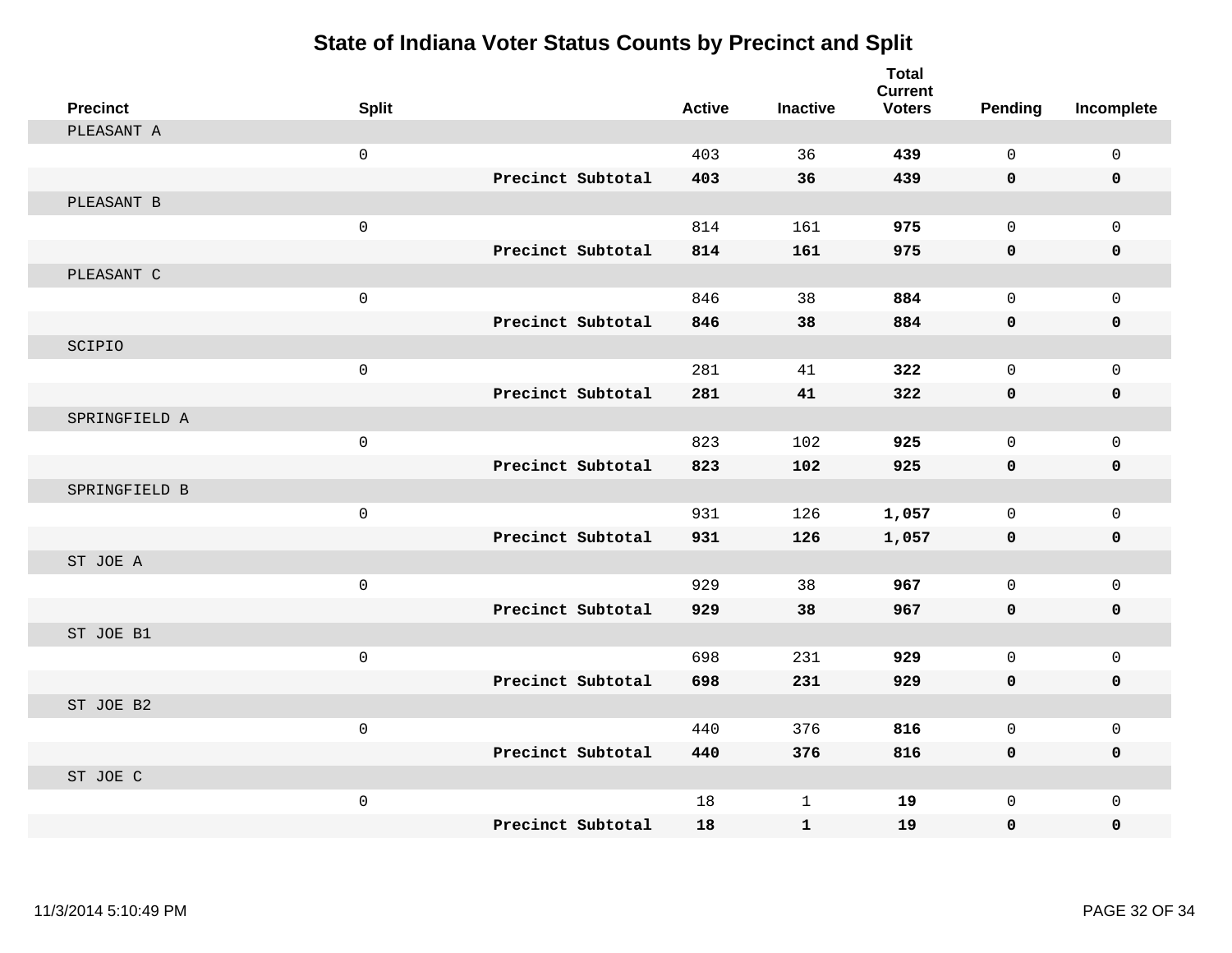| <b>Precinct</b> | <b>Split</b>        |                   | <b>Active</b> | <b>Inactive</b> | <b>Total</b><br><b>Current</b><br><b>Voters</b> | <b>Pending</b> | Incomplete   |
|-----------------|---------------------|-------------------|---------------|-----------------|-------------------------------------------------|----------------|--------------|
| ST JOE D        |                     |                   |               |                 |                                                 |                |              |
|                 | $\mathsf 0$         |                   | 5             | $\overline{2}$  | $\overline{7}$                                  | $\mathsf{O}$   | $\mathsf 0$  |
|                 |                     | Precinct Subtotal | 5             | $\overline{a}$  | $7\phantom{.}$                                  | $\mathbf 0$    | $\mathbf 0$  |
| ST JOE E        |                     |                   |               |                 |                                                 |                |              |
|                 | $\mathbf 0$         |                   | 181           | 12              | 193                                             | $\mathbf 0$    | $\mathbf{0}$ |
|                 |                     | Precinct Subtotal | 181           | 12              | 193                                             | $\mathbf 0$    | 0            |
| ST JOE F        |                     |                   |               |                 |                                                 |                |              |
|                 | $\mathsf 0$         |                   | 399           | 20              | 419                                             | $\mathbf 0$    | $\mathbf 0$  |
|                 |                     | Precinct Subtotal | 399           | 20              | 419                                             | $\mathbf 0$    | $\mathbf 0$  |
| ST JOE G        |                     |                   |               |                 |                                                 |                |              |
|                 | $\mathbf 0$         |                   | 819           | 27              | 846                                             | $\mathsf{O}$   | $\mathbf 0$  |
|                 |                     | Precinct Subtotal | 819           | 27              | 846                                             | $\mathbf 0$    | $\pmb{0}$    |
| ST JOE V1       |                     |                   |               |                 |                                                 |                |              |
|                 | $\mathsf 0$         |                   | 101           | 33              | 134                                             | $\mathbf 0$    | $\mathbf 0$  |
|                 |                     | Precinct Subtotal | 101           | 33              | 134                                             | $\mathbf 0$    | $\mathbf 0$  |
| WASHINGTON E    |                     |                   |               |                 |                                                 |                |              |
|                 | $\mathsf{O}\xspace$ |                   | 962           | 89              | 1,051                                           | 0              | $\mathbf 0$  |
|                 |                     | Precinct Subtotal | 962           | 89              | 1,051                                           | $\mathbf 0$    | $\mathbf 0$  |
| WASHINGTON F    |                     |                   |               |                 |                                                 |                |              |
|                 | $\mathsf{O}\xspace$ |                   | 895           | 183             | 1,078                                           | $\mathbf 0$    | $\mathbf 0$  |
|                 |                     | Precinct Subtotal | 895           | 183             | 1,078                                           | 0              | $\mathbf 0$  |
| WASHINGTON G    |                     |                   |               |                 |                                                 |                |              |
|                 | $\mathsf{O}\xspace$ |                   | 323           | 45              | 368                                             | $\mathsf{O}$   | $\mathbf 0$  |
|                 |                     | Precinct Subtotal | 323           | 45              | 368                                             | $\mathbf 0$    | 0            |
| WAYNE A         |                     |                   |               |                 |                                                 |                |              |
|                 | $\mathsf{O}\xspace$ |                   | 459           | 84              | 543                                             | $\mathbf 0$    | $\mathbf 0$  |
|                 |                     | Precinct Subtotal | 459           | 84              | 543                                             | 0              | 0            |
| WAYNE C         |                     |                   |               |                 |                                                 |                |              |
|                 | $\mathsf{O}\xspace$ |                   | 331           | 32              | 363                                             | $\mathsf{O}$   | $\mathbf 0$  |
|                 |                     | Precinct Subtotal | 331           | 32              | 363                                             | $\mathbf 0$    | 0            |